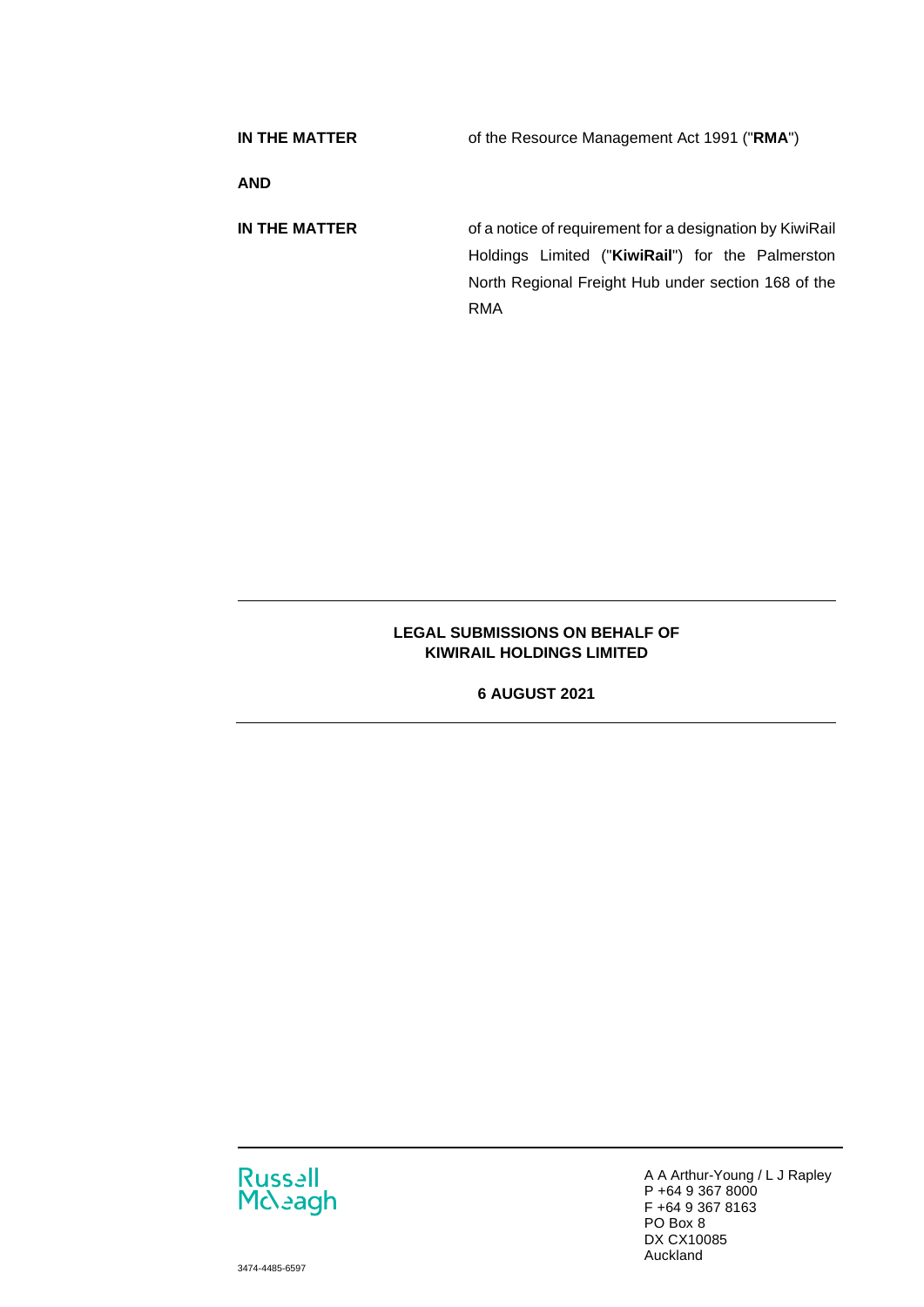#### **MAY IT PLEASE THE HEARING PANEL:**

## **1. INTRODUCTION**

- 1.1 KiwiRail has lodged a Notice of Requirement ("**NoR**") for the construction and operation of a Regional Freight Hub near Palmerston North ("**Freight Hub**" or "**Project**").
- 1.2 The Freight Hub is a critical piece of infrastructure that is required to meet the needs of future generations. The demand for freight movements is growing, and the way freight is being handled is changing. And as a country, there is an ever-increasing need for us to reduce our carbon emissions. In our submission, the Freight Hub is a sustainable transport solution that is necessary to meet these demands and adapt to our changing environment.
- 1.3 The delivery of the Freight Hub will have significant benefits for the Manawatū-Whanganui region and "New Zealand Inc". Benefits are wide ranging, and include employment opportunities and improvements to the safety of our transport network, and increasing the resilience of the regional and national freight transport system over time.
- 1.4 KiwiRail has long been a part of the Palmerston North community and the wider Manawatū-Whanganui region. The proposed site for the Freight Hub, located between Bunnythorpe and Palmerston North Airport ("**Site**"), was carefully selected following an assessment of alternatives process. The Site is largely rural, relatively undeveloped, and in a highly modified environment.
- 1.5 KiwiRail recognises that a project of this nature and scale will be a change for the local community. There will be adverse effects associated with its construction and operation.
- 1.6 KiwiRail has worked hard with its consultant team to design the Freight Hub in a way that manages the effects on the environment and the proposal that is before the Panel for consideration represents KiwiRail's best efforts to balance all the competing interests that inevitably come to the fore in any large infrastructure project. KiwiRail is also committed to continuing to work with key stakeholders and the community throughout the life of the Project.
- 1.7 The effects of the Freight Hub have been carefully assessed by KiwiRail's team of independent experts. The NoR is supported by a comprehensive effects management package, which appropriately addresses the actual and potential effects of allowing the NoR.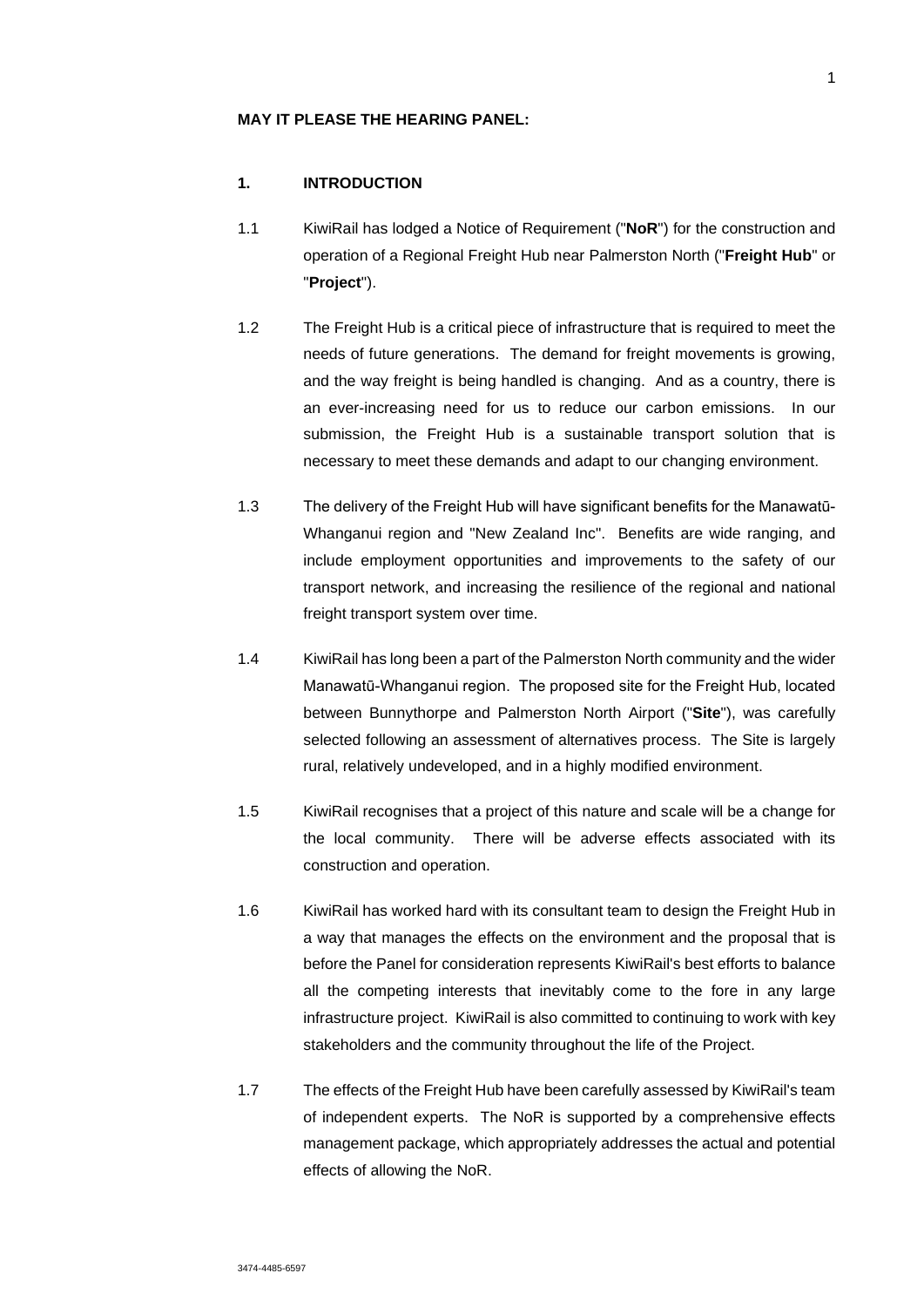1.8 In our submission, the NoR satisfies the statutory test in section 171(1) of the RMA and the Panel should recommend that the NoR be confirmed on the conditions as attached to Ms Bell's evidence at **Appendix 1** ("**Proposed Conditions**").

### **Evidence to be presented**

- 1.9 Recognising the complexity and importance of the Project, KiwiRail will call 16 witnesses. Their combined view is that the Freight Hub is necessary, will have significant benefits, will avoid, remedy or mitigate any adverse effects on the environment, and will promote the sustainable management purpose of the RMA.
- 1.10 The witnesses to be called by KiwiRail are:
	- (a) **Todd Moyle**, KiwiRail's Chief Operations Officer and Deputy Chief Executive.
	- (b) **Olivia Poulsen**, KiwiRail's Executive General Manager of Property.
	- (c) **Fraser Colegrave**, Economist and Managing Director of Insight Economics.
	- (d) **Daniel Parker**, Archaeologist and Director of inSite Archaeology Limited.
	- (e) **Richard Paling**, Independent Transport and Economics Consultant at Richard Paling Consulting.
	- (f) **Andrew Mott**, Principal Engineering Geologist at Stantec New Zealand.
	- (g) **Michael Skelton**, Senior Transportation Engineer at Stantec New Zealand.
	- (h) **Mark Georgeson**, Transport Engineer and Transport Operations leader at Stantec New Zealand.
	- (i) **Allan Leahy**, Principal Growth Planning at Auckland Council Healthy Waters.
	- (j) **Kirsty Austin**, Environmental Planner specialising in Social Impact Assessment.
	- (k) **Jeremy Garrett-Walker**, Ecologist at Boffa Miskell Limited.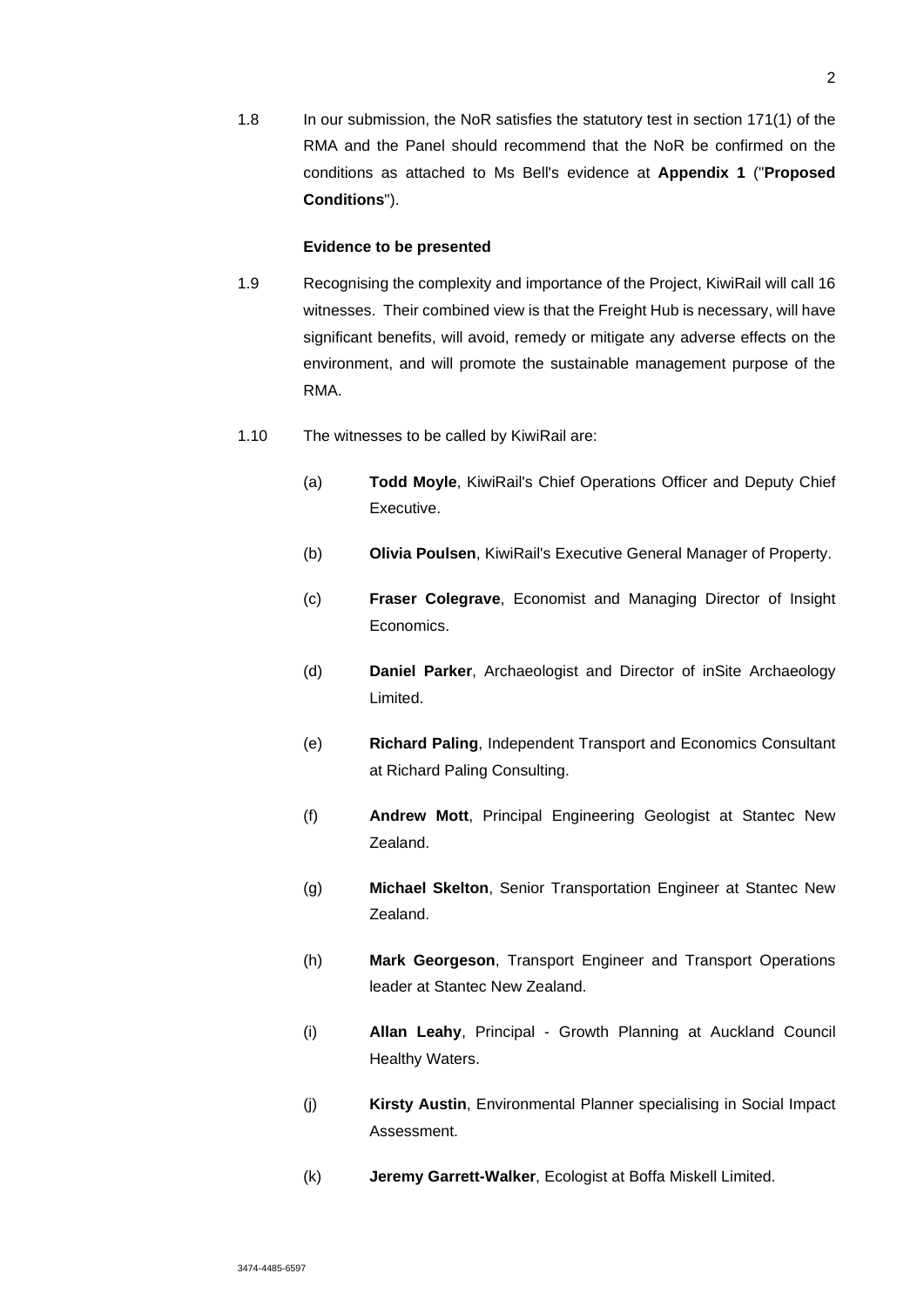- (l) **Paul Heveldt**, National Environmental Science Specialist at Stantec New Zealand.
- (m) **John McKensey**, Executive Engineer at LDP Ltd (Independent Electrical Illumination Engineers).
- (n) **Stephen Chiles**, Acoustics Engineer at Chiles Limited.
- (o) **Lisa Rimmer**, Principal Landscape Architect at Isthmus.
- (p) **Karen Bell**, Principal Planner and Technical Specialist at Stantec New Zealand.

## **Structure of submissions**

- 1.11 The remainder of these submissions are structured as follows:
	- (a) the importance of the rail network;
	- (b) the NoR and approvals sought;
	- (c) the legal test for consideration of the NoR;
	- (d) assessment of effects;
	- (e) specific legal matters raised; and
	- (f) proposed conclusions.

## **2. THE IMPORTANCE OF THE RAIL NETWORK**

- 2.1 KiwiRail's national railway network is an asset of national and regional importance. Rail is fundamental to the safe and efficient movement of people and goods throughout New Zealand. As Mr Moyle explains, its importance to the New Zealand economy is demonstrated by the significant volume of freight and passengers it carries every year.<sup>1</sup>
- 2.2 Heavy rail is critical infrastructure that has a fundamental role in New Zealand's supply chain, with the ability to safely transport significant volumes of freight. In order to be able to operate the network and move freight efficiently and safely across the country, KiwiRail's network is comprised of the necessary infrastructure including rail tracks, container terminals, and freight yards.

<sup>1</sup> Evidence of Todd Moyle at [4.2].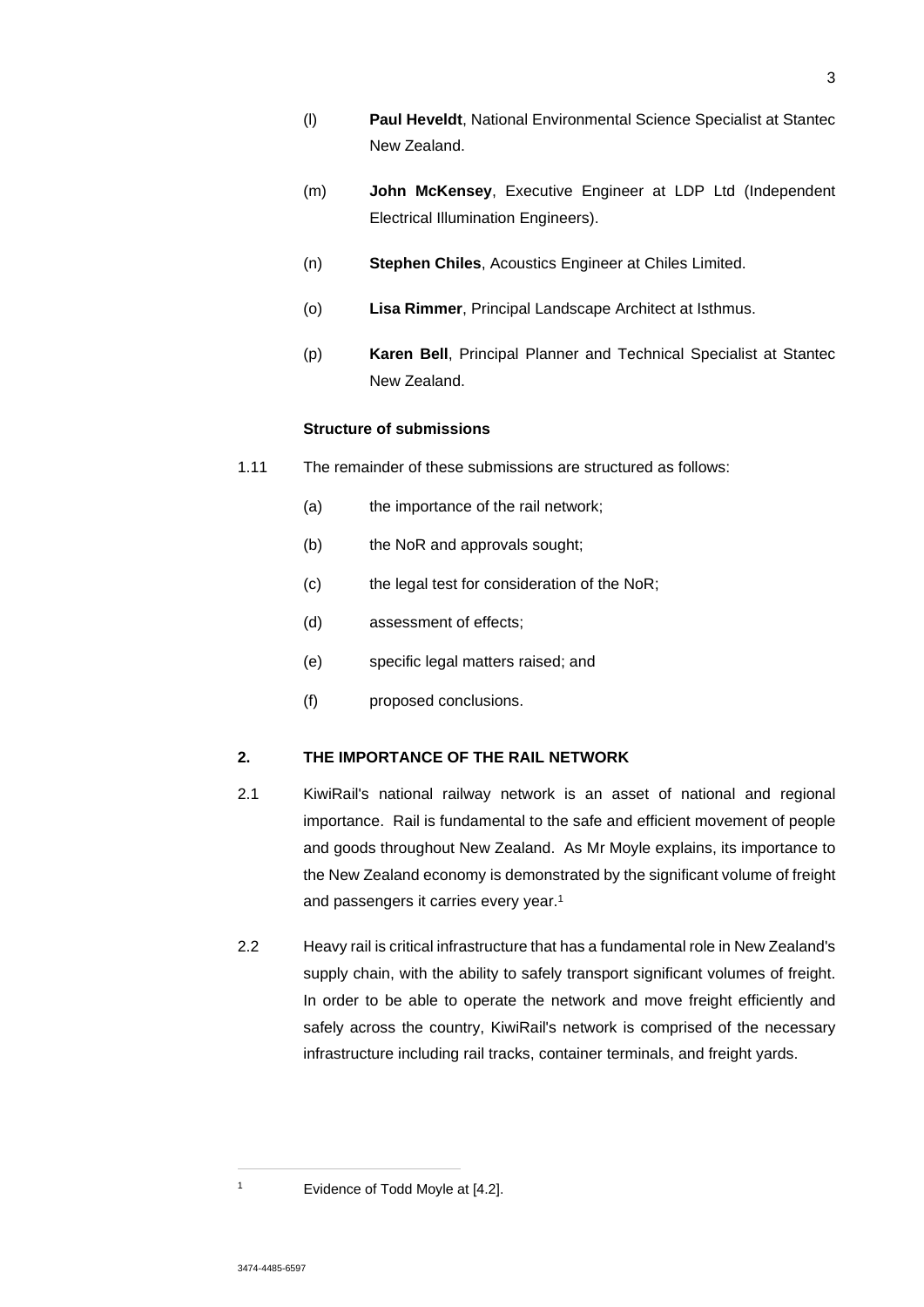- 2.3 The use of rail for transporting freight (and passengers) has a range of benefits, which are recognised in Mr Moyle and Mr Paling's evidence.<sup>2</sup> These benefits are significant and include:
	- (a) Sustainability Transporting a tonne of freight by rail generates 70% fewer emissions than road transport<sup>3</sup> and is therefore a more climate friendly method of distributing goods throughout New Zealand.
	- (b) Safety and wellbeing Transporting more goods by rail has the benefit of enabling a reduction in the level of heavy vehicles on our road network thereby reducing congestion and providing a safer road network for other users.<sup>4</sup> This also assists in reducing the road toll and contributes to the health and wellbeing of New Zealanders.
	- (c) Connectivity The use of rail for the movement of freight provides a critical connection between primary producers and the nation's ports.<sup>5</sup> In that regard, rail is an integral part of the freight supply chain and supports distribution of goods between key transport nodes.
	- (d) Resilience Rail provides an alternative method of transport for distributors and exporters. This can be a major benefit in the event of congestion on the road network or in emergency situations (such as a natural disaster) which disrupt the road network.<sup>6</sup>
- 2.4 The benefits of rail to the economy have been estimated (as at 2020) to be in the order of \$1.7  $-$  2.1 billion.<sup>7</sup> The importance and value of the rail network has been recognised by the Government's investment in rail and acknowledged in a range of strategic documents, including the New Zealand Rail Plan 2021 which provides that:<sup>8</sup>

Rail enables access and mobility, transporting people and goods to where they need to go, supporting productivity and business growth, reducing emissions, congestion and road deaths, and strengthening social and cultural connections between communities. It is a key part of a multi-modal transport system for both freight and passengers in New Zealand.

<sup>2</sup> Evidence of Todd Moyle at [4.3] and [4.5].

<sup>3</sup> Evidence of Todd Moyle at [4.3].

<sup>4</sup> Evidence of Todd Moyle at [4.5].

<sup>5</sup> Evidence of Todd Moyle at [4.6].

<sup>6</sup> Evidence of Richard Paling at [4.5].

<sup>7</sup> Evidence of Richard Paling at [4.3] referring to the Value of Rail in New Zealand Report.

<sup>8</sup> New Zealand Rail Plan 2021, at page 9.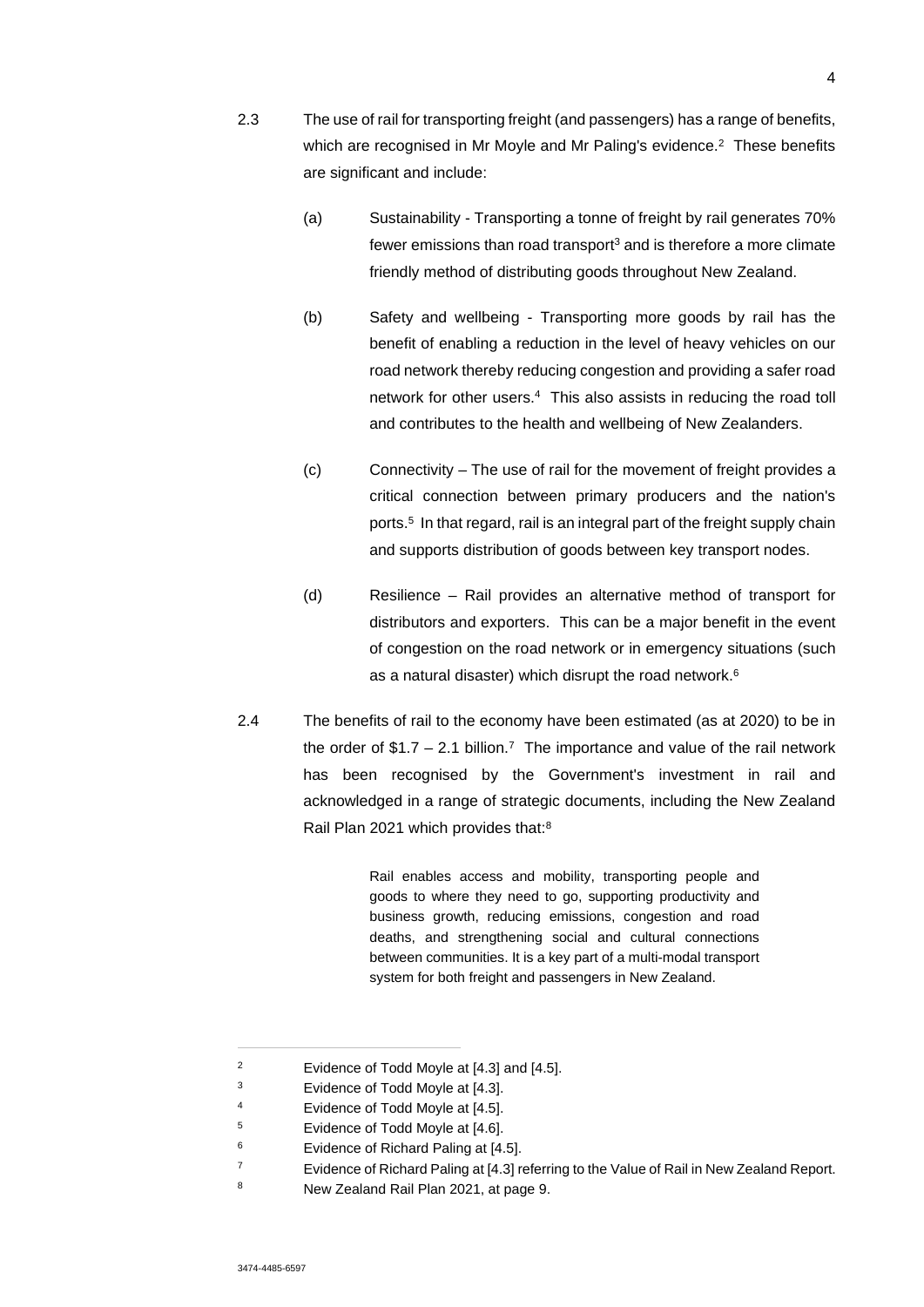2.5 KiwiRail's national railway network is a vital element of New Zealand's infrastructure that is critical to the movement of freight and passengers throughout the country.

## **3. THE FREIGHT HUB PROJECT**

#### **Palmerston North's strategic role**

- 3.1 Palmerston North is a key freight distribution centre and plays a critical role in New Zealand's supply chain. Palmerston North's role as a logistics hub is supported by its location in the lower North Island and the fact it is at a transport crossroads where state highways and rail corridors intersect.<sup>9</sup> The Manawatū-Whanganui Region is also an important producer of primary products, many of which are transported to other critical ports by rail for export.<sup>10</sup>
- 3.2 KiwiRail has been a part of the Palmerston North community for a long time. It currently operates an existing freight yard on Tremaine Avenue ("**Existing Freight Yard**"), which is an important part of the logistics chain in the Palmerston North area and in the lower North Island. Mr Paling's evidence explains the existing freight traffic through the Existing Freight Yard.<sup>11</sup> Looking ahead, he identifies that freight traffic in the region is expected to grow substantially by early 2050.<sup>12</sup> These projections do not take into account the potential for a greater share of goods to be transported by rail as a result of mode shift, for example, which means there is the potential for growth to be even higher than projected.<sup>13</sup>
- 3.3 Having been established in the 1960s, KiwiRail's current facilities in Palmerston North are old and fragmented. Over time, residential development has also intensified around the Existing Freight Yard. As a result, the Existing Freight Yard is constrained in its ability to expand and accommodate future demand in an efficient manner.<sup>14</sup>
- 3.4 Following an analysis of its options, KiwiRail considered that it needed to develop a new intermodal freight hub near Palmerston North to efficiently accommodate freight growth over time. The strategic location of Palmerston North for the movement of freight means that improved facilities in this location

<sup>9</sup> Evidence of Richard Paling at [4.10].

<sup>10</sup> Evidence of Richard Paling at [4.11].

<sup>11</sup> Evidence of Richard Paling at section 5.

<sup>12</sup> Evidence of Richard Paling at [6.8].

<sup>13</sup> Evidence of Richard Paling at [6.9].

<sup>14</sup> Evidence of Todd Moyle at [1.3].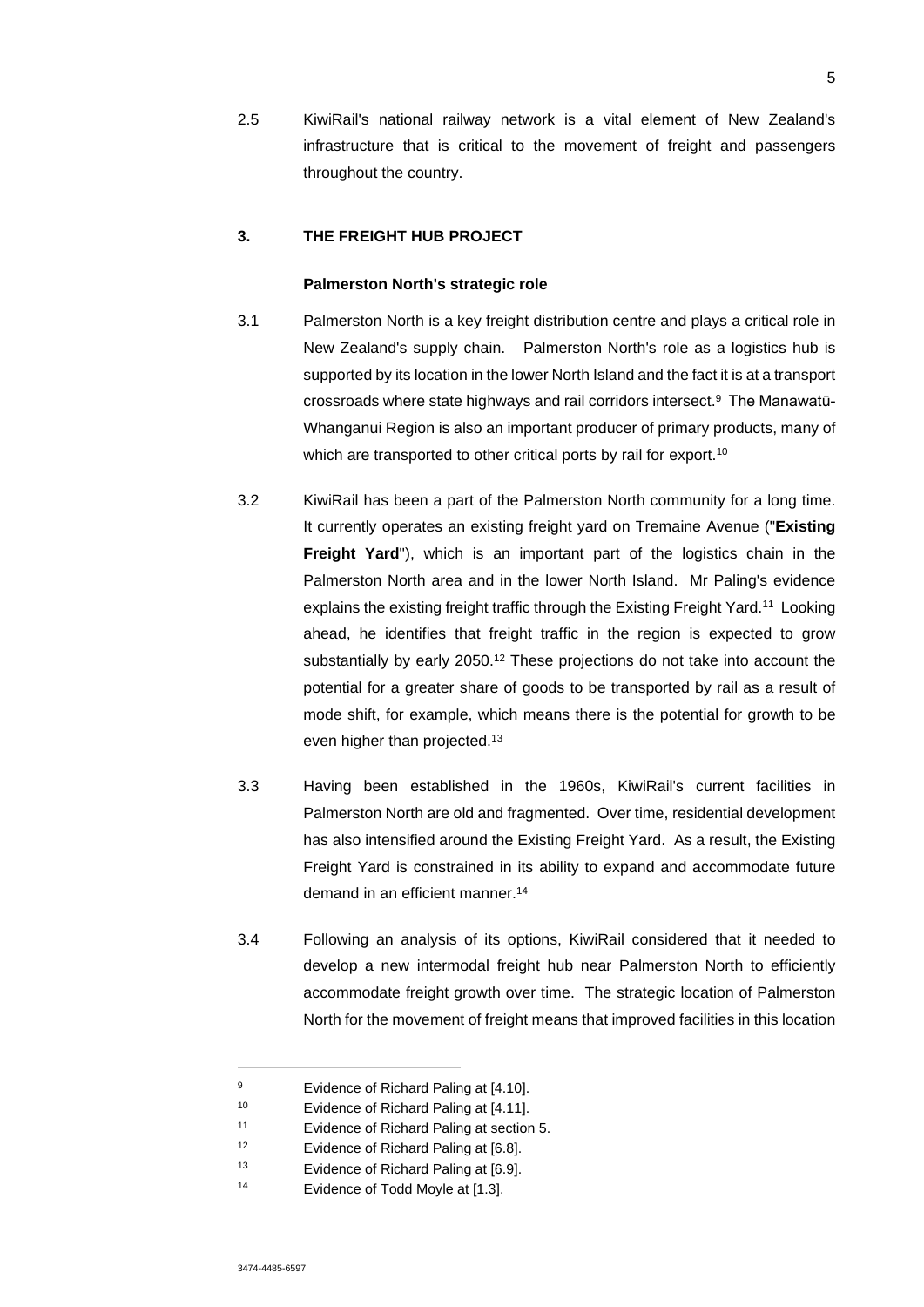have the potential to play a critical role in improving the supply chain and enhancing economic development in the wider region.<sup>15</sup>

- 3.5 The Government granted KiwiRail funding to plan for a new intermodal freight hub near Palmerston North through the Provincial Growth Fund in 2019. This funding was the catalyst for the development of the Master Plan for the Freight Hub in Palmerston North.<sup>16</sup>
- 3.6 As Ms Poulsen explains in her evidence, KiwiRail developed a master plan (a common tool used by major infrastructure providers) for the development of intermodal freight hubs in New Zealand. This was intended to bring together key operational requirements with spatial requirements so that it could be used a guide for the development and redevelopment of its landholdings across the country.<sup>17</sup> The Master Plan was used by KiwiRail to identify an appropriate location for the Freight Hub along the North Island Main Trunk line ("**NIMT**") as part of its assessment of alternatives process (which is discussed in further detail below).<sup>18</sup>

#### **Key components of the Freight Hub**

- 3.7 Mr Moyle explains that the Freight Hub is underpinned by the concept of "hubbing" which involves locating rail tracks with critical freight handling and storage facilities to improve the efficiencies in the movement of freight by rail.<sup>19</sup> The Freight Hub is comprised of the following key components:
	- (a) facilities for the marshalling of trains (including arrival and departure tracks as well as a marshalling yard);
	- (b) maintenance facilities for locomotive and wagon maintenance;
	- (c) rail operation and train control centre;
	- (d) container terminals which are directly serviced by rail to enable simultaneous loading of containers into storage or direct to road;
	- (e) rail serviced freight forwarding and distribution facilities; and
	- (f) speciality rail serviced facilities for log handling and bulk liquid storage facilities.

<sup>15</sup> Evidence of Richard Paling at [4.13].

<sup>16</sup> Evidence of Todd Moyle at [6.5].

<sup>17</sup> Evidence of Olivia Poulsen at [4.2].

<sup>18</sup> Evidence of Olivia Poulsen at [4.5].

<sup>19</sup> Evidence of Todd Moyle at [7.2].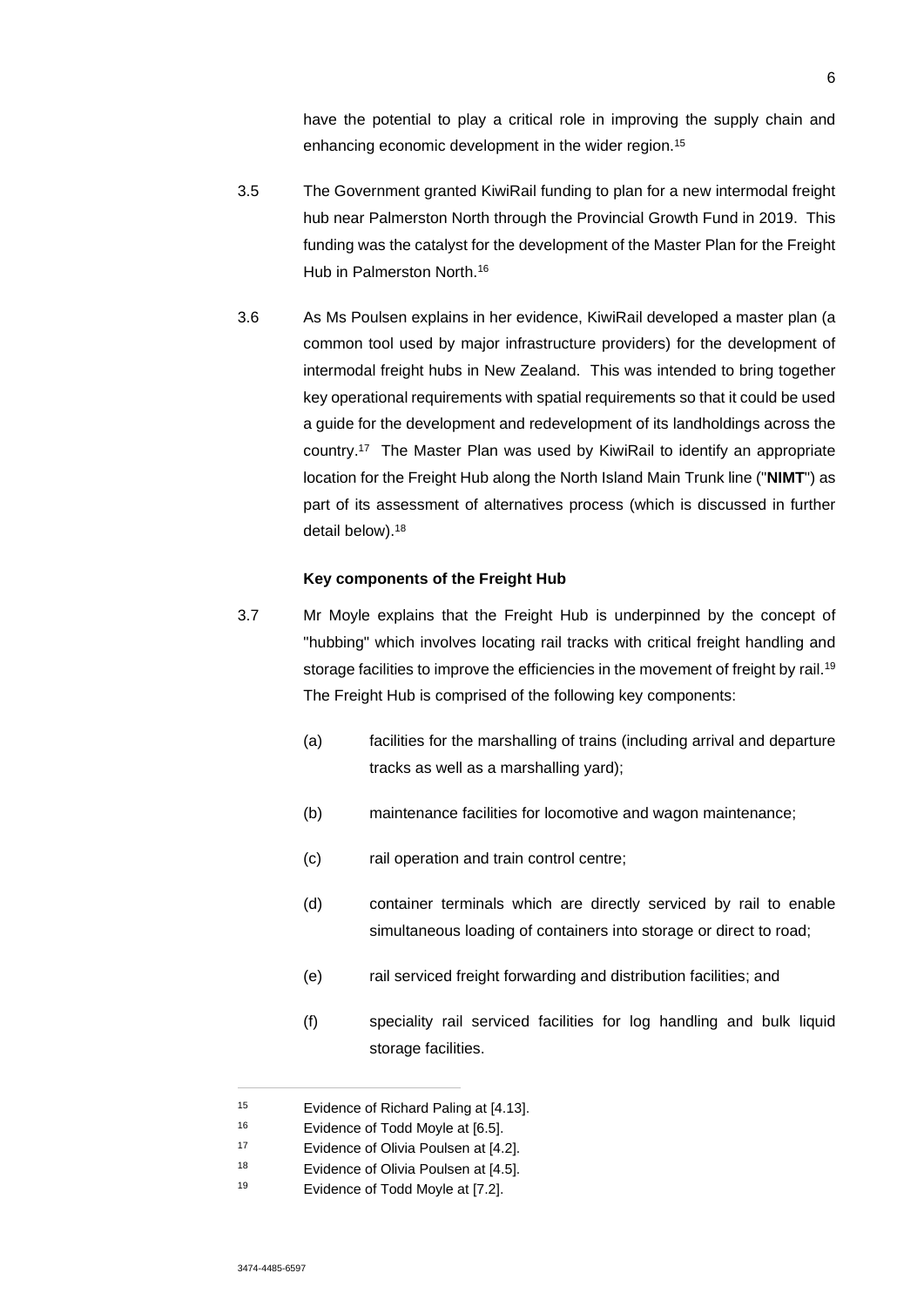- 3.8 The Freight Hub also includes the necessary supporting infrastructure to ensure its safe and efficient operation such as roading access which is necessary to enable the transfer of freight from rail to road, and stormwater management facilities. As explained in Mr Skelton's evidence, each of the elements of the Freight Hub have been carefully considered through the concept design phase having regard to KiwiRail's operational requirements as well as measures to appropriately manage adverse effects.<sup>20</sup> The Freight Hub proposal that is before the Panel includes a comprehensive effects management package, including substantial noise and visual mitigation measures.
- 3.9 To ensure that the Freight Hub can meet future freight demands, it has been designed with a long-term horizon in mind and in light of the changes in the way that freight is being handled. In particular, improved facilities for the marshalling of trains will enable the introduction of trains up to 1,500m in length and expanded freight handling facilities will provide for the effective transfer of goods between road and rail. These facilities will result in a range of benefits, including improvements in the efficiency of the supply chain, a reduction in the costs of transporting goods by rail, and improvements in the reliability of transporting goods by rail.<sup>21</sup>
- 3.10 In developing the Freight Hub proposal, KiwiRail has worked with key stakeholders and has been involved in an ongoing conversation with the wider community. As Ms Poulsen explains in her evidence, KiwiRail has undertaken a multi-faceted approach to engagement which occurred through various phases of the project since 2019.<sup>22</sup> KiwiRail is committed to continuing to work with key stakeholders and the community throughout the life of this project.

## **4. THE NOTICE OF REQUIREMENT AND APPROVALS SOUGHT**

- 4.1 Section 168(2) of the RMA provides:
	- (2) A requiring authority for the purposes approved under section 167 may at any time give notice in the prescribed form to a territorial authority of its requirement for a designation—
		- (a) for a project or work; or

<sup>20</sup> Evidence of Michael Skelton at section 4.

<sup>21</sup> Evidence of Richard Paling at [7.9].

<sup>22</sup> Evidence of Olivia Poulsen at [6.3].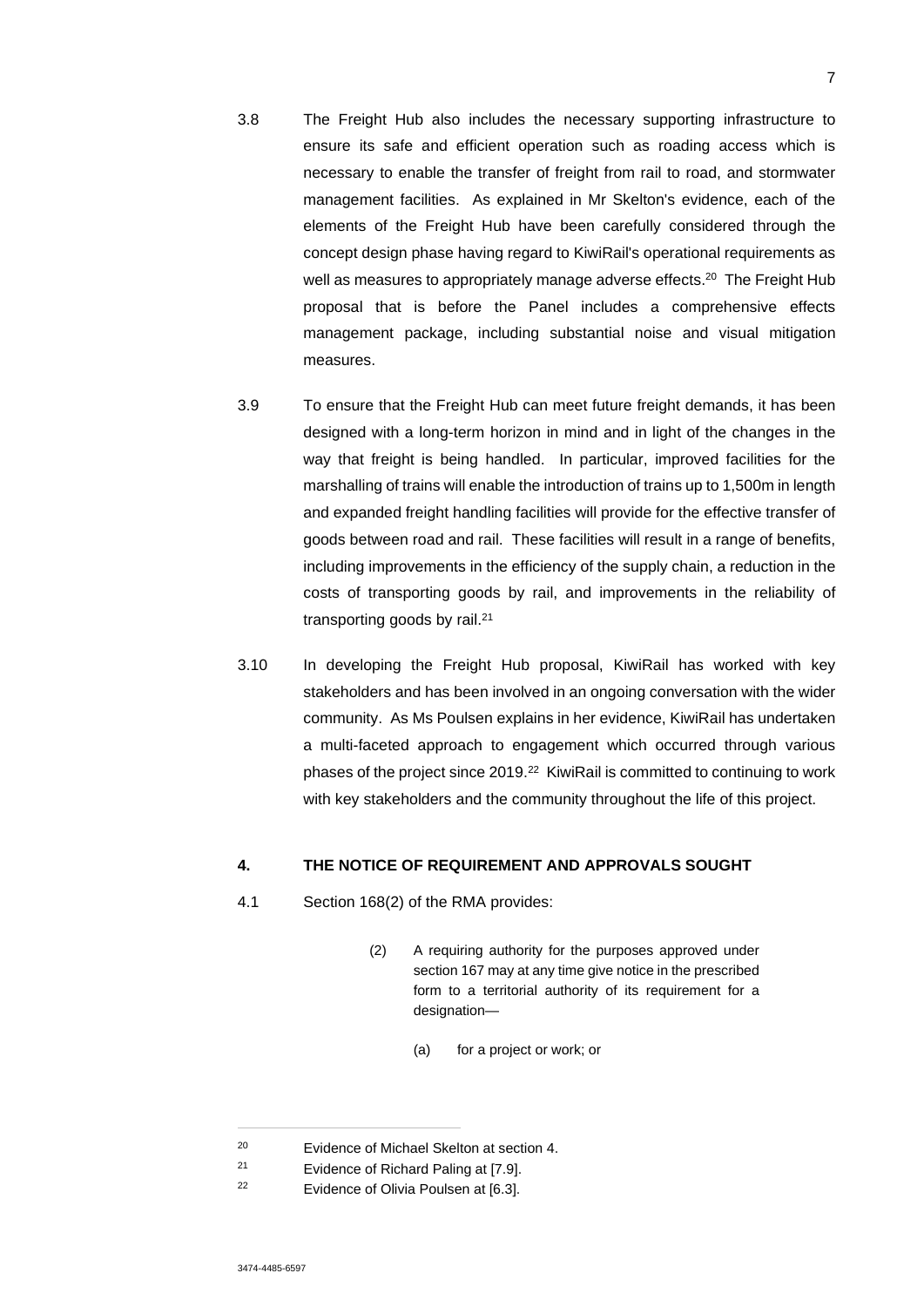- (b) in respect of any land, water, subsoil, or airspace where a restriction is reasonably necessary for the safe or efficient functioning or operation of such a project or work.
- 4.2 Pursuant to section 168(2) of the RMA, KiwiRail has given notice to Palmerston North City Council ("**Council**") of a requirement for a designation for the construction and operation of the Freight Hub.
- 4.3 Submitters have raised questions as to the scope of KiwiRail's ability to designate land for some of the activities within the Freight Hub.<sup>23</sup> To lawfully give notice of a requirement under section 168(2) of the RMA, the following limbs must be satisfied in this case:
	- (a) the Freight Hub is a project or work;
	- (b) KiwiRail has given notice in the prescribed form; and
	- (c) the Freight Hub is within the scope of KiwiRail's approval as a requiring authority.
- 4.4 There is no dispute as to the matters in (a) and (b) and in our submission these are clearly satisfied. We therefore focus on the matter in (c), having been raised in submissions.
- 4.5 Section 167(3) of the RMA provides that the Minister for the Environment can approve network utility operators as requiring authorities, by *Gazette* notice, for the purposes of a particular network utility operation. A network utility operator includes a person who:<sup>24</sup>
	- (f) constructs, operates, or proposes to construct or operate, a road or railway line; […]
- 4.6 KiwiRail applied to become a requiring authority in November 2012. The requiring authority approval application provided that KiwiRail was seeking approval for the following network utility operation:<sup>25</sup>

[...] the construction, operation and proposed construction and operation, of any railway line currently owned by NZRC and any future railway line to be part of that network.

NZRC owns 4,000km of track and has rights to use 18,000 hectares of land. From 31 December 2012, the KHL Group will

<sup>23</sup> Submission 45; Submission 47; Submission 58.

<sup>24</sup> RMA, section 166(f).

<sup>25</sup> Approval Application, dated 29 November 2012, at [8] and [9].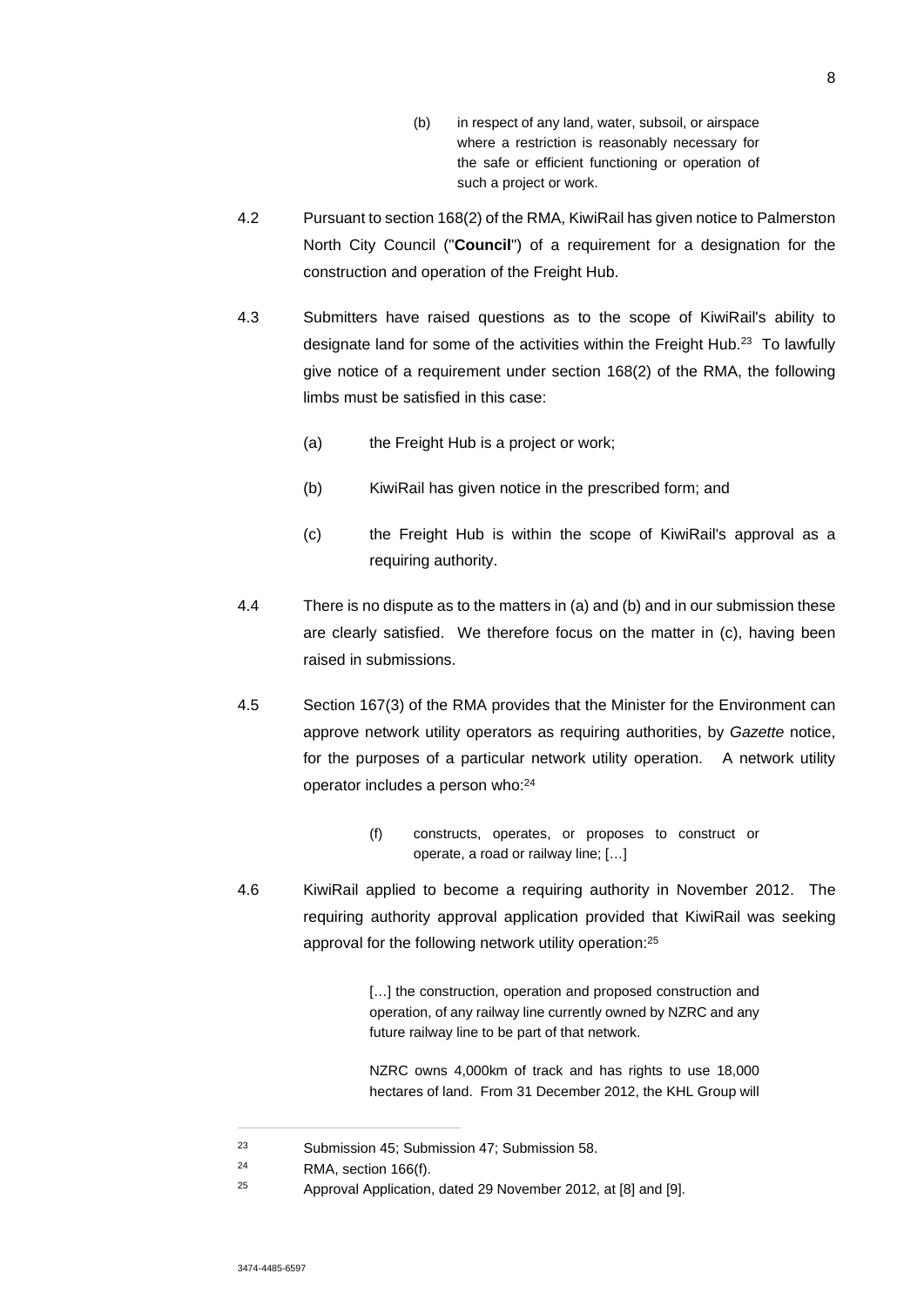own the tracks and **all other railway infrastructure assets**, and have rights to use the underlying land. It will become responsible for the nationwide **operation, construction, maintenance, improvement, replacement and extension of the existing and future railway system (including lines, rail yards, station precincts and off-rail sites, and route protection corridors).** 

[Emphasis added]

#### 4.7 The application also provided that:<sup>26</sup>

On a day to day basis, the works needed to be undertaken by KiwiRail to enhance the bulk of KiwiRail's infrastructure are more about upgrading the existing track and equipment needed to run trains, accommodate passengers, maintain the railway and load and unload freight. This can range from works to provide for track slews and realignments, maintenance, and upgrading, **to providing facilities for modal transfer (yards and sidings).** The majority of this day to day work relies upon the Outline Plan of Works process with most territorial authorities in New Zealand, as the work falls within existing designations.

#### [Emphasis added]

4.8 The Minister approved KiwiRail as a requiring authority by *Gazette* notice dated 14 March 2013. The *Gazette* notice provides:<sup>27</sup>

> Approval as a requiring authority - KiwiRail Holdings Limited is hereby approved as a requiring authority under section 167 of the Resource Management Act 1991, for its network utility operation being the construction, operation, maintenance, replacement, upgrading, improvement and extension of its railway line.

4.9 The scope of KiwiRail's powers as a requiring authority stems from its *Gazette* notice (which was approved on the basis of KiwiRail's application) and the empowering provisions in sections 166 and 167 of the RMA. In approving a requiring authority, the Minister must be satisfied that the approval is appropriate for the purposes of carrying on the network utility operation and the applicant is likely to satisfactorily carry out all responsibilities (including financial responsibilities) of a requiring authority under the RMA.<sup>28</sup> KiwiRail has, and accepts, financial responsibility for its network utility operation and the designations that it holds for those purposes. It is the

<sup>26</sup> Approval Application, dated 29 November 2012, at [32].

<sup>27</sup> *Gazette* Notice, dated 14 March 2013.

<sup>28</sup> RMA, section 167(4).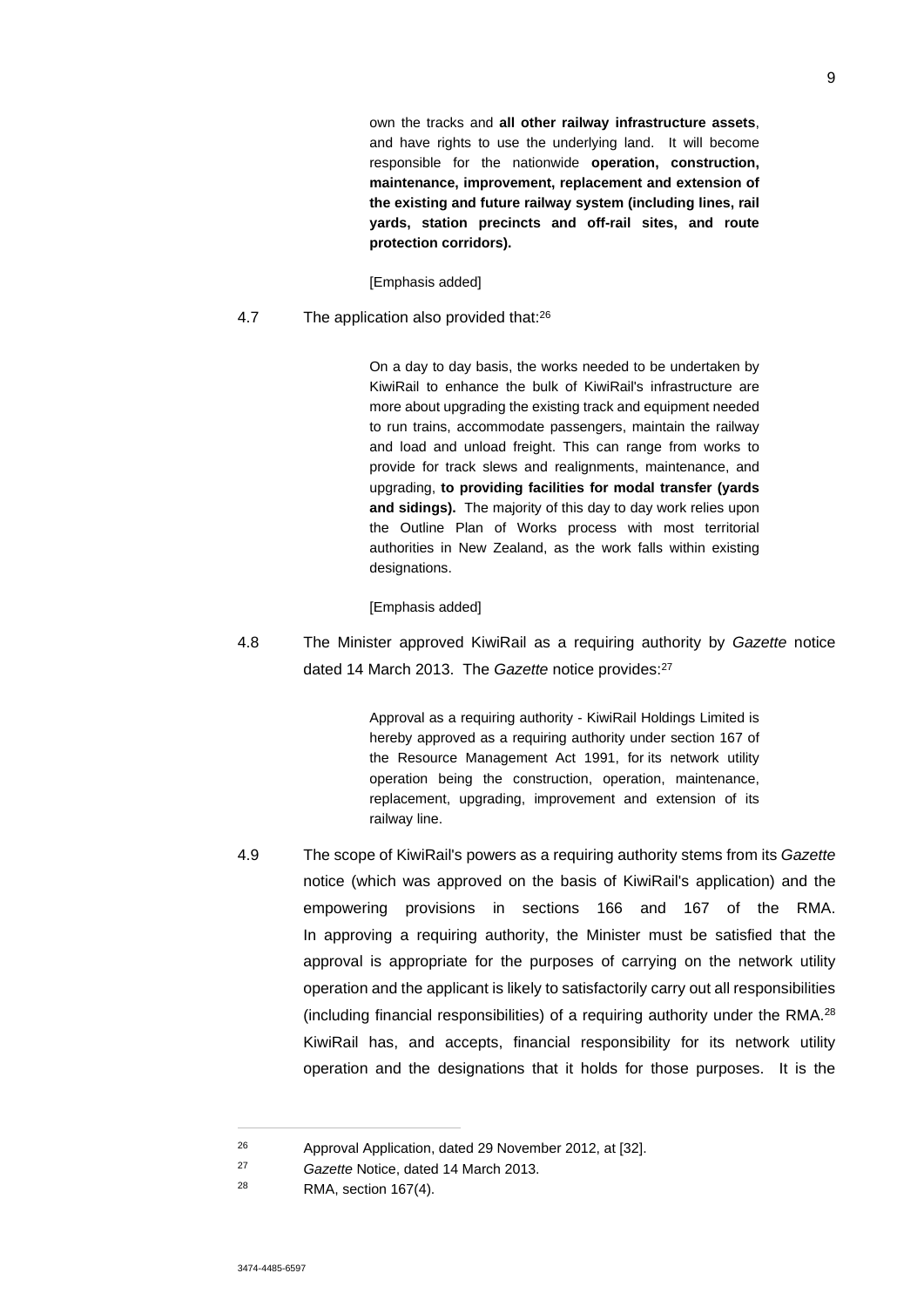existence of this financial responsibility that is important.<sup>29</sup> The Minister, in approving KiwiRail as a requiring authority, accepted that KiwiRail had the necessary responsibilities which includes responsibility for all works necessary for the operation of its railway network.

- 4.10 Turning to section 166 of the RMA, "railway line" is not defined in the RMA. Some submitters have contended that this term should be given the narrow definition of "railway line" in the Railways Act 2005 ("Railways Act").<sup>30</sup> We respectfully disagree.
- 4.11 Section 166 of the RMA does not refer to the definition of "railway line" in the Railways Act (or any other relevant legislation), and never has. This is despite the definition of network utility operator containing references to various other statutes and their corresponding definitions.<sup>31</sup> In our view, the absence of a definition of "railway line" in the RMA was deliberate given that the New Zealand Railways Corporation Act 1981 (in force at the time the RMA was drafted) contained a definition of "railway line". Had Parliament intended to limit the scope of the network utility operation for rail to a particular definition, it would have made this express in the RMA.

- <sup>29</sup> *Waitaki District Council v Waitaki District Council* [2007] NZRMA 68 at [31].
- <sup>30</sup> Two submitters, Dr Fox and Dr Whittle, have raised this through a memorandum of counsel, dated 8 July 2021. Railway line is defined in section 4 of the Railways Act, as: **railway line**—
	- (a) means a single rail or set of rails, having a gauge of 550 mm or greater between them, laid for the purposes of transporting people or goods by rail; and
	- (b) includes—
		- (i) sleepers, associated formation and ballast, tunnels, and bridges; and
		- (ii) in relation to a single rail or set of rails that are laid on a road for the purposes of 1 or more light rail vehicles,—
			- (A) any area between the rails; and
			- (B) the area that extends 500 mm outside the extremity of any light rail vehicle being used on that single rail or set of rails; and
		- (iii) a set of rails, having a gauge of less than 550 mm between them, that is designated as a railway line in regulations made under section 59(l); and
		- (iv) except as provided in subparagraph (ii), any area within 5 m of a single rail or within 5 m of a line drawn midway between a set of rails; but
	- (c) excludes—
		- (i) a railway line that is part of a railway used as an amusement device:
		- $(iii)$  a railway line excluded by regulations made under section 59 $(m)$ :
		- (iii) a railway line that exclusively serves private cable cars

<sup>31</sup> For example section 166 defines an electricity operator or electricity distributor "as defined in section 2 of the Electricity Act 1992 for the purpose of line function services as defined in that section" and an airport authority "as defined by the Airport Authorities Act 1966 for the purposes of operating an airport as defined by that Act".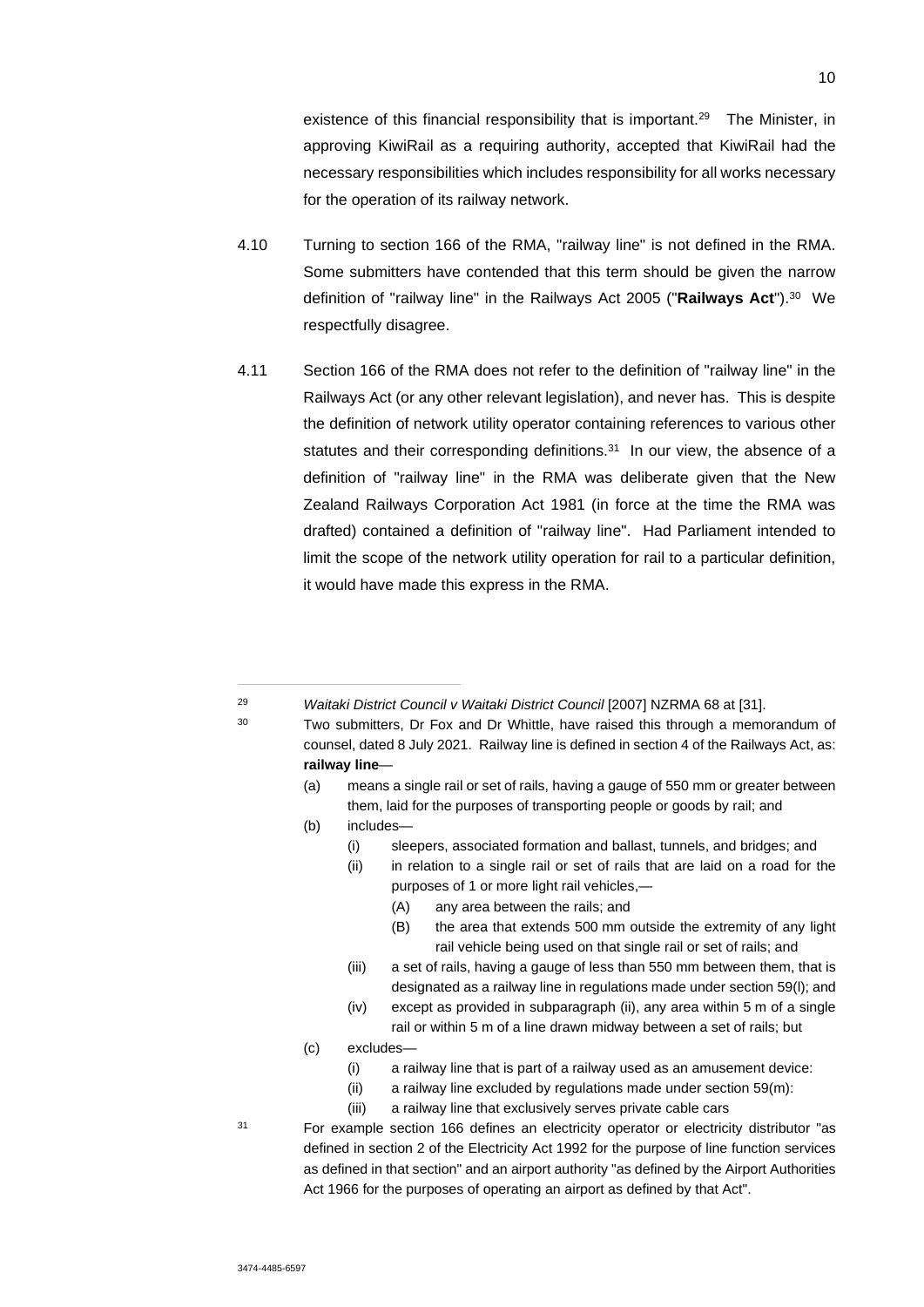- 4.12 Under section 167 of the RMA, the Minister has broad powers to grant a requiring authority status to a network utility operator on such terms and conditions as he/she sees fit.<sup>32</sup> Despite these broad powers, the Minister did not limit the definition of "railway line" in KiwiRail's *Gazette* notice to the definition in the Railways Act. This is also despite it being common for *Gazette*  notices for requiring authorities to refer to specific legislative definitions where it is intended to be confined to a specific power or limited to a definition in an enactment.<sup>33</sup>
- 4.13 In our submission, the phrase "railway line" should be interpreted in light of the preceding text in the *Gazette* notice which includes the "operation" as well as the "improvement and expansion" of the "railway line". As railway lines exist for the transit of freight and passengers, the marshalling of trains as well as loading, transit and unloading of freight are all clearly necessary for *operation* of KiwiRail's railway tracks.
- 4.14 The express reference in the *Gazette* notice to "upgrading, improvement and expansion" also envisages that KiwiRail can undertake works to alter and / or change the railway corridor (and the activities that are necessary for its operation).
- 4.15 Without rail infrastructure like rail yards, container terminals, and freight loading facilities, KiwiRail would not be able to "operate" the railway tracks. In our submission, it would be an unduly narrow approach to interpret KiwiRail's requiring authority powers as being confined to mean KiwiRail could only give notice of works relating simply to the management of "tracks".
- 4.16 This interpretation is, in our submission, consistent with the legislative purpose of the provisions of the RMA in allowing network utility operators to become requiring authorities. That purpose is to allow particular entities to carry out works via a designation process that are generally services which are considered essential to a functioning society (for example, the supply of water, electricity and the provision of transport via roads and rail). Taking a purposive approach, it is appropriate and necessary for requiring authorities have the ability to designate land for works that are necessary to achieve their approved functions. In the context of the rail corridor, this would clearly include

<sup>&</sup>lt;sup>32</sup> *Malvern Hills Protection Society Inc v Selwyn District Council C105/07 at [17].* 

<sup>33</sup> For example, Queenstown Airport Corporation's *Gazette* notice has an interpretation section which provides that in the notice "unless the context otherwise requires, "airport" has the same meaning given to that term by section 2 of the Airport Authorities Act 1966.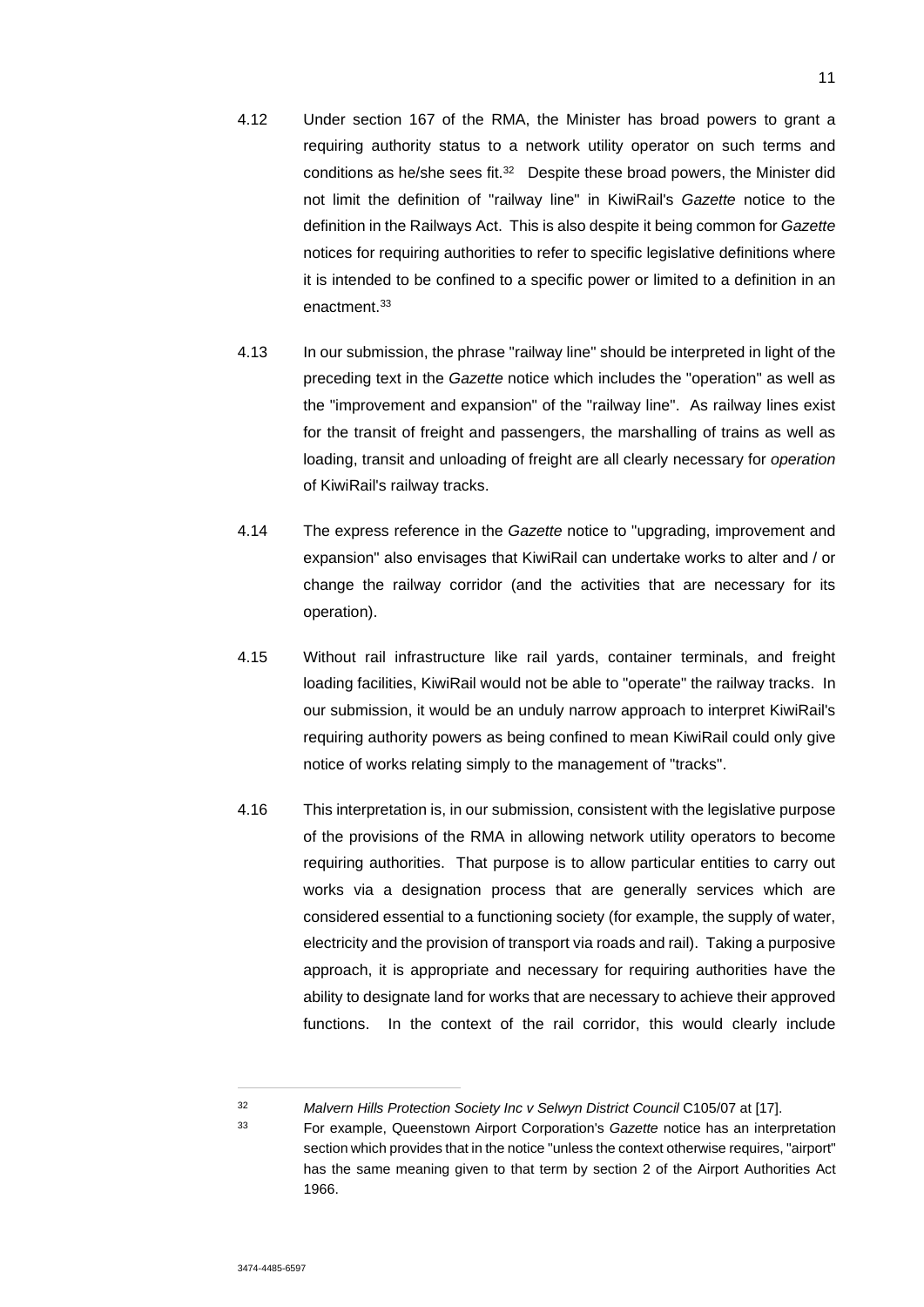infrastructure and activities to support the movement of freight and passengers on railway tracks.

- 4.17 All of the activities within the Freight Hub are directly serviced by rail. These activities are a necessary and integral part of the rail corridor as without them, KiwiRail's railway could not be used as intended (ie as a method of transporting freight by rail). The nature of the activities that will be authorised through the designation for the Freight Hub are not unique to this application; they are common activities that are undertaken at KiwiRail's yards throughout the country. This is reflected in the range of designations KiwiRail holds around the country.
- 4.18 The Freight Hub is clearly within the scope of KiwiRail's powers as a requiring authority to designate land for the operation of its railway line.

## **The designation process**

- 4.19 The designation process sets an important framework for the assessment of the NoR and the effects on the environment. The designation process is twofold. First, the requiring authority gives notice of its requirement for a designation to the relevant district council(s) (as outlined above). It is common at this stage for the NoR to be prepared on the basis of a preliminary design as detailed design has not yet been undertaken. As the Environment Court has acknowledged "many cases before the Court are prepared on the basis that the final design is not known".<sup>34</sup>
- 4.20 Second, once a designation is confirmed, the details of the proposed works are then provided to the district council through an outline plan (unless the requirement for an outline plan is waived).<sup>35</sup> As observed by the Environment Court, the designation process recognises the need for flexibility.<sup>36</sup>
- 4.21 Section 176A(3) of the RMA provides that an Outline Plan must show:
	- (a) the height, shape, and bulk of the works;
	- (b) the location on the site of the works;
	- (c) the likely finished contour of the site;
	- (d) the vehicular access, circulation, and provision for parking;

<sup>34</sup> *Sustainable Matata v Bay of Plenty Regional Council* [2015] NZEnvC 90 at [45].

<sup>35</sup> RMA, section 176A.

<sup>36</sup> *Sustainable Matata v Bay of Plenty Regional Council* [2015] NZEnvC 90 at [46].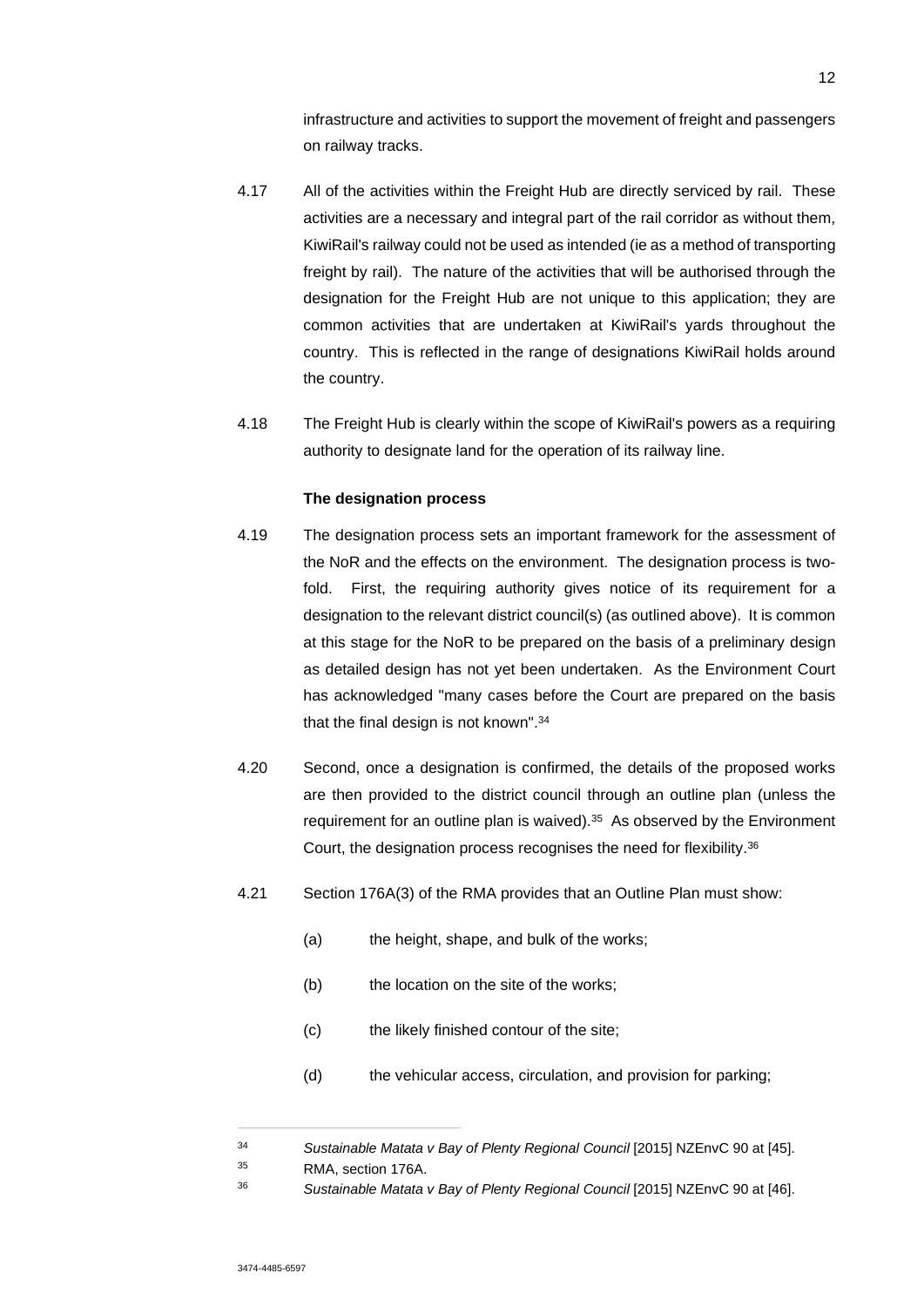- (e) the landscaping proposed; and
- (f) any other matters to avoid, remedy, or mitigate any adverse effects on the environment.
- 4.22 In our submission, the scheme of Part 8 of RMA, most notably the two-stage designation process, is a critical distinction between an NoR and a resource consent application under the RMA. It recognises that for NoRs, a number of features may be subject to change at the detailed design phase and that the NoR phase is not the only opportunity for the effects of the designation to be considered by Council. The Outline Plan mechanism provides an appropriate vehicle to further address effects of a designation once detailed design has been undertaken.
- 4.23 The Council Reporting Planners are concerned that the Freight Hub has only been developed to a concept design stage and consider that KiwiRail's "strategy" in this regard has made it difficult for the Council to reach conclusions on the effects of the NoR.<sup>37</sup> We respectfully disagree. Developing a concept design for the Freight Hub to support the NoR is an appropriate and common approach in the context of a NoR.
- 4.24 It is accepted that, at the NoR stage, effects need to be considered and an appropriate level of information needs to be provided on the effects that is commensurate to the scale and potential effects of the NoR.<sup>38</sup> In our submission, the NoR and assessment of effects prepared by KiwiRail achieves this.

### **Other approvals required**

- 4.25 Other approvals are required to enable the construction and operation of the Freight Hub, including regional resource consents.<sup>39</sup> KiwiRail has not sought these concurrently with the NoR and there is no requirement under the RMA to do so.
- 4.26 KiwiRail will also seek an alteration to the NIMT Designation<sup>40</sup> in the Palmerston North City District Plan ("**District Plan**") to enable the realignment of the NIMT to the west of its current alignment. As outlined in Mr Skelton's evidence, the existing rail corridor where the NIMT is currently located will be

<sup>37</sup> Section 42A Report at [50].

<sup>38</sup> *Sustainable Matata v Bay of Plenty Regional Council* [2015] NZEnvC 90 at [47].

<sup>39</sup> Regional consents from Horizons Regional Council in relation to structures in streams, diversions, stormwater discharge and earthworks.

<sup>40</sup> Designation 3 – *Railway purposes* in the Palmerston North City District Plan.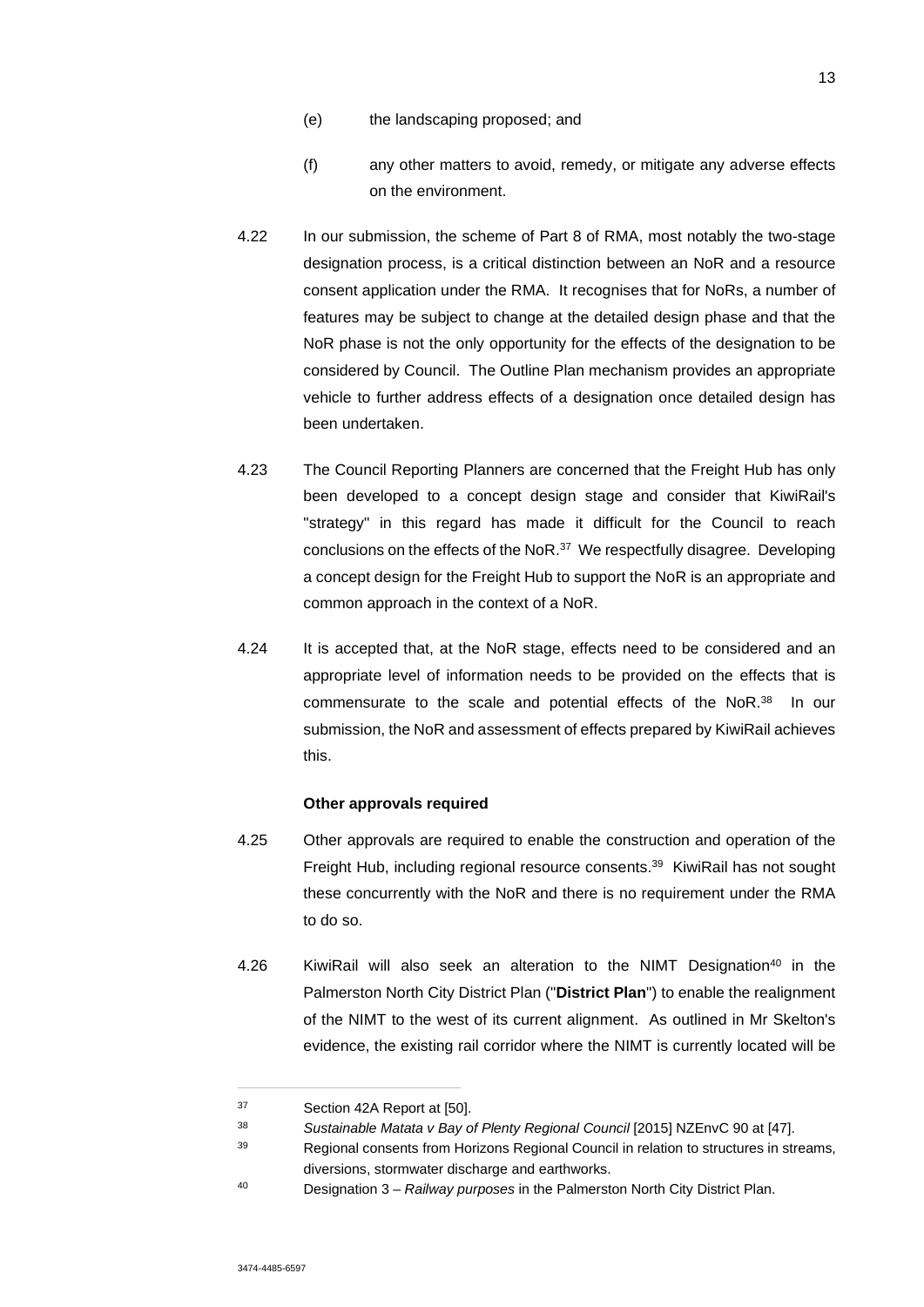used (as part of this application) to develop the bunds and barriers required to manage the noise effects from the Freight Hub as well as for planting.<sup>41</sup> The realignment of the NIMT has a range of benefits including from a noise perspective as it will shift the existing railway tracks further away from the existing dwellings along Sangsters Road.<sup>42</sup> In our submission, it is appropriate for the NIMT to be relocated as part of a separate alteration to the existing designation.

4.27 For the present purposes, in our submission the Panel's consideration of the application should remain focussed on the effects of allowing this NoR. As set out below, section 171(1) of the RMA makes this explicit, by requiring the Panel to consider the effects on the environment of allowing *the requirement*.

## **5. CONSIDERATION OF A NOTICE OF REQUIREMENT – THE LEGAL TEST**

5.1 The Recommendation on the NoR is governed by section 171(1) of the RMA. This provision will be well known to the Panel, but is repeated here to assist:

#### **171 Recommendation by territorial authority**

- (1A) When considering a requirement and any submissions received, a territorial authority must not have regard to trade competition or the effects of trade competition.
- (1) When considering a requirement and any submissions received, a territorial authority must, subject to Part 2, consider the effects on the environment of allowing the requirement, having particular regard to-
	- (a) any relevant provisions of-
		- (i) a national policy statement:
		- (ii) a New Zealand coastal policy statement:
		- (iii) a regional policy statement or proposed regional policy statement:
		- (iv) a plan or proposed plan; and
	- (b) whether adequate consideration has been given to alternative sites, routes, or methods of undertaking the work if-
		- (i) the requiring authority does not have an interest in the land sufficient for undertaking the work; or
		- (ii) it is likely that the work will have a significant adverse effect on the environment; and

<sup>41</sup> Evidence of Michael Skelton at [4.6].

<sup>42</sup> Evidence of Karen Bell at [6.15] and [7.14(c)].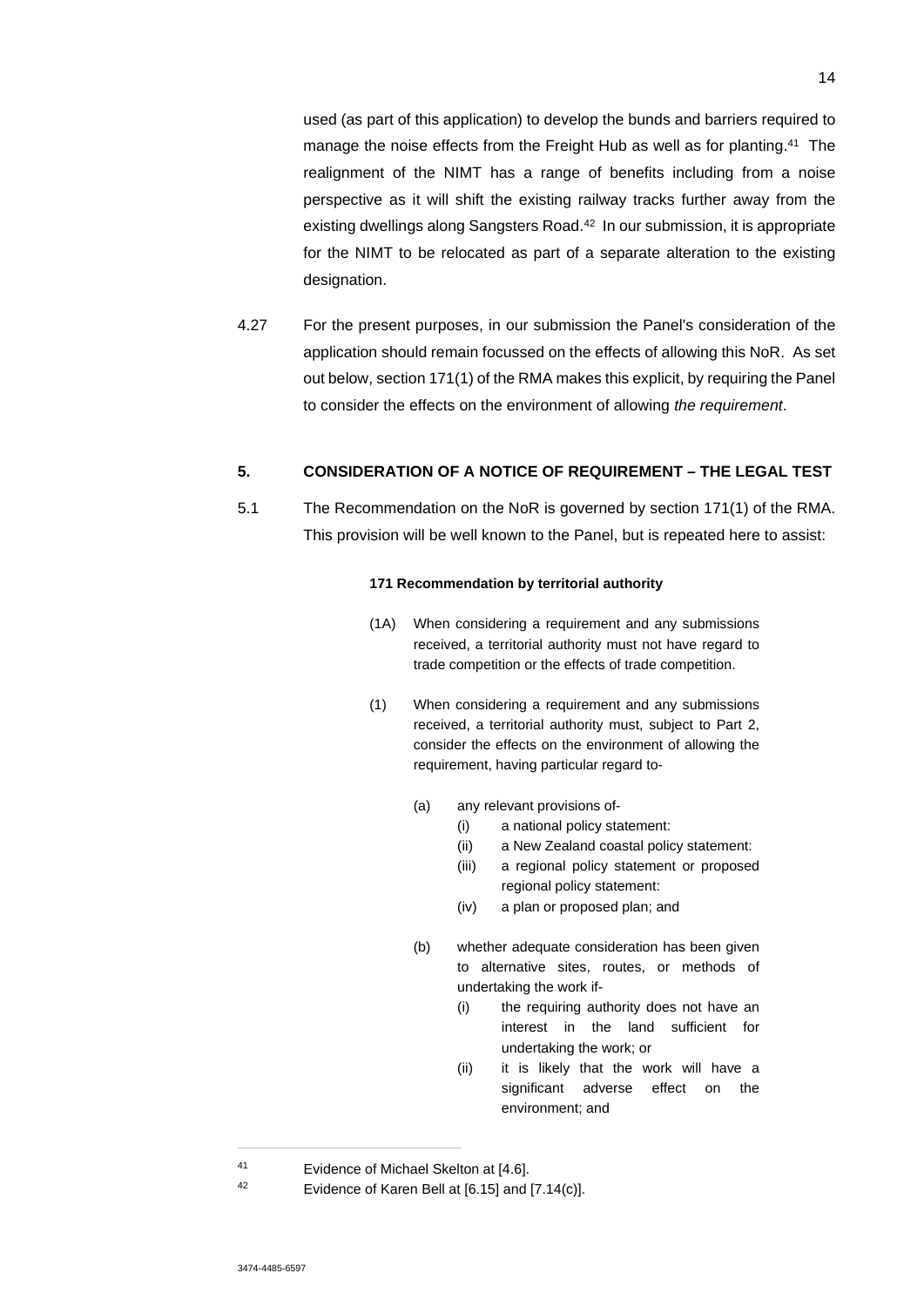- (c) whether the work and designation are reasonably necessary for achieving the objectives of the requiring authority for which the designation is sought; and
- (d) any other matter the territorial authority considers reasonably necessary in order to make a recommendation on the requirement.

[…]

- 5.2 Section 171(1) is clear that the Panel must consider the NoR and any submissions received. A total of 98 submissions were received, many of which were in support. The majority of submissions were in opposition and KiwiRail's expert team has carefully consider the matters raised in those submissions.
- 5.3 In summary, when considering the NoR and any submissions received, the Panel must, subject to Part 2, consider the effects on the environment of allowing the requirement having particular regard to:<sup>43</sup>
	- (a) any relevant planning provisions;
	- (b) whether adequate consideration has been given to alternative options (where the requiring authority does not have a sufficient interest in the land, or it is likely that the work will have a significant adverse effect on the environment);
	- (c) whether the work and designation are reasonably necessary for achieving the objectives of the requiring authority for which the designation is sought; and
	- (d) any other matter the Panel considers reasonably necessary in order to make a recommendation.
- 5.4 While the requirement to "have *particular* regard to" the matters in section 171(1)(a) to (d) conveys a stronger meaning the merely "to have regard to", it does not mean "give effect to".<sup>44</sup> The High Court has confirmed that it essentially means to take the matter into account, while recognising that it is important to the decision and so it needs to be carefully considered and weighed.<sup>45</sup> Each relevant matter must be considered separately and

<sup>43</sup> RMA, section 171(1).

<sup>44</sup> *New Zealand Transport Agency v Architectural Centre Inc* [2015] NZHC 1991 at [60] and [64].

<sup>45</sup> *New Zealand Transport Agency v Architectural Centre Inc* [2015] NZHC 1991 at [63], [67] – [68].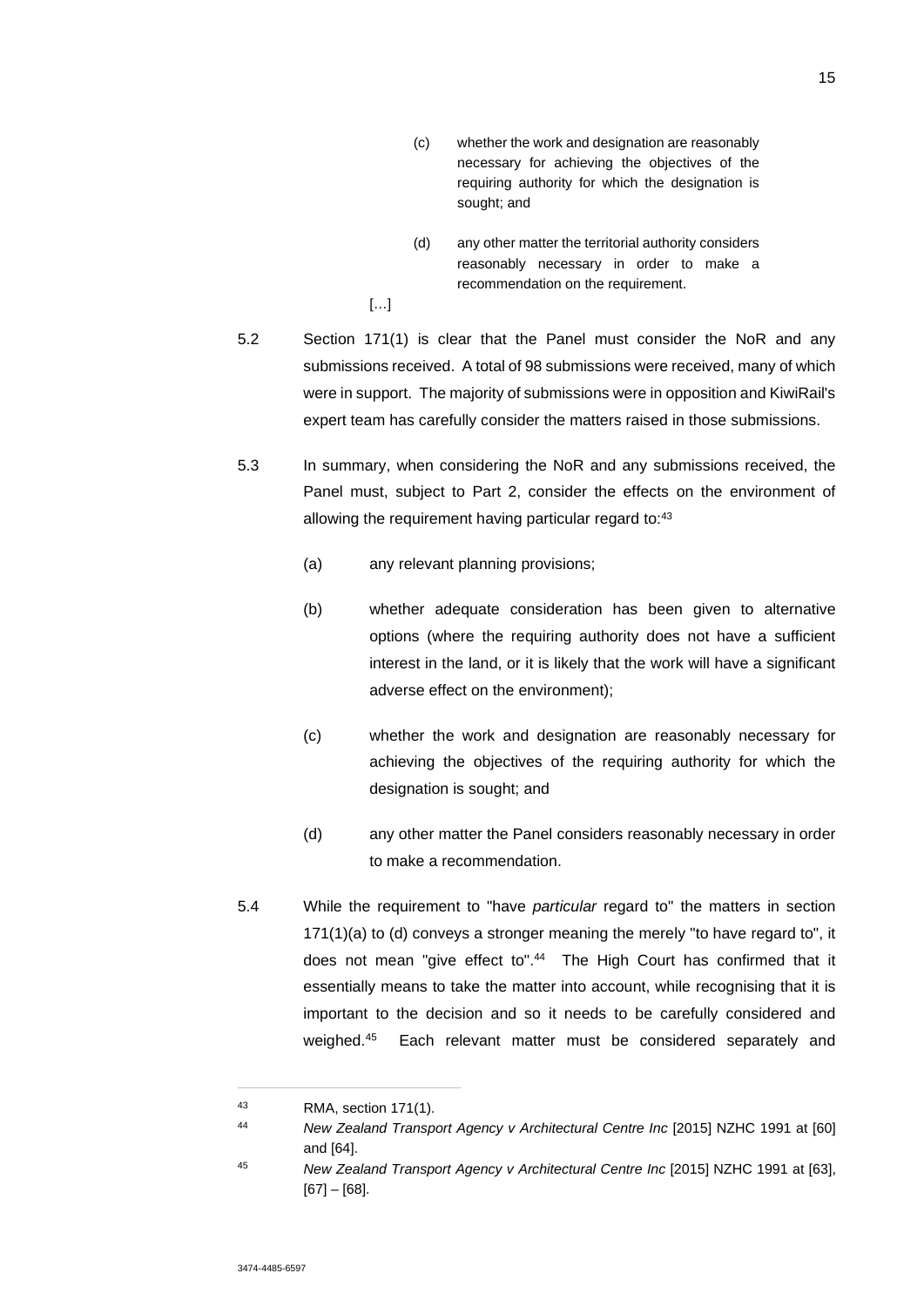specifically from other relevant considerations.<sup>46</sup> The strength of an individual matter and the weight to be given to it will depend on the evidence and importance in respect of a particular case.<sup>47</sup>

5.5 The application of each of these criteria in the context of the NoR are addressed in turn below.

#### **Effects on the environment – section 171(1)**

5.6 Section 171 requires the Panel to consider the "effects on the environment" of allowing the NoR. This has been characterised by the High Court as the "focal point" of the assessment under section 171(1).<sup>48</sup> While this wording is slightly different from section 104 (which applies to the assessment of applications for resource consents), the central focus under both provisions is effects.<sup>49</sup> The Environment Court has observed:<sup>50</sup>

> Section 171 uses the words *effects on the environment* compared to 104 which refers to *any actual or potential effects on the environment*. We cannot see any distinction between the wording. Both deal with effects under s 3, which defines effects in the widest terms. It includes positive and negative effects. Environment is also defined in s 2 in the widest terms, and includes communities and people, social, economic aesthetic and cultural conditions. The environment includes that which lawfully exists and that which can be established.

5.7 Case law on the assessment of effects, particularly in the context of section 104, has led to a layered analysis, starting with an assessment of the existing environment, then a consideration of the plausible future environment, a discretion to disregard effects forming part of the "permitted baseline", and

- In this Act, unless the context otherwise requires, the term effect … includes— (a) Any positive or adverse effect; and
	- (b) Any temporary or permanent effect; and
	- (c) Any past, present, or future effect; and

- (e) Any potential effect of high probability; and
- (f) Any potential effect of low probability which has a high potential impact.
- <sup>50</sup> *North Eastern Investments Ltd v Auckland Transport* [2016] NZEnvC 73 at [43].

<sup>46</sup> *New Zealand Transport Agency v Architectural Centre Inc* [2015] NZHC 1991 at [69] – [78].

<sup>47</sup> *North Eastern Investments Ltd v Auckland Transport* [2016] NZEnvC 73 at [51] referring to *New Zealand Transport Agency v Architectural Centre Inc* [2015] NZHC 1991.

<sup>48</sup> *Queenstown Airport Corp Ltd v Queenstown Lakes District Council* [2013] NZHC 2347 at [68].

<sup>49 &</sup>quot;Effect" is defined in section 3(1) as:

<sup>(</sup>d) Any cumulative effect which arises over time or in combination with other effects regardless of the scale, intensity, duration, or frequency of the effect, and also includes—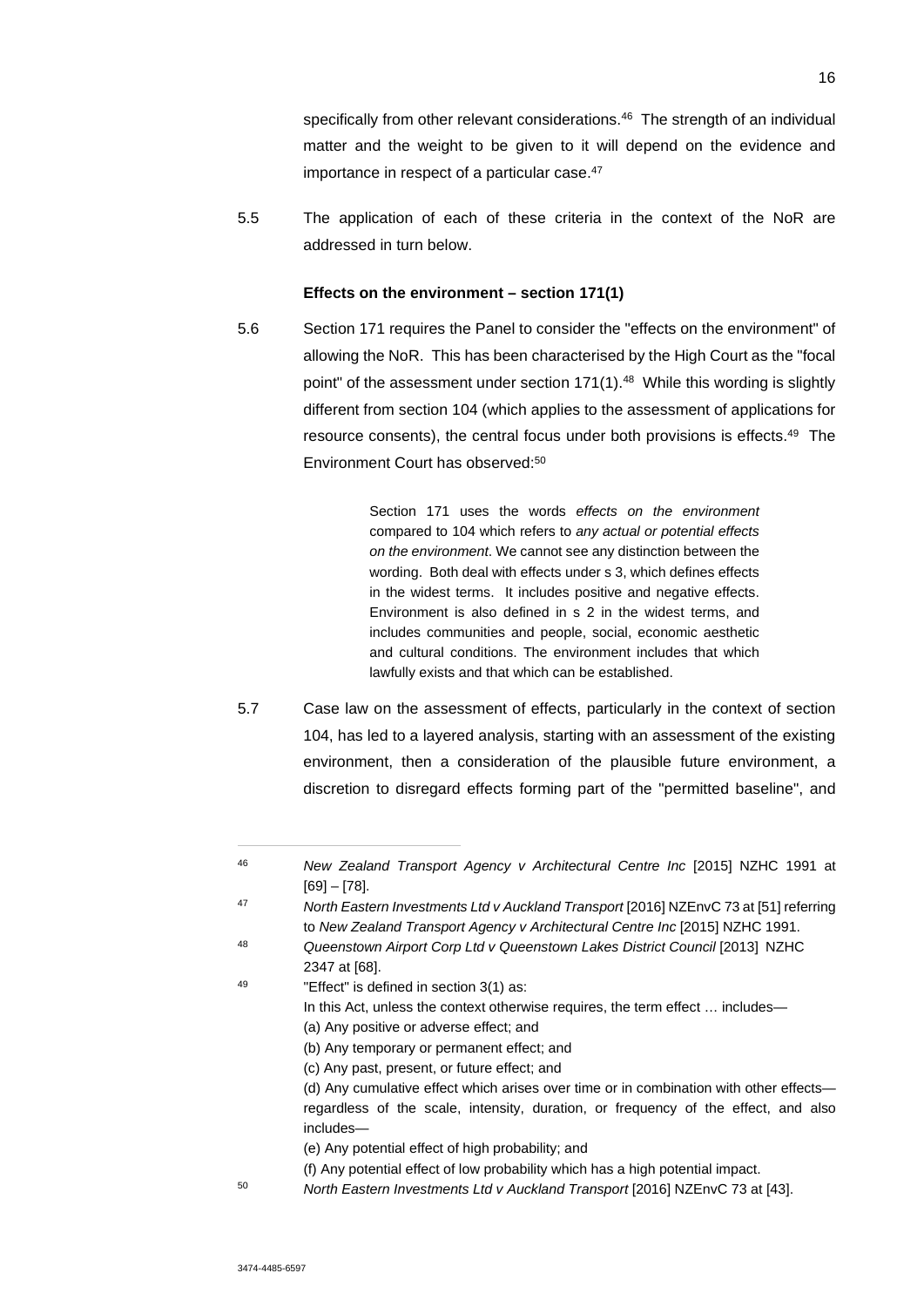finally an assessment of the remaining effects.<sup>51</sup> In our submission, it is appropriate to apply this same approach when considering the effects on the environment of allowing the NoR.

#### *Receiving environment*

- 5.8 The starting point for the assessment of effects is to consider the effects of the Freight Hub against the environment of the proposed location. This is a factual assessment of the current environment (both on and beyond the subject site) at the time of the application for the NoR, including all features and characteristics occurring on or around the Site.
- 5.9 The environment also includes the reasonably foreseeable future environment as it might be modified by the rights to carry out permitted activities under the District Plan and implementation of resource consents which have been granted and are likely to be implemented.<sup>52</sup> The environment does not include the effects of resource consents that have not yet been obtained.<sup>53</sup>
- 5.10 The existing environment for this NoR has been detailed by Ms Bell<sup>54</sup> and has been considered by the relevant KiwiRail experts in their evidence. By way of summary, the Site is relatively open and largely undeveloped. The land within the Site is characteristic of existing rural land use, with the majority of indigenous vegetation replaced by pasture and other exotic vegetation to allow farming.<sup>55</sup> There are two stream systems within the site which KiwiRail's experts consider have low ecological and natural character values.<sup>56</sup>
- 5.11 From a planning perspective, approximately two thirds of the site is zoned Rural and the remainder is zoned North East Industrial Zone ("**NEIZ**").<sup>57</sup> KiwiRail also operates the NIMT which is authorised by an existing designation (Designation 3 in the District Plan for *Railway Purposes*).

<sup>51</sup> For cases in the context of section 104 see *Rodney District Council v Eyres Eco-Park Limited* [2007] NZRMA 1 (HC) and *Queenstown-Lakes District Council v Hawthorn Estate Limited* [2006] 12 ELRNZ 299; [2006] NZRMA 424 (CA).

<sup>52</sup> *Queenstown-Lakes District Council v Hawthorn Estate Limited* [2006] 12 ELRNZ 299; [2006] NZRMA 424 (CA) at [84].

<sup>53</sup> *Queenstown-Lakes District Council v Hawthorn Estate Limited* [2006] 12 ELRNZ 299; [2006] NZRMA 424 (CA) at [84].

<sup>54</sup> Evidence of Karen Bell at section 5.

<sup>55</sup> Evidence of Jeremy Garrett-Walker at [4.2]; Evidence of Lisa Rimmer at [6.14].

<sup>56</sup> Evidence of Jeremy Garrett-Walker at [7.9] and [7.10]; Evidence of Lisa Rimmer at [6.13].

<sup>57</sup> Evidence of Karen Bell at [5.10]. Ms Bell notes that a small area to the north is zoned as residential.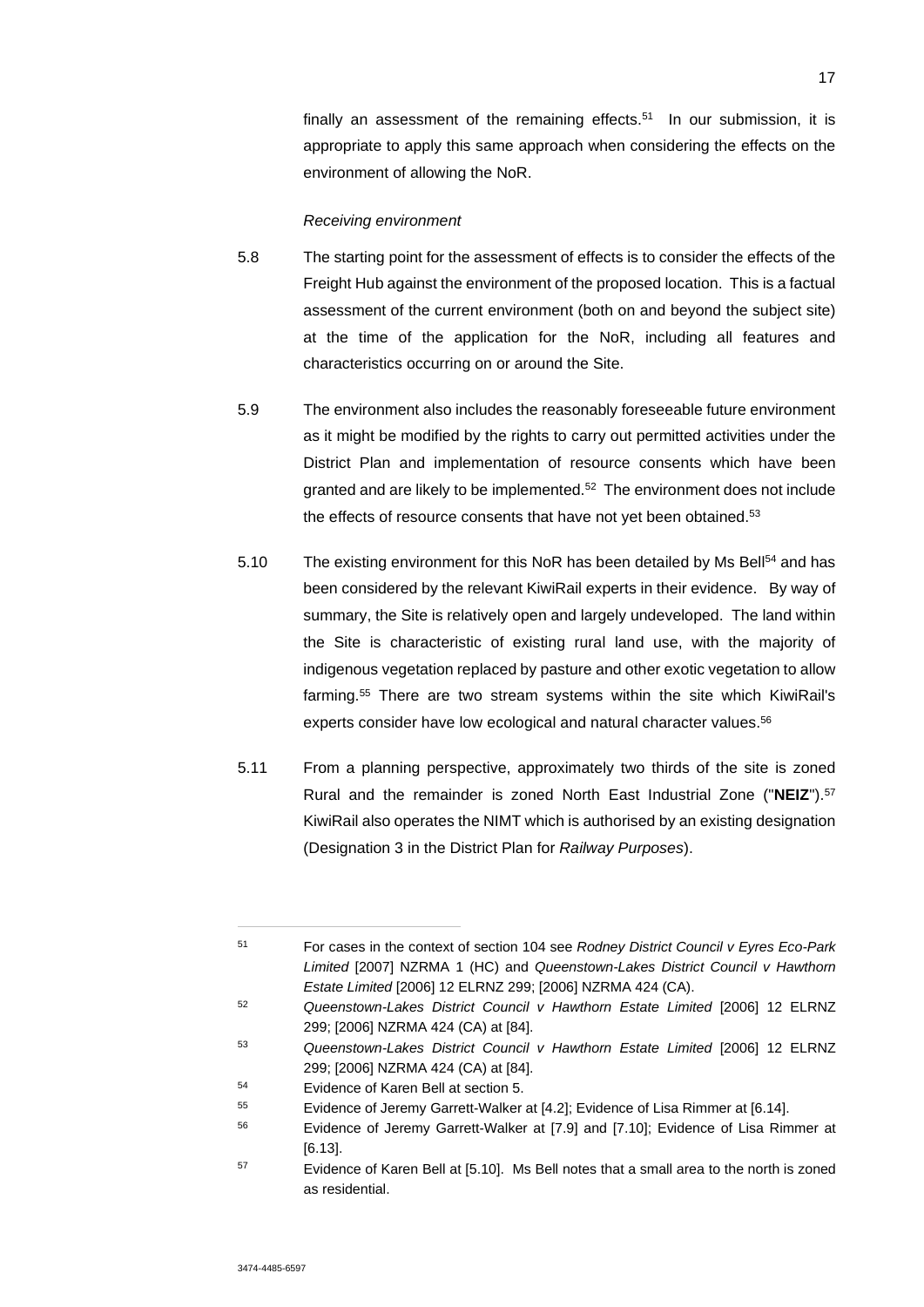#### *Permitted baseline*

- 5.12 In assessing the effects of the Freight Hub, the Panel is also entitled (if it chooses) to disregard "permitted" adverse effects. The permitted baseline is a tool that allows any effects that are permitted as of right under the District Plan or through an existing resource consent/designation to be disregarded when assessing the effects of a particular proposal.<sup>58</sup> The permitted baseline has been accepted as applying to the assessment of designations.<sup>59</sup>
- 5.13 Ms Bell considers that there are some adverse effects which can be disregarded through the application of the permitted baseline.<sup>60</sup> These effects relate to activities which are permitted in the NEIZ under the District Plan.<sup>61</sup> The Council Reporting Planners do not consider that the permitted baseline should be applied in this context because the Freight Hub is at a different scale to the activities that are permitted in the NEIZ.<sup>62</sup>
- 5.14 In our submission, it is open to, and appropriate for, the Panel to apply the permitted baseline insofar as there are effects which are permitted under the District Plan and are comparable to the activities proposed to be authorised by the NoR.
- 5.15 In the event that the Panel elects not to apply the permitted baseline, it is our submission that this does not have a material impact on the Panel's assessment of effects of the NoR. Ms Bell has confirmed that even if the permitted baseline is not applied in assessing effects, the effects of the Freight Hub can be appropriately managed through the Proposed Conditions.<sup>63</sup>

### *Measures to address effects*

5.16 The Panel must also consider the remaining effects of the NoR and any measures to avoid, remedy or mitigate those effects. The mitigation measures, including that proposed through conditions on the NoR, has been detailed in the evidence of KiwiRail's experts.

<sup>58</sup> *Nash v Queenstown Lakes District Council* [2015] NZHC 1041 at [64].

<sup>59</sup> *Beadle v Minister of Corrections* NZEnvC A074/02, 8 April 2002 at [1002].

<sup>60</sup> Section 92 Response dated 15 February 2021, Attachment 11 (planning). Ms Bell considers that the effects of  $13000m^2$  of building platform, the effects of the associated traffic generated by the permitted  $13000m^2$  floor area, and the visual effects of the permitted floor area at 9m tall.

<sup>61</sup> District Plan, Rule 12A.4.1.

<sup>62</sup> Section 42A Report at [178].

<sup>63</sup> Evidence of Karen Bell at [9.27].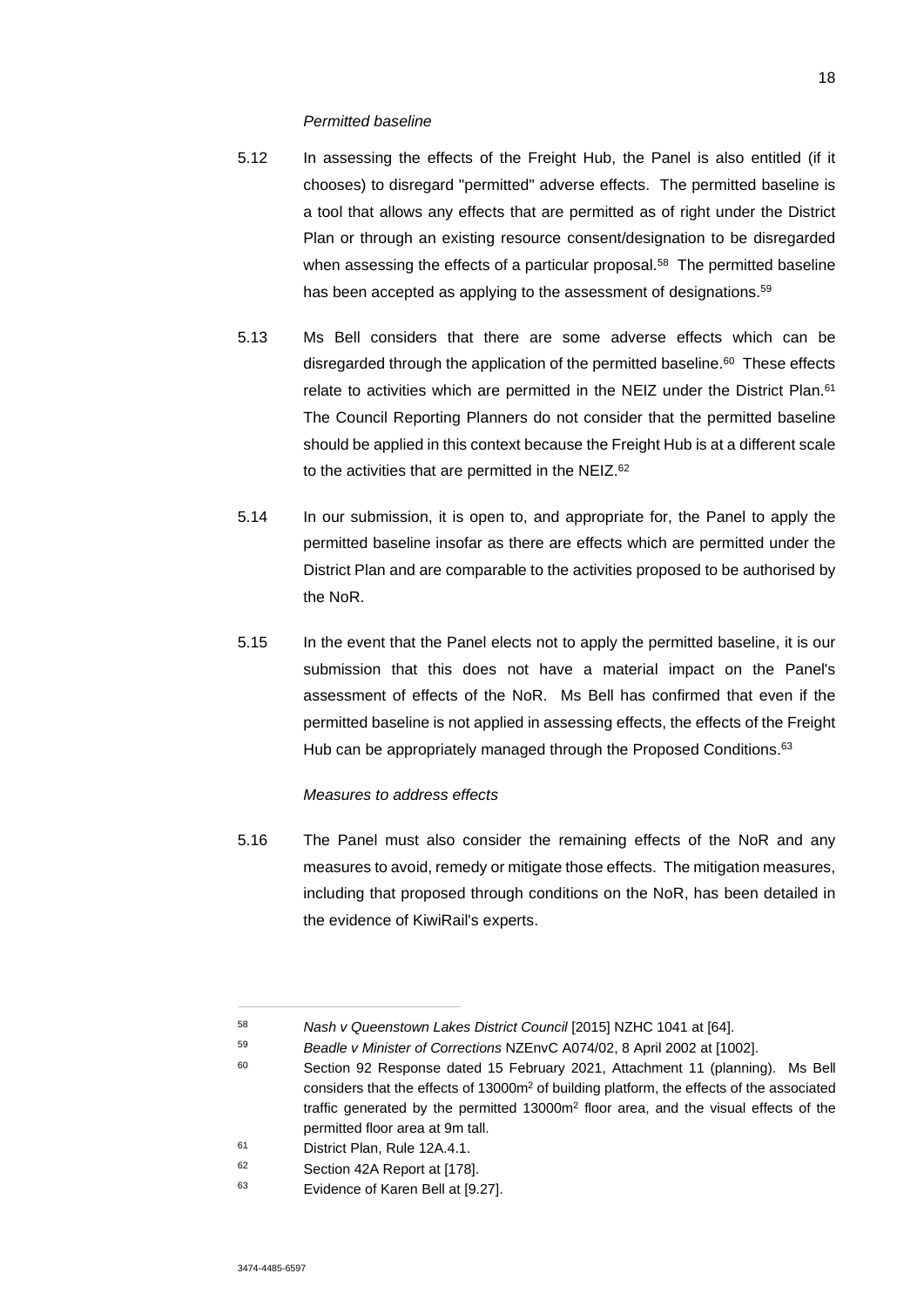5.17 In terms of managing the effects of the NoR, the RMA is not a "no effects" statute. The reality is that a project of this scale and nature will have adverse effects on the environment as it is simply not practicable to internalise all effects. As summarised by the High Court: 64

> Effects will always be unavoidable for large-scale, linear projects and the Act does not purport to be a "no effects" statute.

- 5.18 Each adverse effect does not have to be avoided, remedied or mitigated to the extent that there is no effect remaining after mitigation. It is for the Panel to consider the effects of the NoR and reach a conclusion on the basis of the evidence whether these are sufficiently avoided, remedied or mitigated, in the context of the Project as a whole.<sup>65</sup>
- 5.19 KiwiRail has comprehensively assessed the effects of the NoR. We provide a summary of the effects in section 6 below.

## **Relevant planning provisions – Section 171(1)(a)**

- 5.20 Under section 171(1)(a) the Panel is required to consider the effects on the environment of allowing the requirement, having particular regard to any relevant provisions of:
	- (a) a national policy statement;
	- (b) the New Zealand Coastal Policy Statement;
	- (c) a regional policy statement; and
	- (d) any relevant plan or proposed plan.
- 5.21 Ms Bell has undertaken an assessment of the NoR against the relevant planning documents, being:<sup>66</sup>
	- (a) National Policy Statement on Electricity Transmission 2008;
	- (b) National Policy Statement for Freshwater Management 2020 ("**NPS-FM**");
	- (c) New Zealand Coastal Policy Statement 2010;
	- (d) National Policy Statement on Urban Development 2020;

<sup>64</sup> *Poutama Kaitiaki Charitable Trust v Taranaki Regional Council* [2020] NZHC 3159 at [245].

<sup>65</sup> *Poutama Kaitiaki Charitable Trust v Taranaki Regional Council* [2020] NZHC 3159 at [245].

<sup>66</sup> Evidence of Karen Bell at Appendix 2.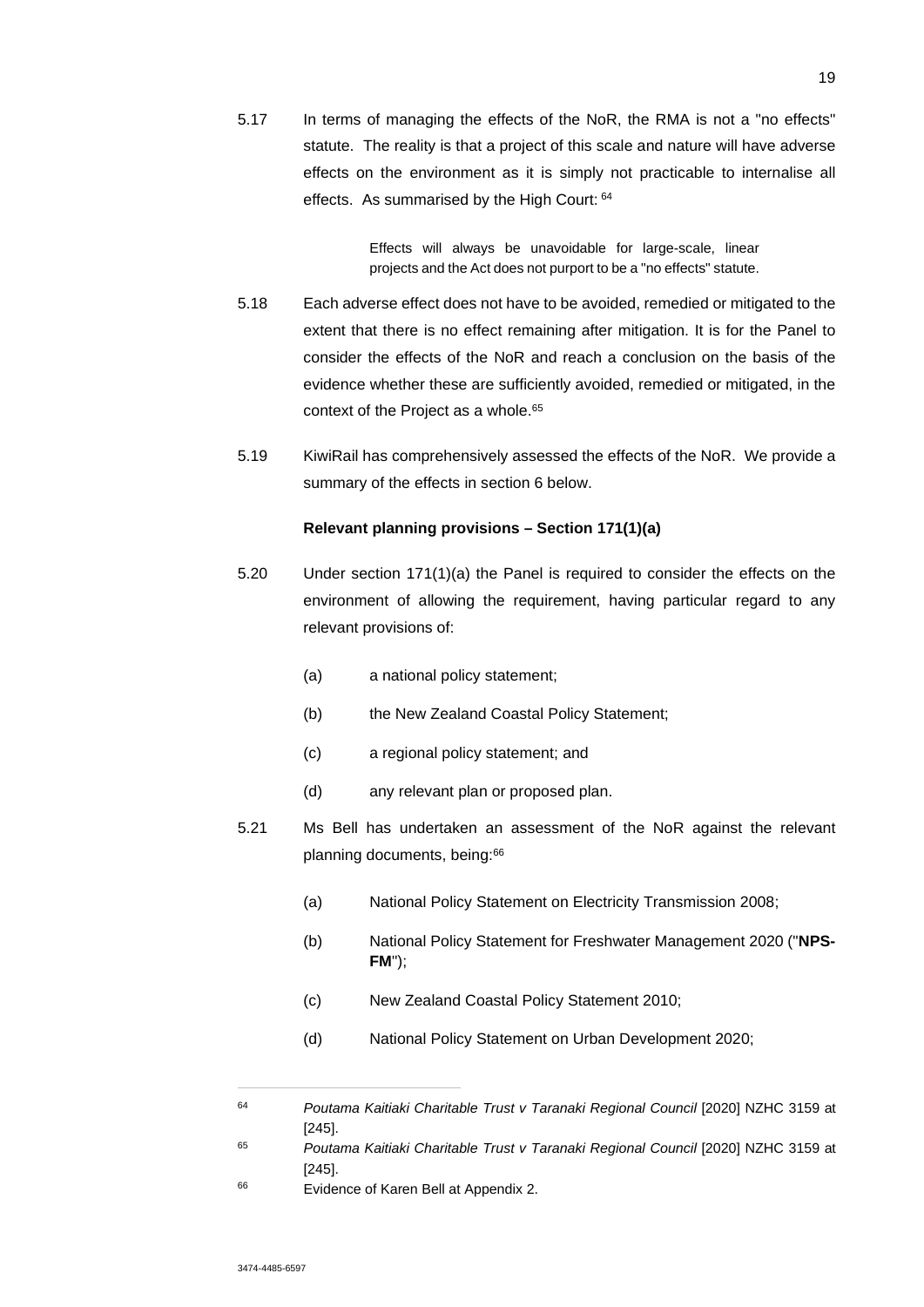- (e) Horizons Regional Policy Statement; and
- (f) District Plan.
- 5.22 Ms Bell has concluded that the Freight Hub, with Proposed Conditions, is consistent with the relevant policy statements and plans.<sup>67</sup> The Council Reporting Planners agree that generally, the Project is consent with relevant planning provisions that focus on enabling infrastructure, including the infrastructure objectives and policies in the Horizons One Plan and the District Plan.<sup>68</sup> However, they consider that the Project is inconsistent with some relevant provisions and recommend additional controls to seek alignment with the relevant provisions.<sup>69</sup>
- 5.23 Notwithstanding KiwiRail's assessment that the NoR was already consistent with the relevant planning provisions, $70$  a number of the additional measures sought by the Council's Reporting Planners have been incorporated into the Proposed Conditions attached to Ms Bell's evidence, including the imposition of noise limits. The extent to which the additional controls sought by the Council Reporting Planners are necessary has been addressed in the relevant expert evidence.
- 5.24 In our submission, it is unlikely that a project of this scale will ever be consistent with every provision in the relevant planning documents. Even if the Panel were to find that there was a degree of inconsistency with relevant planning instruments, this is not determinative of whether the NoR should be confirmed. As the Environment Court has recognised:<sup>71</sup>

It is not unusual for there to be a lack of direct policy support for a NoR. The planning instruments are not determinative of a NoR even though they are documents to which we are to have particular regard.

5.25 The planning documents as a whole support enabling infrastructure such as the Freight Hub and any adverse effects have been considered and addressed through the mitigation proposed and the Proposed Conditions.<sup>72</sup> We submit that the NoR is consistent with the relevant planning instruments but in any case, should the Panel find to the contrary, this is only one of a number of matters that the Panel must consider in assessing the NoR.

<sup>71</sup> *Minister of Corrections v Otorohanga District Council* [2017] NZEnvC 213 at [155].

<sup>67</sup> Evidence of Karen Bell at [8.11].

<sup>68</sup> Section 42A Report at [7].

<sup>69</sup> Section 42A Report at [8].

<sup>70</sup> AEE, page 127.

<sup>72</sup> Evidence of Karen Bell at [9.16].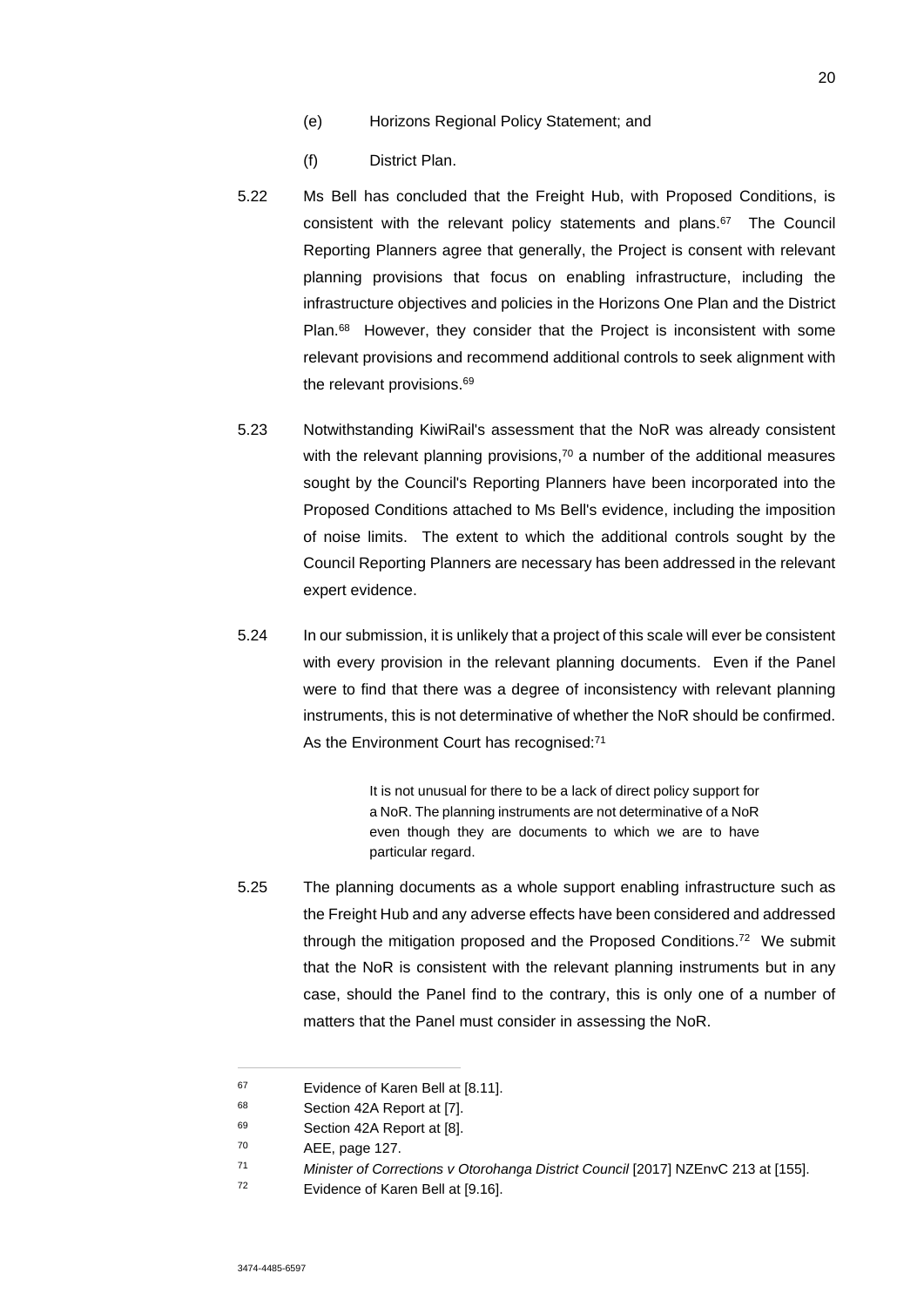#### **Consideration of alternatives – Section 171(1)(b)**

- 5.26 The Panel must also consider whether adequate consideration has been given to alternative sites, routes, or methods of undertaking the work if KiwiRail does not have an interest in the land sufficient for undertaking the work or it is likely that the work will have a significant adverse effect on the environment.
- 5.27 KiwiRail does not own all of the land on which the Freight Hub is proposed to be developed and does not have a sufficient interest in the land to undertake the works. KiwiRail therefore determined that an assessment of alternatives was required and, in our submission, undertook a comprehensive assessment.
- 5.28 The test in section 171(1)(b) is whether "adequate" consideration has been given to alternative sites, routes and methods of undertaking the work. The Environment Court has held that:<sup>73</sup>

[...] adequate is a perfectly simple word and we have no doubt has been deliberately used in this context. It does not mean meticulous; It does not mean exhaustive; it means sufficient or satisfactory.

5.29 The focus of the Panel's inquiry as to whether adequate consideration has been given to alternatives is on the *process* undertaken by the requiring authority, not the outcome. In this regard, the Environment Court has held:<sup>74</sup>

> When determining whether alternatives have been adequately considered, the question before the Court is narrow. In essence the question is whether the decision was reached arbitrarily. The Court is limited to the process the authority undertook, rather than whether or not *all* alternatives were considered and whether the outcome was the *best* option.

5.30 What constitutes "adequate consideration" largely involves questions of fact rather than law. The High Court has considered that demonstrating adequate consideration of alternatives will depend on the circumstances of application, in particular the level of adverse effects $75$  and the extent of private land affected by the designation.<sup>76</sup> The High Court has confirmed that section 171(1)(b) may require a more careful consideration of alternatives where there are more significant adverse effects of allowing the requirement.<sup>77</sup>

<sup>73</sup> *North Eastern Investments Ltd v Auckland Transport* [2016] NZEnvC 73 at [62].

<sup>74</sup> *Sustainable Matata v Bay of Plenty Regional Council* [2015] NZEnvC 90 at [167].

<sup>75</sup> *New Zealand Transport Agency v Architectural Centre Inc* [2015] NZHC 1991 at [140]- [142].

<sup>76</sup> *Queenstown Airport Corp Ltd v Queenstown Lakes District Council* [2013] NZHC 2347 at [121].

<sup>77</sup> *New Zealand Transport Agency v Architectural Centre Inc* [2015] NZHC 1991 at [142].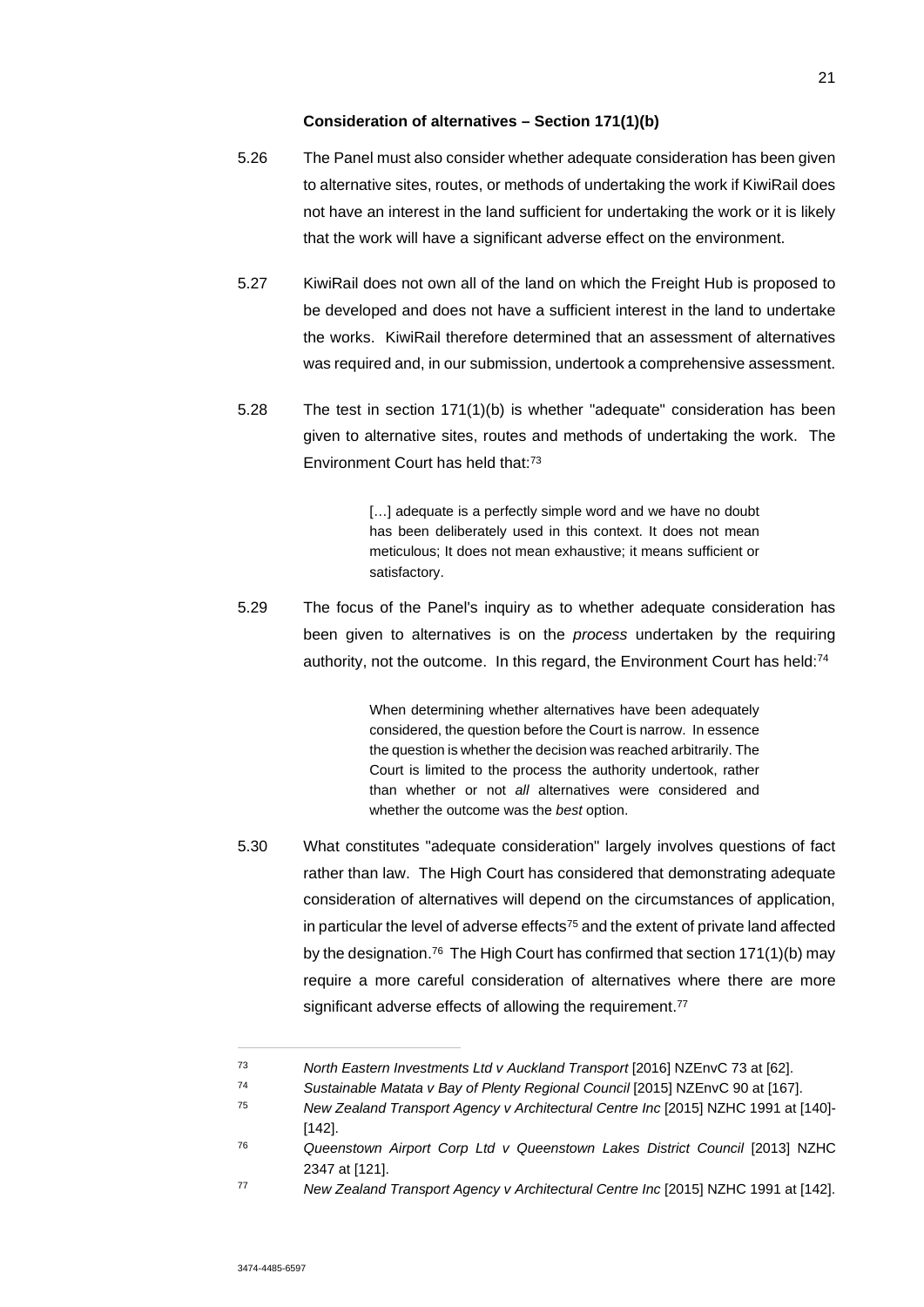- 5.31 KiwiRail has carried out an assessment of alternatives process which satisfies section 171(1)(b). The assessment of alternatives process is comprehensively documented in the Multi Criteria Analysis ("**MCA**") report and summarised in the evidence of Ms Poulsen and Ms Bell.<sup>78</sup> In summary, this involved three phases which were carefully undertaken over many months:
	- (a) *Stage 1 (Site selection)* KiwiRail investigated a range of potential sites to determine the preferred site for the Freight Hub. The existing NIMT rail corridor was appropriately the focus for the identification of areas and nine potential site options were identified for the purpose of undertaking an MCA. This was subsequently reduced to a short list of three options through the process. KiwiRail engaged independent technical experts from a range of disciplines to assess each site option (both the long and short list of options) against a comprehensive set of criteria. As explained in Ms Poulsen's evidence, the evaluation criteria had significant breadth and depth to ensure that KiwiRail's decision was well informed.<sup>79</sup>

A series of workshops were also held throughout the process and attended by technical experts, stakeholders and KiwiRail representatives. A decision conferencing technique was applied at the workshops to test the assessments and ensure that scores and weightings were tested before they were applied.<sup>80</sup> This was important to ensure robust outcomes and to provide transparency in the decision-making process.<sup>81</sup>

- (b) *Stage 2 (Site Layout)* Once the preferred site had been identified from a technical perspective, four alternative layouts for the site were considered from an operational perspective and by technical experts in terms of the environmental effects of each of the layouts. This process was used to inform the preferred layout of the key components of the Freight Hub.
- (c) *Stage 3 (Spatial extent)* With a preferred layout for the main operational components selected, consideration was given to alternative methods of undertaking the work. This included

<sup>78</sup> Appendix F, *Multi Criteria Analysis and Decision Conferencing Process*, June 2020. Evidence of Karen Bell at [7.4] – [7.15]; Evidence of Olivia Poulsen at section 5.

<sup>79</sup> Evidence of Olivia Poulsen at section 5.

<sup>80</sup> Evidence of Karen Bell at [8.7].

<sup>81</sup> Appendix F, *Multi Criteria Analysis and Decision Conferencing Process*, June 2020 at paragraph 2.2.2.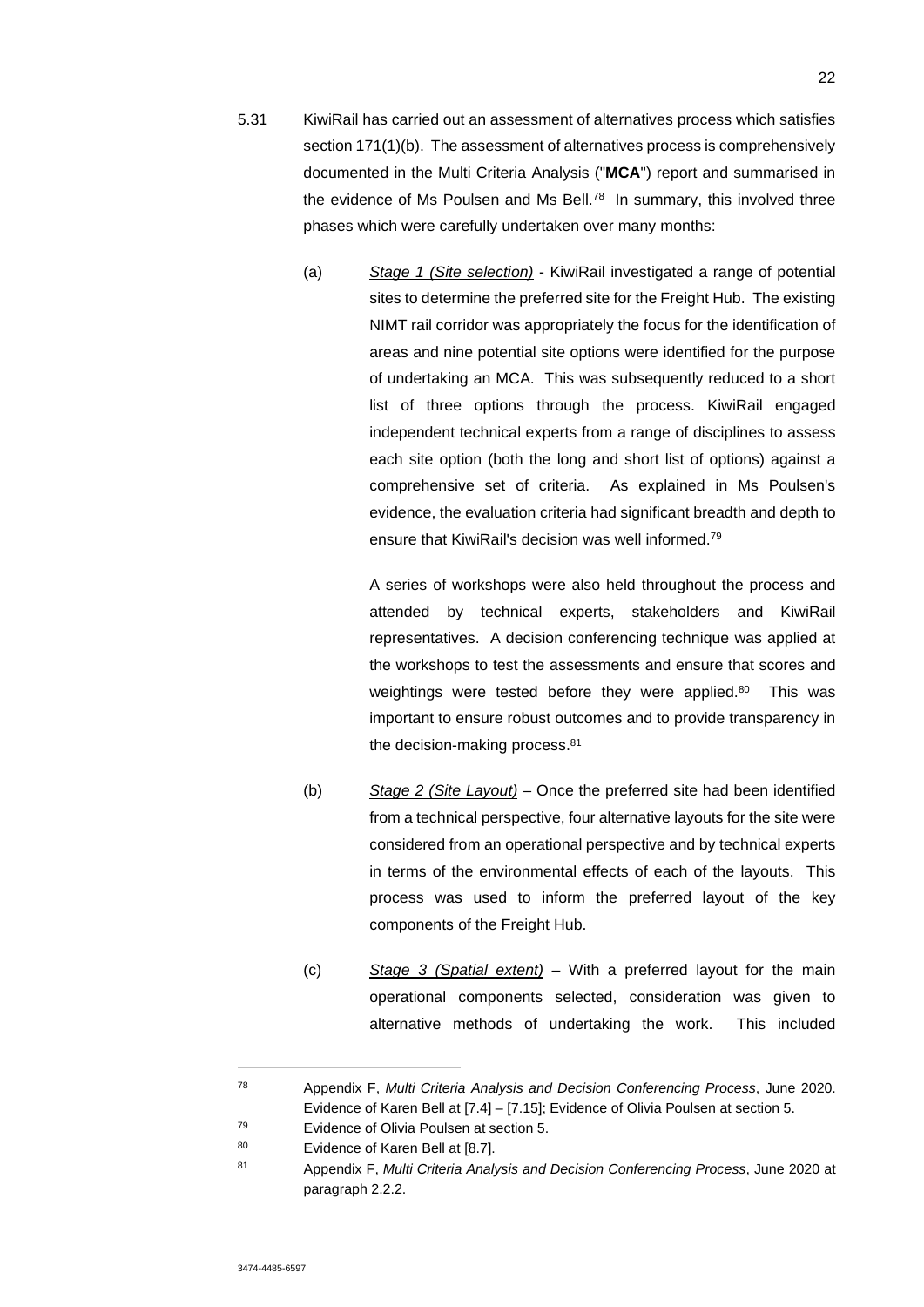consideration of potential roading connections to service the Freight Hub, locations for stormwater management and methods, and noise mitigation measures (such as bunds and noise barriers).

- 5.32 In relation to some submitters' concerns as to why particular locations were not considered, the case law above is clear that there is no requirement for KiwiRail to consider all options.
- 5.33 The Council Reporting Planners agree that KiwiRail has undertaken adequate consideration of sites for the Freight Hub.<sup>82</sup> They have, however, questioned why various alternative methods were not considered for the NoR, including extending the designation boundaries to designate more land to include the properties expected to be significantly affected by noise.<sup>83</sup>
- 5.34 In any case, Ms Bell's evidence is that extending the designation boundaries to include these properties would not represent an efficient management of resources nor would it be considered reasonably necessary to designate that land. That is because other methods, such as the substantial noise mitigation already included in the designation boundaries and the proposed conditions, are appropriate to manage the effects of the Freight Hub.<sup>84</sup>
- 5.35 We submit that the process undertaken by KiwiRail was sufficiently robust and achieves the test in section 171(1)(b) of the RMA.

### **Reasonably necessary to achieve objectives – section 171(1)(c)**

5.36 Whether the work and designation are reasonably necessary for achieving the requiring authority's objectives is an objective test.<sup>85</sup> The focus of this inquiry is not on the objectives themselves (it is for the requiring authority to determine the objectives) but rather whether the work and designation are necessary to achieve the objectives set by the Requiring Authority.<sup>86</sup>

<sup>82</sup> Section 42A Report at [9].

<sup>83</sup> Section 42A Report at [11].

<sup>84</sup> Evidence of Karen Bell at [9.40] and [9.41].

<sup>85</sup> *Gavin H Wallace Ltd v Auckland Council* [2012] NZEnvC 120 at [183].

<sup>86</sup> *Gavin H Wallace Ltd v Auckland Council* [2012] NZEnvC 120 at [184] "We are also aware of the limits of any enquiry into the merits of the objectives. It is well settled that the Act neither requires or allows the merits of the objectives themselves to be judged by the Court."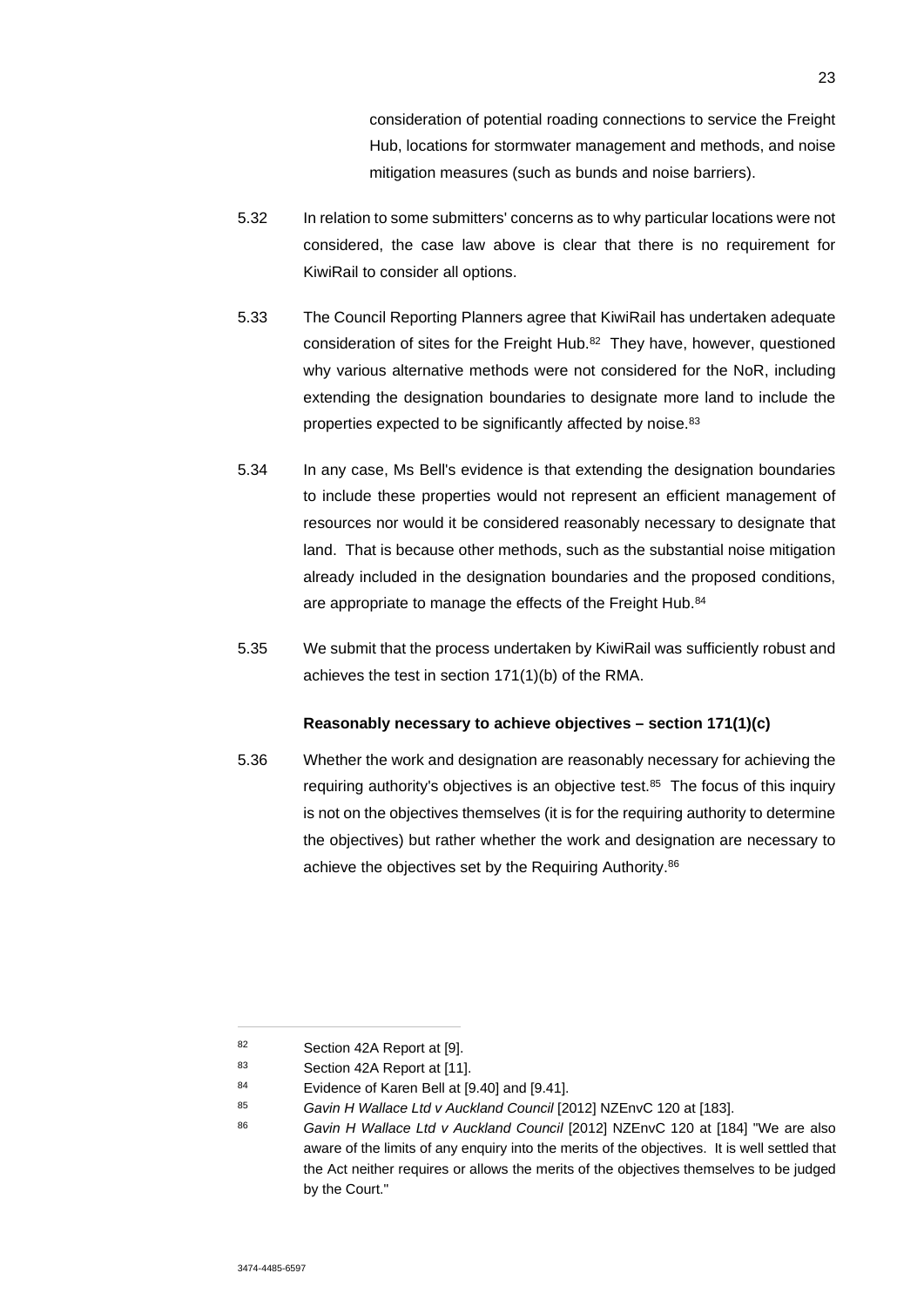5.37 In terms of the meaning of "reasonably necessary", the Environment Court has held that it falls between "desirable and essential".<sup>87</sup> The High Court has held that:<sup>88</sup>

> The inbuilt flexibility of this definition enables the Environment Court to apply a threshold assessment that is proportionate to the circumstances of the particular case. This is mandated by the broad thrust of the RMA to achieve sustainable management and the inherently polycentric nature of the assessments undertaken by the Environment Court.

- 5.38 KiwiRail's objectives for the development and delivery for the Freight Hub in or near Palmerston North on the NIMT are to:
	- (a) increase its operational capacity to efficiently accommodate projected regional and national freight growth and support wider regional development; and
	- (b) enable rail to be integrated with, and connect to, other transport modes and networks; and
	- (c) improve the resilience of the regional and national freight transport system over time.
- 5.39 The work and designation are reasonably necessary to achieve these objectives. This has been canvassed in detail in the Assessment of Environmental Effects and the evidence of Ms Bell.<sup>89</sup> In summary, the work is reasonably necessary to achieve KiwiRail's objectives as the Freight Hub has been:
	- (a) appropriately sized to accommodate forecast growth and with a layout that enables the efficient movement of Freight. It will also provide for trains up to 1,500m in length. Longer trains are an efficient method of improving the freight demand capacity to meet growing demand. This, in turn, will support wider development in the Manawatū region;
	- (b) developed with infrastructure that has direct connections to road from key operational components. The location of the Freight Hub also

<sup>87</sup> *North Eastern Investments Ltd v Auckland Transport* [2016] NZEnvC 73 at [137].

<sup>88</sup> *Queenstown Airport Corp Ltd v Queenstown Lakes District Council* [2013] NZHC 2347 at [95].

<sup>89</sup> Assessment of Environmental Effects at section 10.3.1. Evidence of Karen Bell at  $[7.17] - [7.24]$ .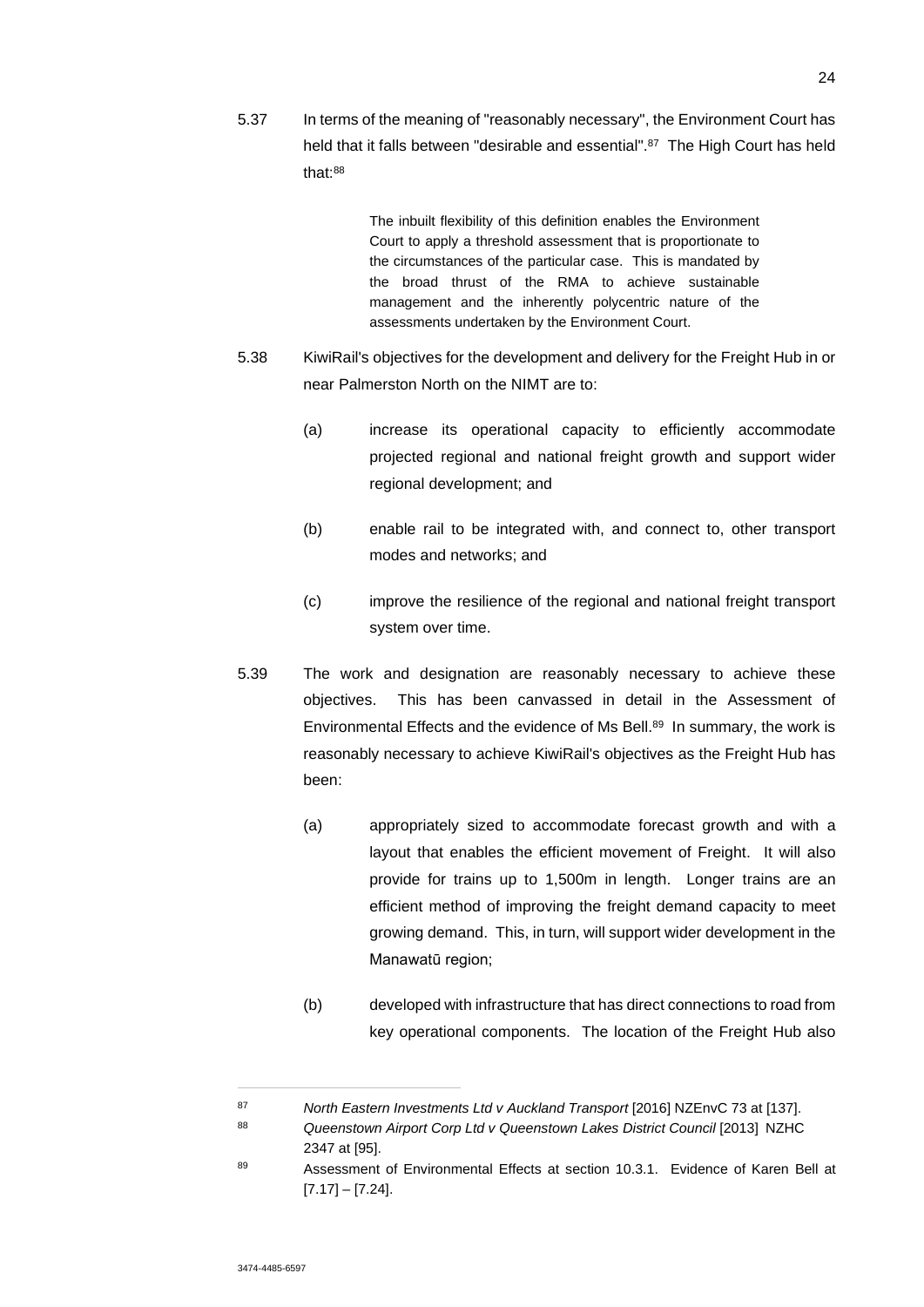enables integration with the future planned roading network, such as the Regional Freight Ring Road, and the proximity to Palmerston North Airport enables freight to be moved by air as well as road and rail; and

- (c) designed with facilities that are forward looking and that are directly serviced by rail. This has the potential to make moving freight by rail a more attractive option which will improve the resilience of the transport work in terms of enabling a reduction in heavy vehicles using the road network. The improved facilities at the Freight Hub will also assist in minimising disruptions to the wider transport network.
- 5.40 We also submit the use of a designation is reasonably necessary for achieving the objectives as it enables the land to be safeguarded from potential incompatible development which may prevent or hinder the works from being developed.<sup>90</sup>
- 5.41 The Council Reporting Planners consider that KiwiRail's objectives could be "better achieved through refinement and improvement to better integrate the Freight Hub with other infrastructure and economic activities".<sup>91</sup> The Council Reporting Planners consider that while the Freight Hub will enable rail to be connected with other transport modes, it may not always achieve this in an efficient way.<sup>92</sup> We respectfully disagree. It is entirely in KiwiRail's interests to ensure an efficient and well integrated network and it is committed to working with other infrastructure providers to ensure this. This is reflected in the purpose of the Road Network Integration Plan in the Proposed Conditions.<sup>93</sup> In any case, in our submission section 171(1)(c) does not require that the form of the Freight Hub is the "best" way of achieving the objectives.<sup>94</sup>
- 5.42 Overall, the Council Reporting Planners, conclude the Freight Hub is reasonably necessary to achieve KiwiRail's objectives.<sup>95</sup> In our submission, the test in section 171(1)(c) is satisfied.

<sup>90</sup> Evidence of Karen Bell at [7.23] and [7.24].

<sup>91</sup> Section 42A Report at [12].

<sup>92</sup> Section 42A Report at [902].

<sup>93</sup> Evidence of Karen Bell at Appendix 1, condition 48.

<sup>94</sup> *Queenstown Airport Corp Ltd v Queenstown Lakes District Council* [2013] NZHC 2347 at [96].

<sup>95</sup> Section 42A Report at [905].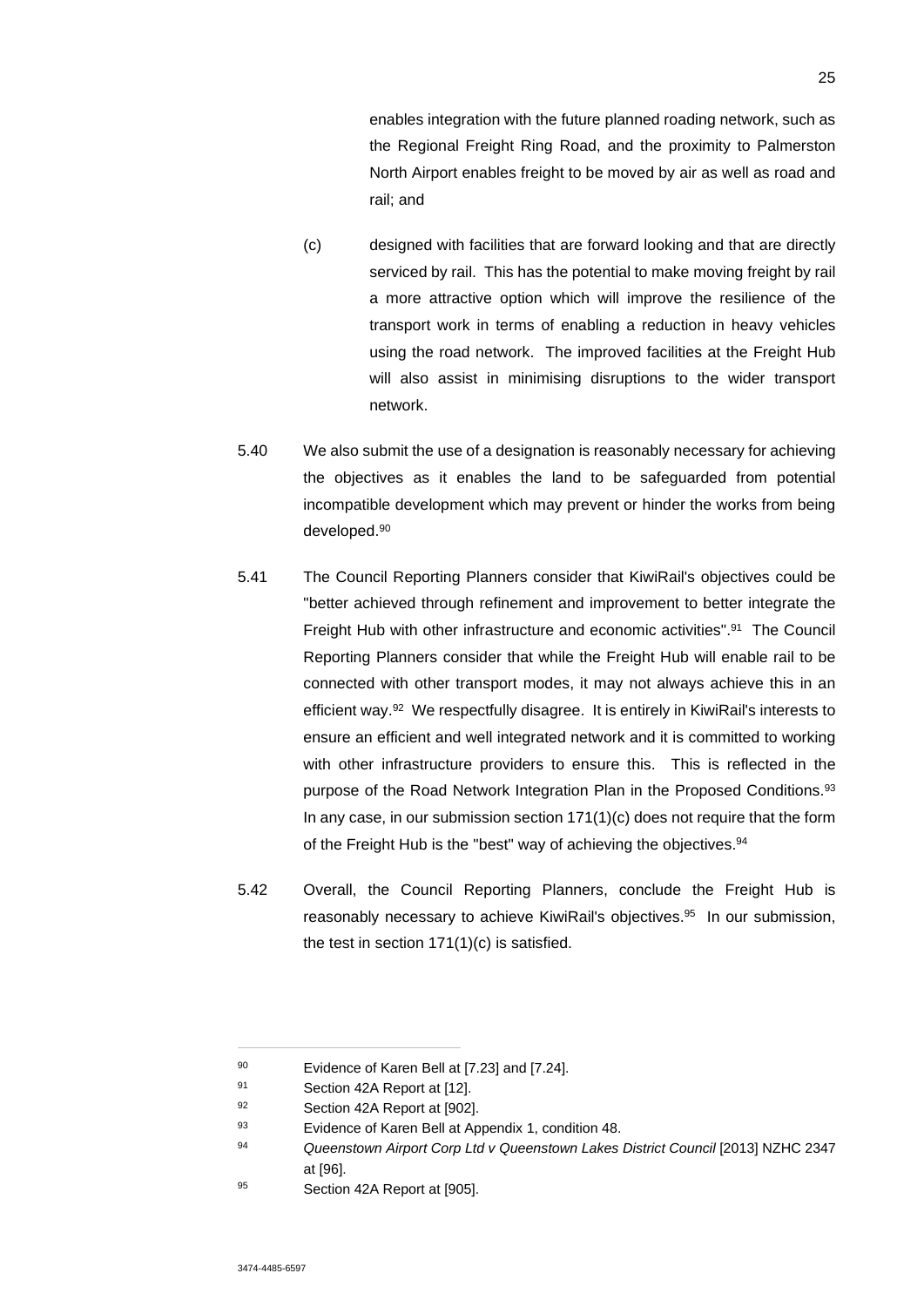#### **Any other matters – section 171(1)(d)**

5.43 The Panel must also have particular regard to any other relevant matters that it considers reasonably necessary to make a recommendation. The High Court has highlighted that:<sup>96</sup>

> The reference in s 171(1)(d) to "any other matter" is qualified by the words "reasonably necessary". Given the Act's overarching purpose, however, the scope of the matters that may legitimately be considered as part of the effects assessment must be broad and consistent with securing the attainment of that purpose.

- 5.44 As set out by Ms Bell, there are a number of other strategic documents that may be considered in making a decision on the NoR in accordance with s 171(1)(d).<sup>97</sup> These are set out at **Appendix 2** to her evidence and include:
	- (a) the Government Policy Statement on Land Transport 2021;
	- (b) the New Zealand Rail Plan 2021;
	- (c) the Regional land Transport Plan (2015-2025) 2018 review;
	- (d) the Accelerate 25 Regional Growth Economic Development Strategy / Manawatū - Whanganui Growth Study Economic Action Plan 2016;
	- (e) the Council 10 Year Plan (2021-2031);
	- (f) the Economic Development Strategy 2018;
	- (g) the City Development Strategy 2018; and
	- (h) the Strategic Transport Plan 2018/2021.
- 5.45 Ms Bell has undertaken an assessment of the NoR against those documents, and considers that the Freight Hub will be a key component to achieving the goals of an efficient transport network that integrates and supports the economic development of Palmerston North City and the wider region.<sup>98</sup>
- 5.46 The Council Reporting Planners agree that the identified documents are relevant and reasonably necessary to have regard to under section 171(1)(d).<sup>99</sup> However, the Council Reporting Planners consider that there is

<sup>&</sup>lt;sup>96</sup> Queenstown Airport Corp Ltd v Queenstown Lakes District Council [2013] NZHC 2347 at [70].

<sup>97</sup> Evidence of Karen Bell at [7.25].

<sup>98</sup> Evidence of Karen Bell at [7.26].

<sup>99</sup> Section 42A Report at [183].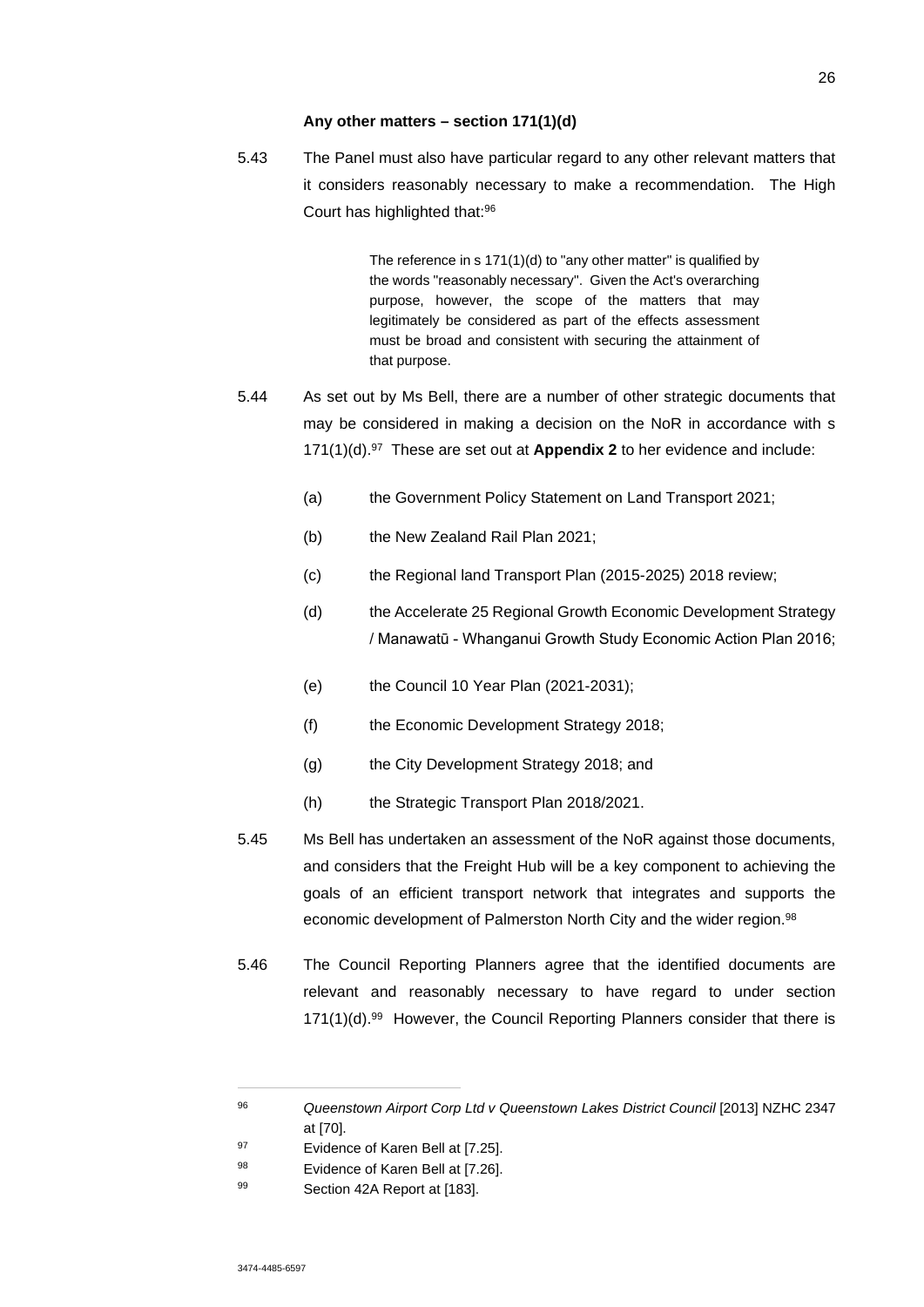some uncertainty as to the alignment with strategic transport documents, which Ms Bell has addressed in her evidence.<sup>100</sup>

#### **Part 2**

- 5.47 Under section 171(1) RMA, the Panel's consideration of the effects on the environment is "subject to Part 2". The High Court has confirmed that, in the context of assessing notices of requirement, the matters addressed in Part 2 must be considered as well as those set out in section  $171(1)(a)$  to  $(d)$ .<sup>101</sup> In the event of a conflict, the provisions of Part 2 prevail over the criteria set out in section 171(1).<sup>102</sup>
- 5.48 As explained in Ms Bell's evidence,<sup>103</sup> the NoR is consistent with the sustainable management purpose of the RMA and other Part 2 matters. In particular, the Project is consistent with the sustainable management purpose of the RMA because:
	- (a) The provision of the Freight Hub is directly related to enabling the people and communities of the region (and those who use the rail network) to provide for their economic well-being and for their health and safety.
	- (b) Any potential adverse effects arising from the construction and operation of the Freight Hub can be avoided, remedied or mitigated through the Proposed Conditions and through detailed design.

#### *Section 6*

- 5.49 Under section 6 of the RMA, the Panel is required to recognise and provide for various matters of national importance when considering a NoR. In terms of the Freight Hub, the following matters listed in section 6 are relevant:<sup>104</sup>
	- (a) Section 6(a) the Freight Hub has the potential to enhance the natural character of the Mangaone Stream environs.

<sup>100</sup> Section 42A Report at [13].

<sup>101</sup> *New Zealand Transport Agency v Architectural Centre Inc* [2015] NZHC 1991 at [110]- [118]

<sup>102</sup> *New Zealand Transport Agency v Architectural Centre Inc* [2015] NZHC 1991 [112].

<sup>103</sup> Assessment of Environmental Effects, at 10.5. Evidence of Karen Bell at [7.27] to [7.38].

<sup>104</sup> Assessment of Environmental Effects, at 10.5. Ms Bell considers that there is nothing to indicate that the Freight Hub is inconsistent with sections 6(b) and (c), and in terms of section 6(g) the Freight Hub is not expected to affect any protected customary rights.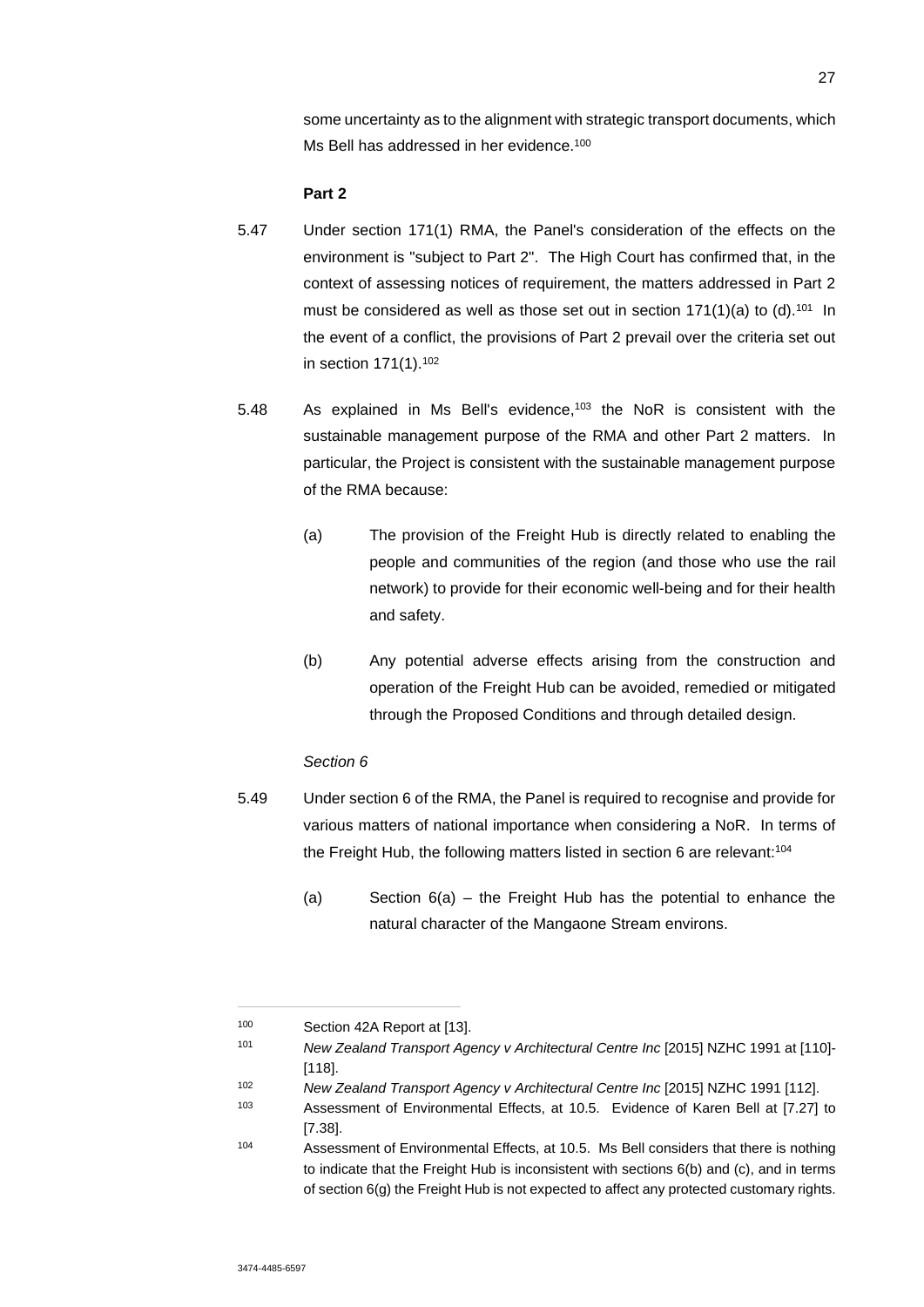- (b) Section  $6(d)$  as there is currently no public access to the streams or tributaries within the Site, public access to waterways will be enhanced through the provision of recreational tracks around the stormwater ponds.
- (c) Section 6(e) throughout this process and during the development of the detailed design for the Freight Hub, KiwiRail has, and will continue to work with iwi to ensure that cultural values will be recognised and provided for.
- (d) Section 6(f) there are no registered historic heritage features within the Site, any potential effects on archaeological values will be managed through the Heritage New Zealand Pouhere Toanga Act 2014.
- (e) Section 6(h) any potential hazards that could apply to the Site have been comprehensively considered by KiwiRail's experts to the extent required for an NoR, and such risks will be able to be managed through detailed engineering design for the Freight Hub.
- 5.50 The Project is consistent with and recognises, and provides for, the relevant matters under section 6 of the RMA.

### *Section 7*

- 5.51 The following matters under section 7 are relevant:<sup>105</sup>
	- (a) Section 7(a) and (aa) KiwiRail is continuing to engage with mana whenua to identify cultural values and address any potential effects of the Project on mana whenua. As will be detailed later in these submissions, KiwiRail has proposed a mana whenua engagement framework in conditions to ensure that mana whenua values will be recognised and provided for throughout detailed design.
	- (b) Section 7(b) the Project will be an efficient use of the natural and physical resources present on the land. The Freight Hub in its proposed location is consistent with Council's strategic plan for the area and will enable the transfer of more goods by rail than currently occurring. The removal of freight traffic from the road network will

 $105$  RMA, sections 7(ba), (h) and (j) are not relevant to the Project.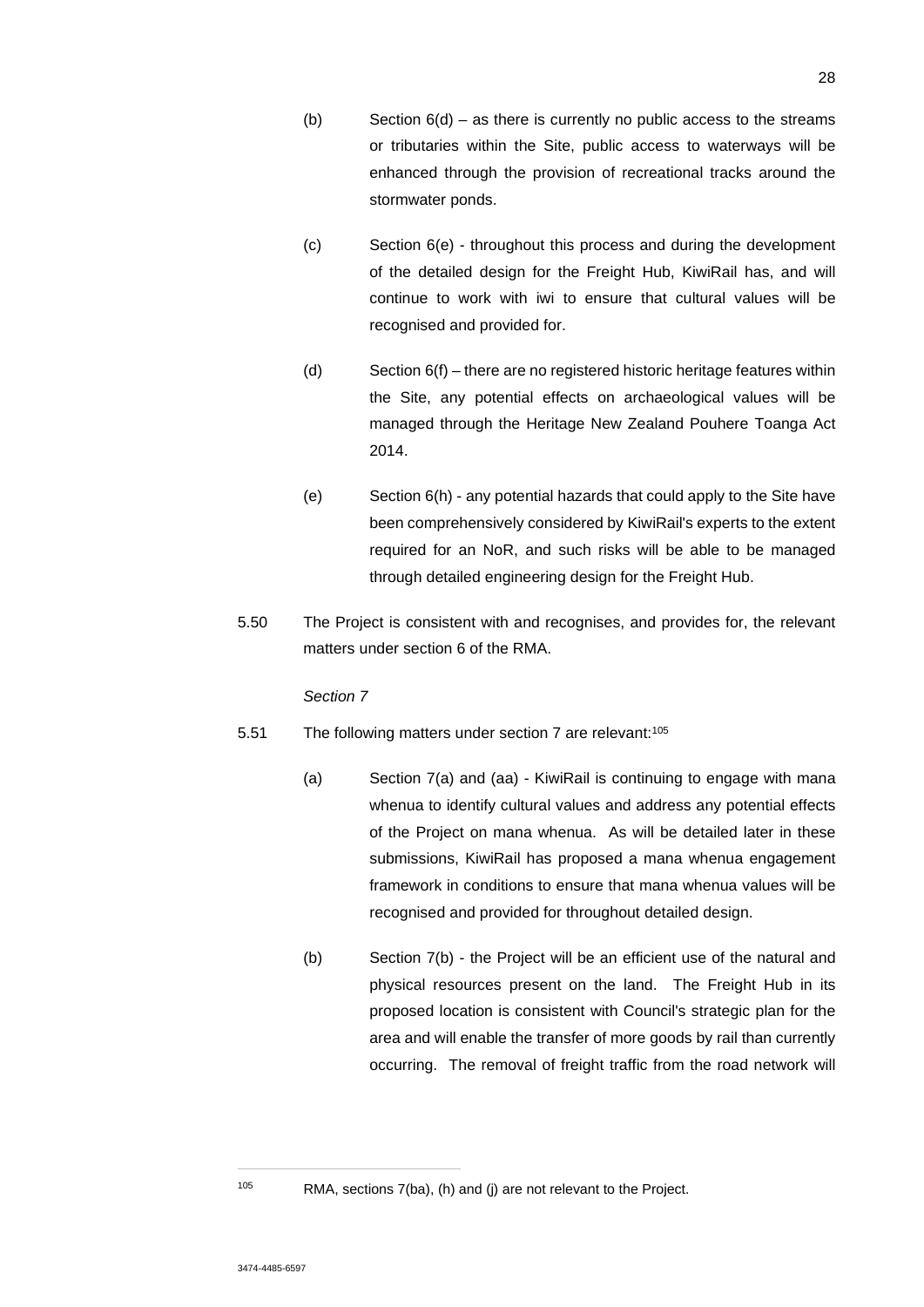provide for greater efficiency in use of that physical resource in a more sustainable manner.<sup>106</sup>

- (c) Sections 7(c) and 7(f), while the existing amenity values are expected to change, this will be minimised by the proposed mitigation methods (eg such as noise barriers and planting).<sup>107</sup>
- (d) Section 7(d) the proposed planting, stormwater management, watercourse and culvert design will respect and enhance the intrinsic values of the ecosystems.<sup>108</sup>
- (e) Section 7(g) there are no finite characteristics of natural and physical resources identified.<sup>109</sup>
- (f) Section 7(i) flood effects from future climate change events will be modelled and considered during detailed design stage.<sup>110</sup>
- 5.52 Overall, the Project is consistent with, and has had particular regard to, relevant section 7 matters.

*Section 8*

- 5.53 Section 8 of the RMA requires that the principles of the Treaty of Waitangi be taken into account. As set out above, the Proposed Conditions provide a framework through which mana whenua values will be recognised and provided for. KiwiRail has been exploring ways to formalise the relationships with iwi and foster a positive partnership going forward.<sup>111</sup>
- 5.54 Overall, we submit that the Project is in accordance with Part 2 of the RMA.

## **6. ASSESSMENT OF EFFECTS**

6.1 KiwiRail's team of independent experts has comprehensively assessed the positive and adverse effects arising on the environment from the construction and operation Freight Hub, and have carefully considered issues raised in submissions. A full assessment of the effects is undertaken in the Assessment of Environmental Effects and set out in the evidence of Ms Bell. We summarise these in the following sections.

<sup>110</sup> Evidence of Karen Bell at [7.36].

<sup>106</sup> Evidence of Karen Bell, at [7.32].

<sup>107</sup> Evidence of Karen Bell at [7.33].

<sup>108</sup> Evidence of Karen Bell at [7.34].

<sup>109</sup> Evidence of Karen Bell at [7.35].

<sup>111</sup> Evidence of Olivia Poulsen at [6.7].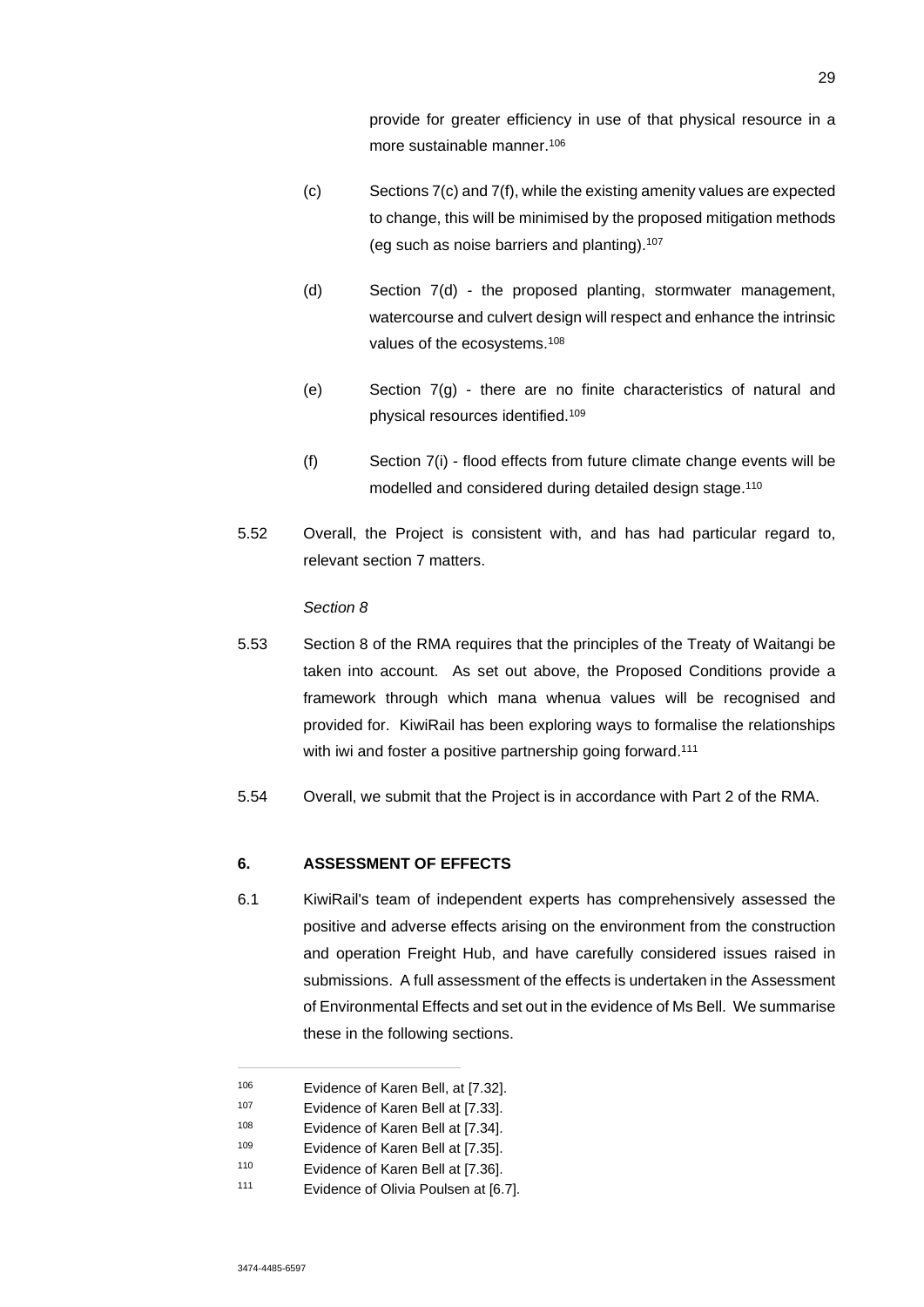#### **Economic effects**

- 6.2 Mr Paling and Mr Colegrave's evidence is that the construction and operation of the Freight Hub will provide a range of economic benefits, including:
	- (a) Both during construction and once operational, the Freight Hub will generate employment opportunities and, which at the construction phase, could boost North Island gross domestic product by nearly \$100 million per annum for 10 years.<sup>112</sup>
	- (b) The benefits of introducing additional container capacity and the use of longer trains will, conservatively, amount to approximately \$1.3 billion (over 60 years).<sup>113</sup>
	- (c) There will be direct benefits to the movement of goods in that the costs will reduce which will assist in encouraging modal shift from road to rail as well as reduce congestion on the road network.<sup>114</sup>
	- (d) The Freight Hub will enable the Existing Freight Yard to be released for alternative uses which will have wider economic benefits for Palmerston North city.<sup>115</sup>
- 6.3 While the Freight Hub will generally support other activities within vicinity of the Freight Hub, there is the potential for some adverse economic effects as a result of changes in access and traffic flow. However, these effects can be mitigated through design, which in Ms Bell's view, would make the effects on a small number of business negligible.<sup>116</sup> In respect of the access to the Foodstuffs Distribution Centre, in particular, Mr Georgeson has provided a concept design in his rebuttal evidence showing how access can be safely accommodated in this location.<sup>117</sup>
- 6.4 Mr Colegrave's evidence is that the increases in employment will increase demand on the housing market. However, the Section 42A Report confirms that the Council considers there is sufficient land available to enable more housing.<sup>118</sup> Therefore, the Panel can be comfortable that these effects can be managed.

<sup>112</sup> Evidence of Fraser Colegrave at [1.1(c)].

<sup>113</sup> Evidence of Richard Paling at [7.12].

<sup>114</sup> Evidence of Richard Paling at [7.9].

<sup>115</sup> Evidence of Fraser Colegrave at [1.1(a)].

<sup>116</sup> Evidence of Karen Bell at [6.31].

<sup>117</sup> Rebuttal evidence of Mark Georgeson.

<sup>118</sup> Section 42A Report at [818].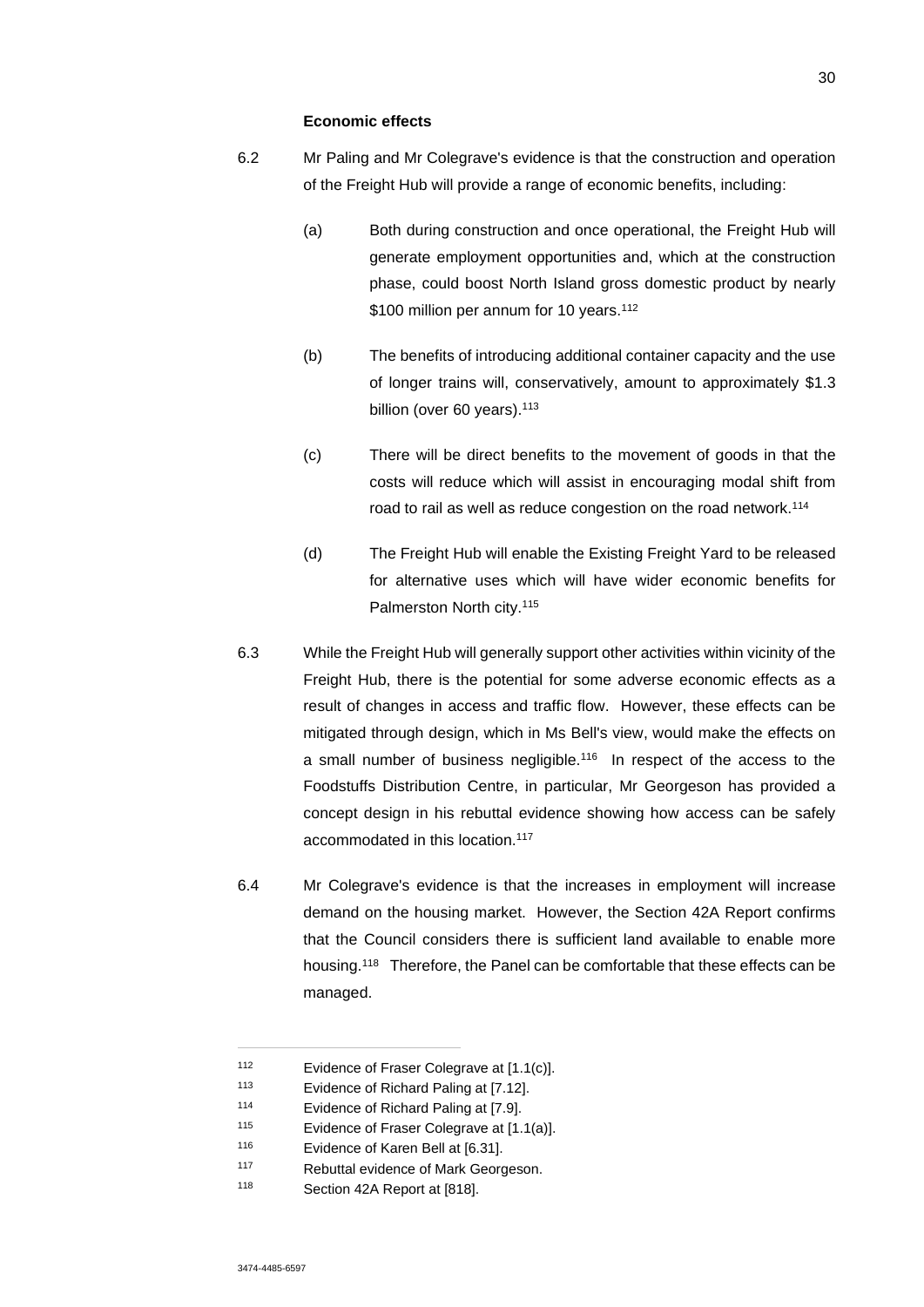- 6.5 This evidence demonstrates that there will be significant economic benefits and while there is the potential for some adverse economic effects, the effects are overall positive.
- 6.6 While there are minor technical differences of opinions between the KiwiRail and Council economic experts (which have been addressed in Mr Paling and Mr Colegrave's evidence), the Council Reporting Planners agree that there will be significant economic benefits from the Freight Hub.<sup>119</sup> Several submitters also identified economic benefits likely to arise from the Freight Hub.<sup>120</sup> The primary outstanding issue relates to the Council's desire for a dedicated freight corridor to be established between the Freight Hub and the NEIZ.<sup>121</sup> KiwiRail's evidence is that there is neither an economic nor a transport basis for such a corridor. In our submission, KiwiRail's evidence should be preferred.

#### **Archaeological effects**

- 6.7 Mr Parker's evidence confirms that there are no Registered Historic Places, recorded archaeological sites or listed heritage sites in the relevant district plans within the Site.<sup>122</sup> Despite this, there is the potential for adverse effects on archaeological sites within the Designation Extent that Mr Parker has identified and for a small number of additional sites to be uncovered during construction.<sup>123</sup>
- 6.8 Mr Parker considers that the adverse effects on archaeological sites can be managed through the Heritage New Zealand Pouhere Taonga Act 2014.<sup>124</sup> Accidental discovery protocols have also been recommended and are included in the Proposed Conditions which reflect the changes recommended by the Council Reporting Planners.<sup>125</sup>
- 6.9 While no archaeological evidence has been provided by the Council, the Council Reporting Planners agree with submitters that there will be adverse effects on heritage values.<sup>126</sup> Notwithstanding this, they consider that the archaeological authority process should provide for appropriate management of effects.<sup>127</sup>

<sup>126</sup> Section 42A Report at [856].

<sup>119</sup> Section 42A Report at [714].

<sup>120</sup> Evidence of Fraser Colegrave at [5.3].

<sup>121</sup> Evidence of Mark Georgeson at [10.2] and [10.22-23].

<sup>122</sup> Evidence of Daniel Parker at [1.1].

<sup>123</sup> Evidence of Daniel Parker at [7.11].

<sup>124</sup> Evidence of Daniel Parker at [7.15].

<sup>125</sup> Evidence of Daniel Parker at [8.6], [10.3] and [10.4].

<sup>127</sup> Section 42A Report at [857].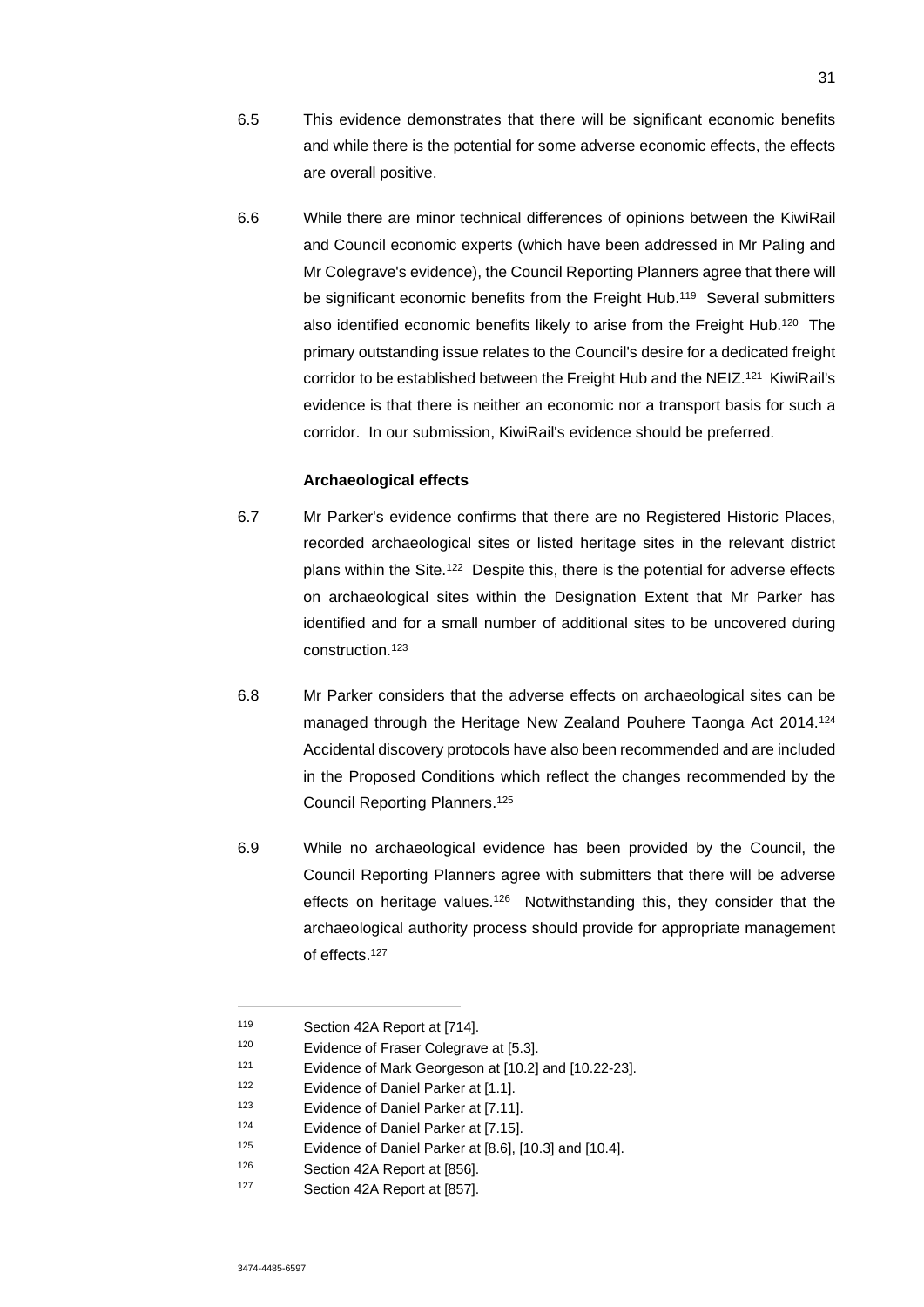#### **Geotechnical effects**

- 6.10 Mr Mott explains that a preliminary geotechnical assessment has been undertaken for the Site based on a desktop analysis.<sup>128</sup> Mr Mott considers that while there are some potential geotechnical risks for the Site, these can be appropriately managed through engineering solutions at the detailed design phase.<sup>129</sup>
- 6.11 The Council Reporting Planners consider that, based on the information provided, they cannot form a conclusion on whether the geotechnical risks can be avoided, remedied or mitigated, but consider that it "appears" that the risk can be managed through detailed design.<sup>130</sup> Mr Mott's evidence is that it can be managed through detailed design and in our submission, the Panel should rely on that evidence.

#### **Stormwater and flooding effects**

- 6.12 Mr Leahy's evidence is that, once operational, the Freight Hub has the potential to result in a number of positive effects from a stormwater perspective, including reduced upstream flooding, reduction in sediment loads, and the delivery of a comprehensive stormwater management system which will provide better outcomes that incremental development.<sup>131</sup>
- 6.13 There is the potential for adverse effects arising from the construction of the Freight Hub. However, Mr Leahy considers that there are a range of methods to manage the effects, such as erosion and sediment control practices, which are (appropriately, in our submission) addressed at the regional consenting phase.<sup>132</sup> Although there is the potential for adverse effects once the Freight Hub is operational, Mr Leahy confirms that these can be mitigated through provision of an appropriate stormwater system and sufficient land has been included within the Site for this purpose.<sup>133</sup> While there are some minor technical areas of disagreement, overall, the Council's experts and Reporting Planners agree with this conclusion.<sup>134</sup>
- 6.14 Ms Bell states that the volume and quality of discharges from the Freight Hub will be addressed through the regional consenting phase and that the

<sup>128</sup> Evidence of Andrew Mott at [4.1].

<sup>129</sup> Evidence of Andrew Mott at [1.1].

<sup>130</sup> Section 42A Report at [866].

<sup>131</sup> Evidence of Allan Leahy at [6.2].

<sup>132</sup> Evidence of Allan Leahy at [7.2].

<sup>133</sup> Evidence of Allan Leahy at [7.5].

<sup>134</sup> Section 42A Report at [573].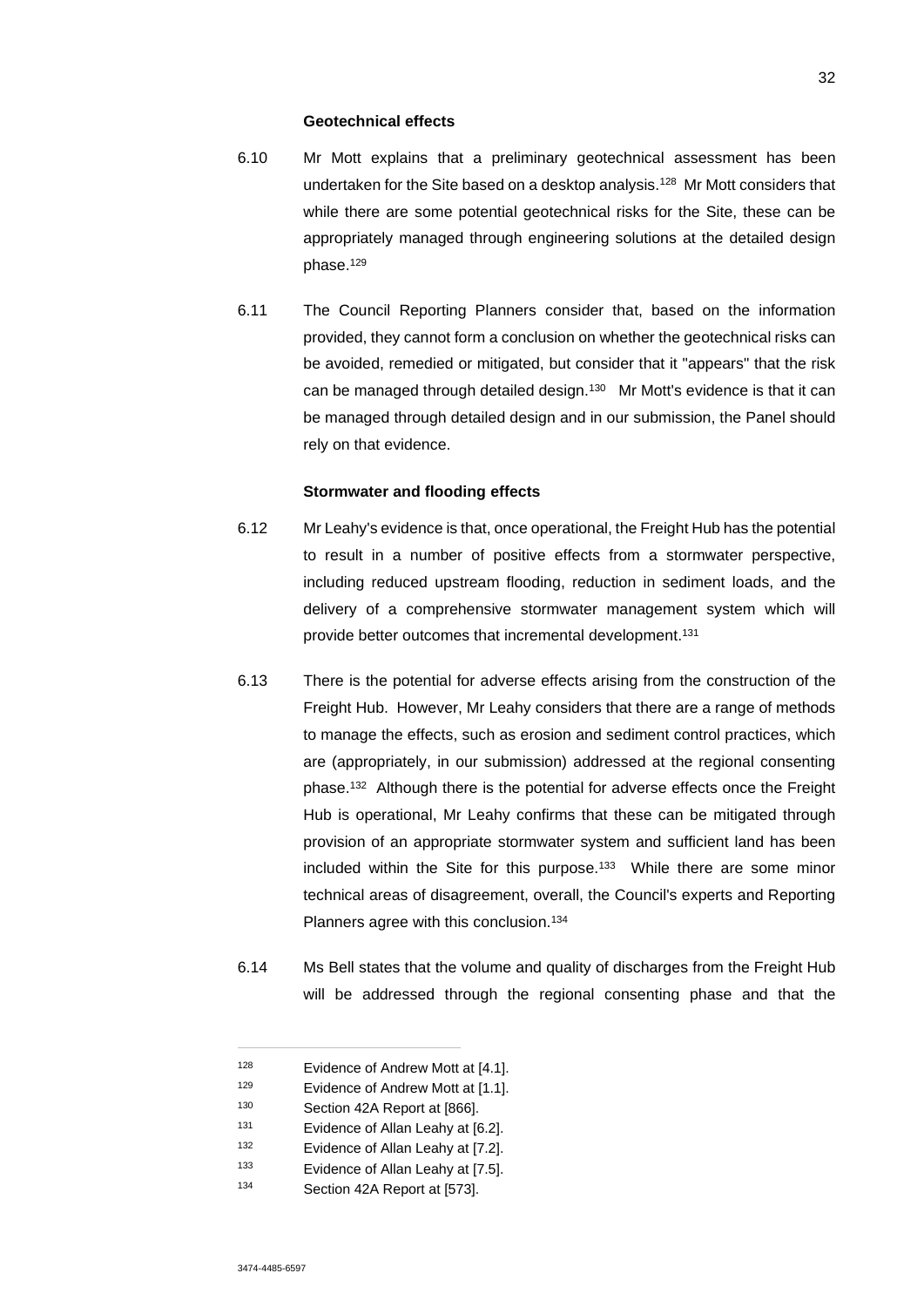Proposed Conditions have incorporated those aspects of stormwater management that Council is responsible for at a district level.<sup>135</sup> There are some differences of opinion with the Council Reporting Planners as to how stormwater management is provided for in the Proposed Conditions. In our submission, the conditions proposed by Ms Bell are appropriate in the context of an NoR and are sufficient to mitigate the stormwater and flooding effects of the Freight Hub.

### **Transport effects**

- 6.15 There will be positive transport effects as a result of the Freight Hub due to level crossing closures as well as opportunities to improve public transport facilities and the walking / cycling network within the vicinity of the Freight Hub.<sup>136</sup>
- 6.16 Although it is anticipated that there may be adverse traffic effects as a result of construction of the Freight Hub, the ability to assess these effects is limited as the details of where fill will be transported from and the routes that will be followed has not yet been confirmed. A Construction Traffic Management Plan has been included in the Proposed Conditions and is, in our submission, appropriate to manage these effects.
- 6.17 The Council Reporting Planners have also recommended a condition requiring KiwiRail to undertake pre-condition surveys and repair local roads as a result of damage caused by the construction of the Freight Hub.<sup>137</sup> While there is the potential for heavy vehicle movements to cause damage to a road, the traffic associated with the construction of the Freight Hub will only represent a portion of the traffic on the surrounding road network. It will be difficult to attribute damage to roads to vehicle movements associated with a particular activity. A condition of this nature could result in the KiwiRail addressing effects which are unconnected to its activity. There are a range of other tools that are available to Council to address these matters as part of its broader road control authority functions.<sup>138</sup>
- 6.18 Mr Georgeson's evidence is that while there will be potential adverse transport effects associated with the traffic volumes generated by the Freight Hub once operational, the adverse effects will be minor with appropriate transport

<sup>135</sup> Evidence of Karen Bell at [6.111] and [6.112].

<sup>136</sup> Evidence of Mark Georgeson at [1.3].

<sup>137</sup> Section 42A Report at [230].

<sup>138</sup> *Norsho Bulc Ltd v Auckland Council* [2017] NZEnvC 109 at [104].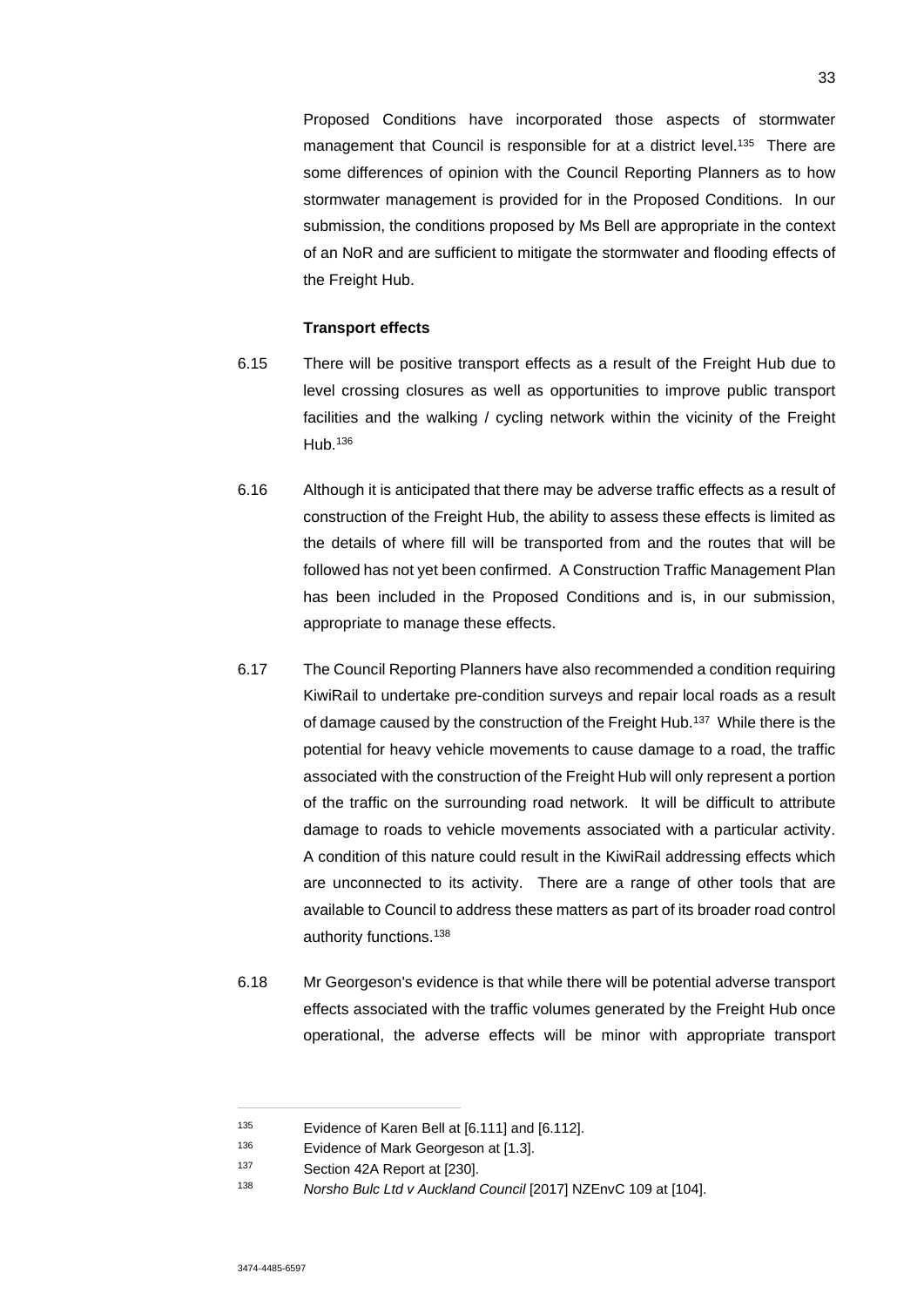upgrades provided.<sup>139</sup> Mr Georgeson also considers that the effects on travel time will be minor and that there will be no adverse effects on safety or parking.<sup>140</sup>

6.19 In addition to the proposed infrastructure upgrades, a suite of measures are proposed to manage the potential adverse effects of the Freight Hub and ensure an appropriately integrated transport network. These measures, which have been secured by way of conditions, include an Operational Traffic Management Plan, a Level Crossing Safety Impact Assessment and a Road Network Integration Plan. The transport conditions have also been substantially amended in response to the Section 42A Report. In our submission, the mitigation measures proposed by KiwiRail are appropriate to address the transport effects of the NoR.

#### **Social impacts**

- 6.20 Ms Austin has comprehensively assessed the potential social impacts of the Freight Hub in terms of the local impact area and the wider impact area. She considers that there will be positive effects from a social impact perspective, including improved safety and employment opportunities.<sup>141</sup>
- 6.21 Ms Austin's evidence is that during construction and operation there will be a range of adverse social impacts, many of which arise from changes to the noise, amenity levels and transport environment in relation to the Freight Hub. In this regard, the mitigation recommended by the technical experts is also important for mitigation of social effects. A suite of additional measures are also proposed to mitigate the social impacts, including the establishment of a Community Liaison Forum, appointment of a Community Liaison Person, and the implementation of a Construction Engagement Plan, which have been included in the Proposed Conditions. These conditions have been amended and, in our submission, strengthened in response to the Section 42A Report and matters raised in submissions.
- 6.22 In our submission, a project of this nature and scale will inevitably be a change for the community. This is acknowledged and reflected in Ms Austin's evidence and assessment. The mitigation measures proposed by KiwiRail are appropriate to manage the social impacts and provide ongoing opportunities for community involvement in the Project going forward.

<sup>139</sup> Evidence of Mark Georgeson at [1.4].

<sup>140</sup> Evidence of Mark Georgeson at [1.4].

<sup>141</sup> Evidence of Kirsty Austin at [1.3] and [1.4].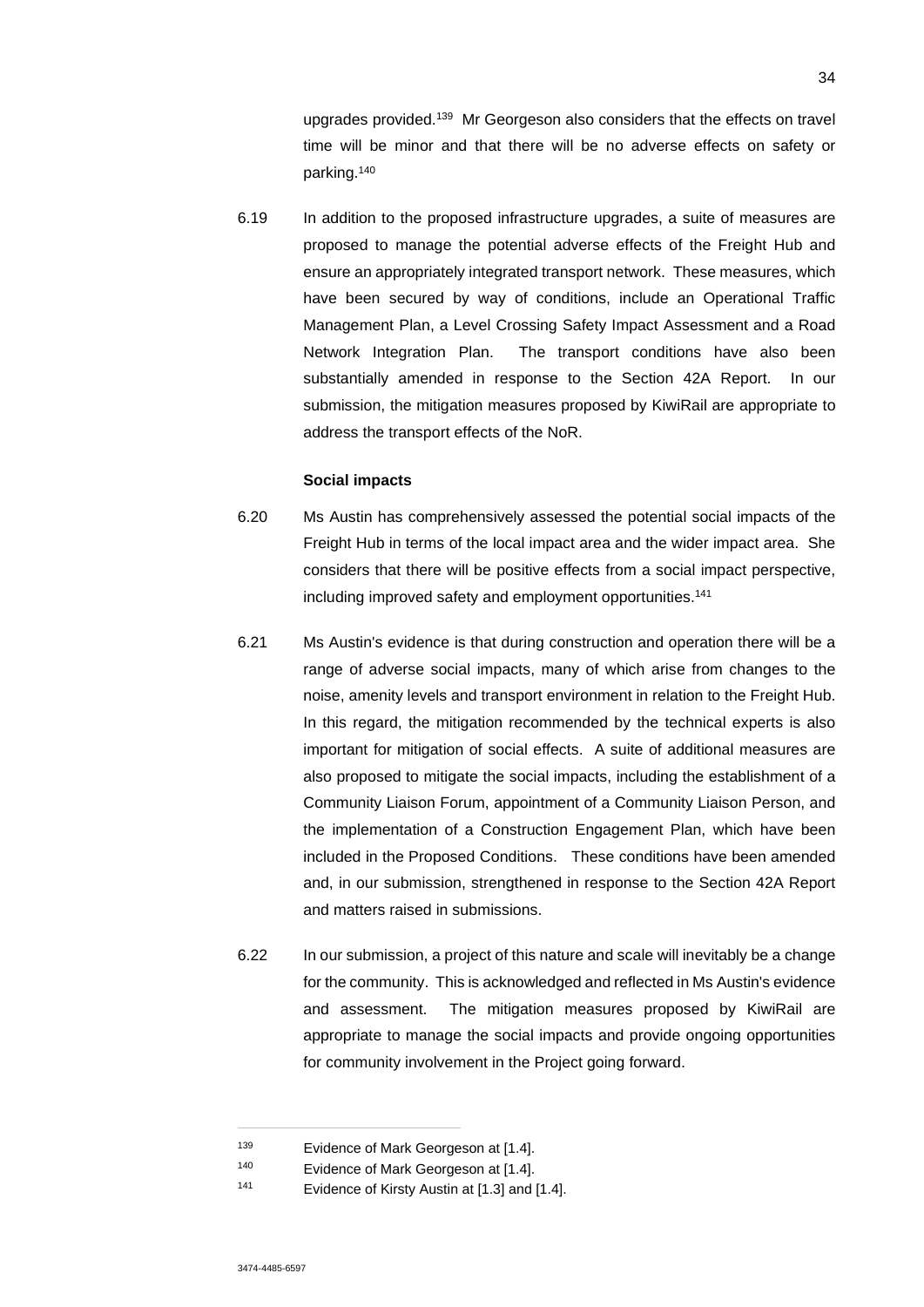#### **Ecological effects**

- 6.23 The adverse effects on ecological values will primarily occur at the construction phase as a result of vegetation clearance and loss of streams. Mr Garrett-Walker's evidence is that, overall, the Freight Hub will have a very low level of adverse effect on the ecological values on the Site and that any adverse effects can be appropriately managed.<sup>142</sup> To date, no natural inland wetlands have been identified within the Site and Mr Garrett-Walker considers that it is unlikely there will any other potential inland wetlands on the Site that would contain ecological values that would require avoidance.<sup>143</sup>
- 6.24 There are a range of measures available to manage the effects on ecological values. However, Ms Bell's evidence is that none of these measures are required as conditions on the designation as they will be required as part of the regional consents which KiwiRail will seek in the future.<sup>144</sup>
- 6.25 In some cases, Mr Garrett-Walker considers that the Freight Hub provides an opportunity to improve the condition of ecological features within the Site.<sup>145</sup> Mr Garrett-Walker considers that if culverts / pipes are installed in accordance with the relevant quidelines the Freight Hub could improve fish passage.<sup>146</sup> The Council Reporting Planners consider a more comprehensive assessment of the environment and effects on ecological values is required.<sup>147</sup> We address the management of ecological effects, in the context of the NPS-FM, in further detail below.

### **Effects on contaminated land**

- 6.26 A preliminary site investigation has been undertaken for the Site. While that investigation did not identify any HAIL recorded sites within the designation extent, Mr Heveldt's evidence is that there is the potential for contamination to be present due to the pastoral farming practices that previously been undertaken on the Site.<sup>148</sup>
- 6.27 Mr Heveldt recommends that further investigations are undertaken by way of a Detailed Site Investigation prior to the commencement of construction of the Freight Hub and depending on the outcomes of that investigation, a

<sup>142</sup> Evidence of Jeremy Garrett-Walker at [8.19].

<sup>143</sup> Evidence of Jeremy Garrett-Walker at [5.8].

<sup>144</sup> Evidence of Karen Bell at [6.101].

<sup>145</sup> Evidence of Jeremy Garrett-Walker at [8.20].

<sup>146</sup> Evidence of Jeremy Garrett-Walker at [8.10].

<sup>147</sup> Section 42A Report at [507].

<sup>148</sup> Evidence of Paul Heveldt at [6.6].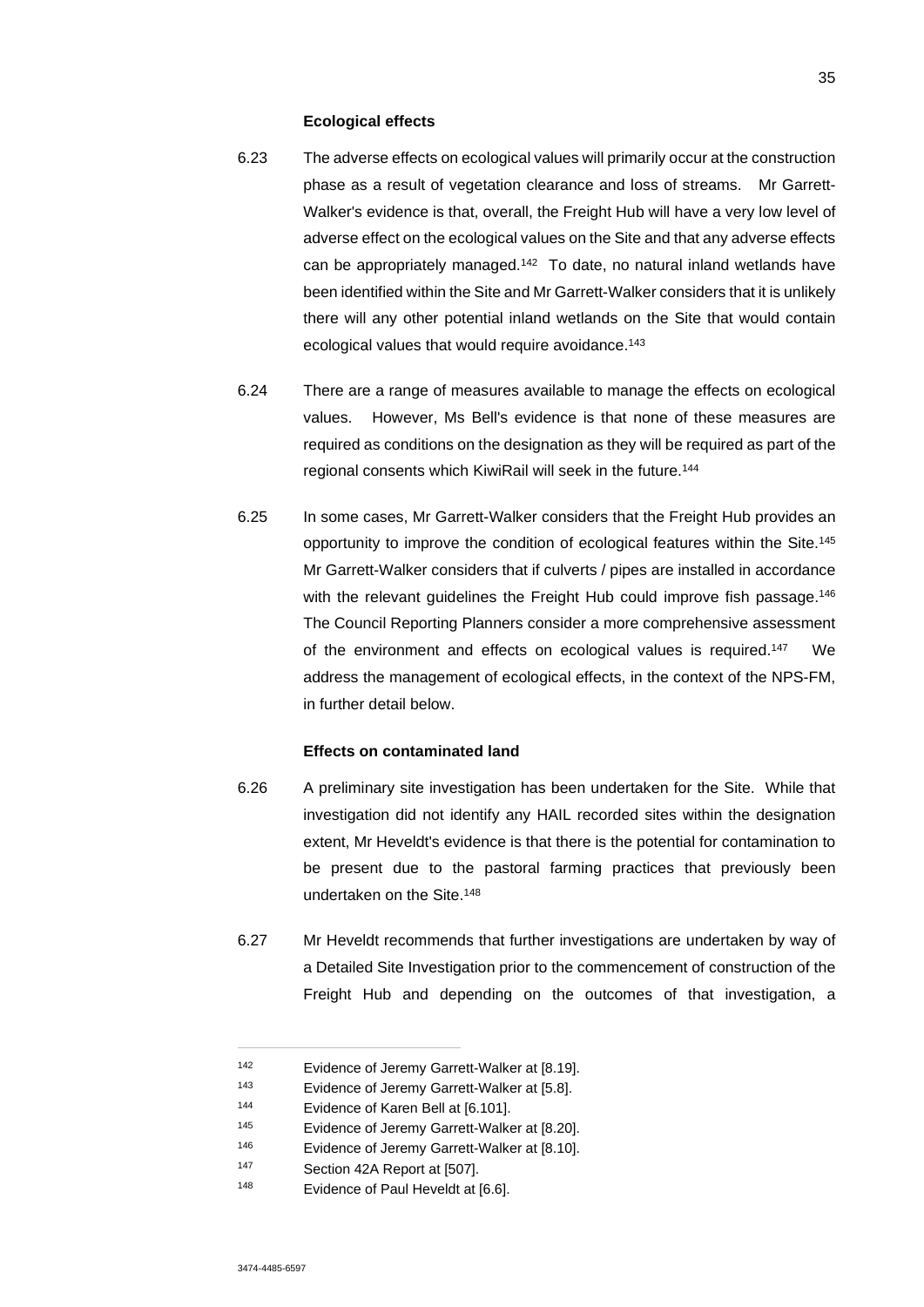Contaminated Site Management Plan may be required.<sup>149</sup> The requirement to prepare a Detailed Site Investigation and, where appropriate, a Contaminated Site Management Plan has been incorporated in the Proposed Conditions.<sup>150</sup> The conditions are supported by the Council Reporting Planners.<sup>151</sup> The removal and disposal of any potentially contaminated soil is considered by Mr Heveldt as a positive effect of the Freight Hub.<sup>152</sup>

6.28 Once the Freight Hub is operational, activities will take place on the Site and have the potential to give rise to adverse effects. Mr Heveldt considers that with best practice operating procedures, these effects can be effectively managed.<sup>153</sup>

## **Effects of dust and emissions to air**

- 6.29 At the construction phase, there is the potential for dust to be generated from earthworks and the movement of heavy machinery around the Site which has the potential to cause adverse effects on the surrounding environment.<sup>154</sup> KiwiRail has proposed a condition requiring the preparation of a Construction Management Plan which includes a requirement for a Construction Dust Management Plan.<sup>155</sup>
- 6.30 Once the Freight Hub is operational, Mr Heveldt's evidence is that there is the potential for discharges to air from diesel locomotives on the Site, but he considers that this would be very localised and would result in no more than minor adverse effects on air quality.<sup>156</sup> There is also the potential for dust and other particulate discharges from operational activities. Mr Heveldt considers that dust emission controls are necessary and recommends an Operational Dust Management Plan. While there is the potential for other particulate emissions from the Freight Hub, these relate to broader air quality matters which are, in Ms Bell's view, most appropriately addressed at the regional

<sup>149</sup> Evidence of Paul Heveldt at [9.2] and [9.3].

<sup>150</sup> Proposed Conditions 33 and 34.

<sup>151</sup> Section 42A Report at [871].

<sup>152</sup> Evidence of Paul Heveldt at [7.1].

<sup>153</sup> Evidence of Paul Heveldt at [7.7] – [7.11].

<sup>154</sup> Evidence of Paul Heveldt at [8.1].

<sup>155</sup> Evidence of Karen Bell at [6.134]. Ms Bell's evidence notes that a Construction Dust Management Plan will be required as part of the regional consent for bulk earthworks and the condition has accordingly been proposed to ensure that the CDMP is consistent with any conditions of regional consents.

<sup>156</sup> Evidence of Paul Heveldt at [8.4].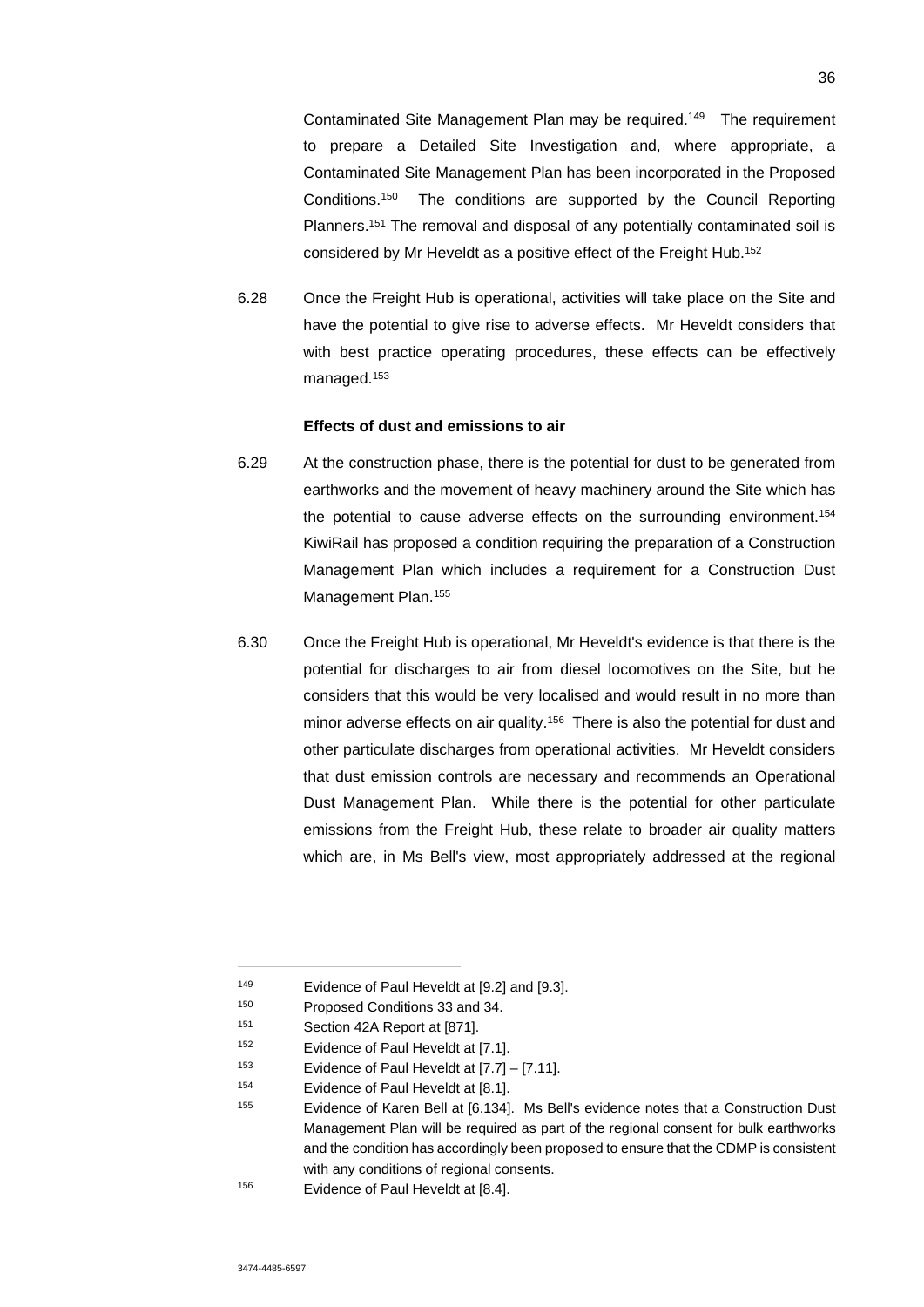consenting phase.<sup>157</sup> The Council Reporting Planners agree with this approach.<sup>158</sup>

6.31 In response to submitter concerns about the adverse effects on drinking water supply for households that rely on rooftop rainwater collection for domestic supply as a result of emissions from the Freight Hub, KiwiRail is committed to identifying affected dwellings and investigating methods of managing potential dust effects. This requirement is included in the Proposed Conditions.<sup>159</sup>

### **Lighting effects**

- 6.32 There is the potential for adverse effects on residential properties arising from vehicles associated with construction of the Freight Hub. Mr McKensey agrees with the Council Reporting Planners that this can be appropriately addressed through the Construction Traffic Management Plan.<sup>160</sup>
- 6.33 As Mr Moyle explains in his evidence, it is necessary for the Freight Hub to operate 24 hours a day / 7 days a week to keep freight moving efficiently and cater for the needs of different traffic flows through the Freight Hub.<sup>161</sup> The Freight Hub will need to be lit to enable these operations to be undertaken safely on Site. Since lodgment of the NoR, and in response to submissions received in relation to lighting effects, KiwiRail has undertaken further work to refine the operational lighting design for the Freight Hub. Mr McKensey's evidence is that the revised lighting design included in his evidence complies with the recommended limits for spill light, glare and sky glow. On this basis, he considers that the light effects of the Freight Hub will less than minor.<sup>162</sup>
- 6.34 While Mr McKensey considers that the effects will be less than minor, he acknowledges that lighting will be subject to detailed design and in that regard has recommended that an Operational Lighting Design Plan be prepared to ensure that the design complies with the relevant standards.<sup>163</sup> In our submission, the design and the Proposed Condition are appropriate to manage the lighting effects of the Freight Hub and address the concerns raised by submitters.

<sup>157</sup> Evidence of Karen Bell at [9.37] and [9.38].

<sup>158</sup> Section 42A Report at [667].

<sup>159</sup> Evidence of Karen Bell at Appendix 1, condition 99.

<sup>160</sup> Evidence of John McKensey at [8.11] and [8.12].

<sup>161</sup> Evidence of Todd Moyle at [7.4].

<sup>162</sup> Evidence of John McKensey at [1.4].

<sup>163</sup> Evidence of John McKensey at [6.37].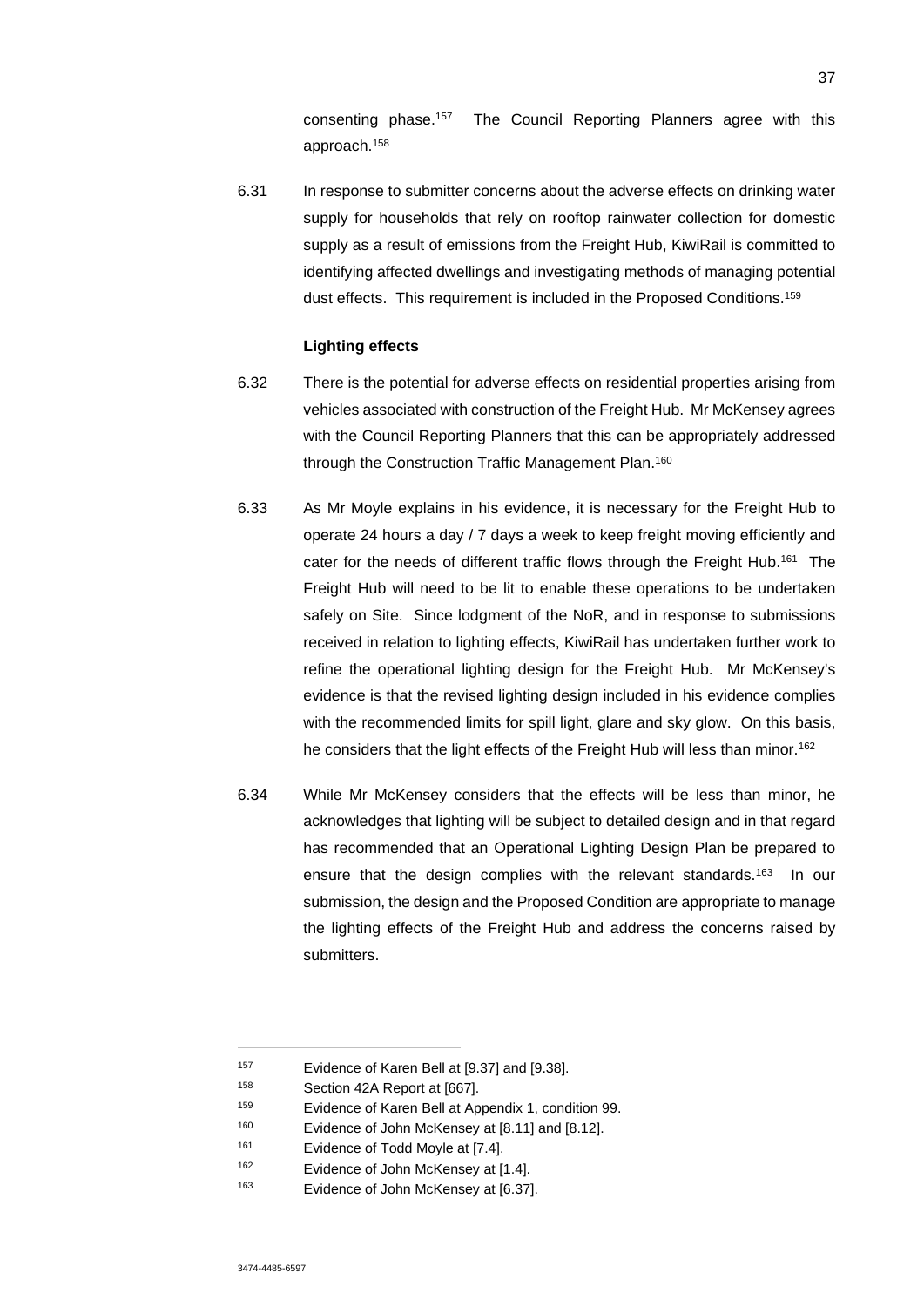#### **Noise and vibration effects**

- 6.35 Dr Chiles' evidence is that there will be positive noise and vibration effects as a result of the eventual decommissioning of the Existing Freight Yard, the realignment of the NIMT and changes to the roading network as a result of the Freight Hub.<sup>164</sup>
- 6.36 In terms of adverse effects, Dr Chiles considers that with good management practices, construction noise and vibration effects should be minor. He has recommended a Construction Noise and Vibration Management Plan to ensure that standard practice is followed.<sup>165</sup> In response to the Section 42A Report, Construction Noise and Vibration criteria have also been included in the Proposed Conditions.<sup>166</sup>
- 6.37 Dr Chiles considers that operational vibration should not require further controls but considers that this should be verified through detailed design.<sup>167</sup> Without mitigation, Dr Chiles considers that operational noise has the potential to result in disturbance to residential activities over a wide area. A range of measures are proposed which will be implemented through an Operational Noise and Vibration Management Plan, including:<sup>168</sup>
	- (a) operation of the Freight Hub in accordance with noise criteria, which is now required by the Proposed Conditions to ensure that during operation limits are not exceeded at the single noise management boundary;
	- (b) implementation of noise barriers on the northern and eastern boundaries of the Site;
	- (c) treatment for existing sensitive activities where recommended noise criteria will be exceeded; and
	- (d) monitoring of noise and vibration.
- 6.38 Dr Chiles acknowledges that the Freight Hub will alter the existing noise environment. However, he considers that with the recommended mitigation

<sup>164</sup> Evidence of Stephen Chiles at [6.2].

<sup>165</sup> Evidence of Stephen Chiles at [6.7] and [7.8].

<sup>166</sup> Evidence of Karen Bell at [6.65].

<sup>167</sup> Evidence of Stephen Chiles at [7.7].

<sup>168</sup> Evidence of Stephen Chiles at [7.5].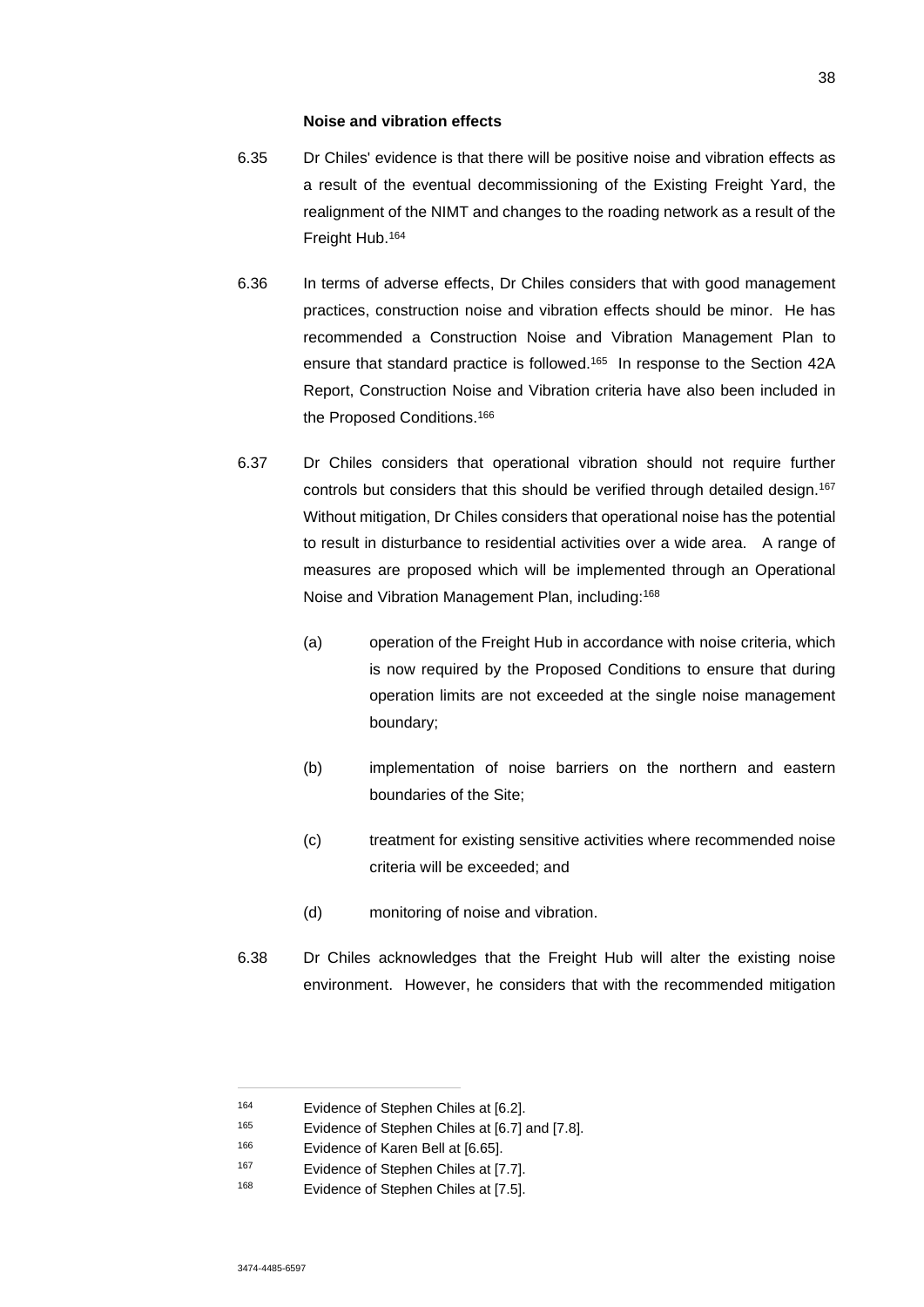measures in place, the residual noise and vibration should be at reasonable levels and effects should be acceptable in this environment.<sup>169</sup>

6.39 Dr Chiles is generally in agreement with the Council's noise expert on matters of operational noise and vibration criteria and the effects likely to arise from the Freight Hub.<sup>170</sup> KiwiRail has recognised the Council Reporting Planners' requests for additional certainty in the conditions and, in response, has included noise and vibration limits in the Proposed Conditions as well as further amendments to strengthen the conditions.<sup>171</sup>

#### **Landscape and visual effects**

- 6.40 Ms Rimmer's assessment is that the preferred layout of the Site (which locates buildings closer to the NEIZ) and the significant areas of planting proposed within the Site will assist in mitigating the effects of the Freight Hub from a landscape and visual perspective. With the mitigation proposed, Ms Rimmer considers that the adverse effects (which are based on guidance from the New Zealand Institute of Landscape Architects) will range in terms of: 172
	- (a) moderate to high adverse effects on the natural landscape,
	- (b) low to moderate in terms of the urban (built) landscape; and
	- (c) no more than low-moderate for most viewing audiences, but high adverse effects where residential properties have open views towards the Freight Hub and where noise mitigation structures are proposed in close proximity.
- 6.41 To further manage the potential adverse effects, Ms Rimmer has recommended additional measures (including at the detailed design phase) in order to further integrate the Freight Hub into the surrounding environment. This includes a Landscape and Design Plan (proposed to be secured in the Proposed Conditions). This Plan has been broadened in scope in response to the Section 42A Report, although it does not go so far as to require a bespoke design framework as sought by the Council Reporting Planners.<sup>173</sup>

<sup>169</sup> Evidence of Stephen Chiles at [7.10].

<sup>170</sup> Evidence of Stephen Chiles at [1.8].

<sup>171</sup> Evidence of Karen Bell at [6.65].

<sup>172</sup> Evidence of Lisa Rimmer at [7.6] – [7.8].

<sup>173</sup> Section 42A Report at [411] and [413].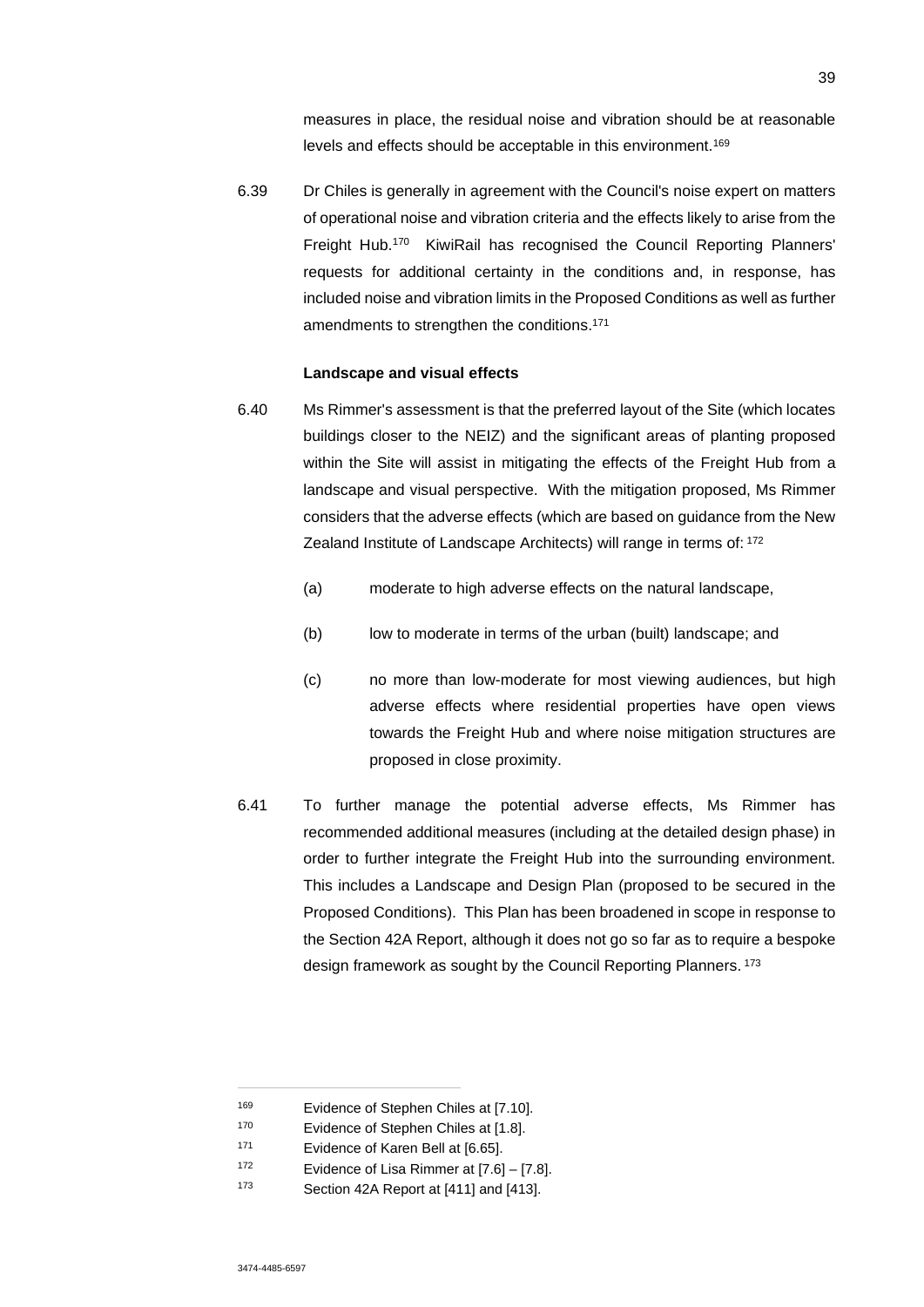- 6.42 Ms Bell and Ms Rimmer agree, in principle, with the development of design principles and outcomes.<sup>174</sup> However, contrary to the Council Reporting Planners, they consider that the NEIZ Design Guide contained in the District Plan provides an appropriate starting point for any such framework.<sup>175</sup> In our submission, the Landscape and Design Plan proposed by KiwiRail provides the appropriate balance of ensuring that the design of the Freight Hub is guided by a set of principles and outcomes while also ensuring it achieves KiwiRail's operational requirements.
- 6.43 Ms Rimmer's assessment is that there will be positive urban (built) landscape effects as a result of the proposed recreational footpaths and the opportunities for a lookout along Te Araroa Trail, and positive visual amenity effects from the proposed planting which will improve the gateway to into Bunnythorpe. Ms Rimmer also considers that the natural character will be enhanced through the naturalised channel, the stormwater ponds and the integration of planting around these features.<sup>176</sup> The Council Reporting Planners, based on the evidence of Ms Whitby, disagree with this assessment.<sup>177</sup> In our submission, Ms Rimmer's evidence should be preferred.

### **Effects on Council assets and network utilities**

- 6.44 As set out by Ms Bell there are both above and below ground network utility assets currently located within the Site.<sup>178</sup> These assets include Transpower National Grid assets as well as Council, Powerco and First Gas infrastructure in the roads within the Site. The Council water bore, while not within the Site, is in proximity to the Freight Hub.
- 6.45 The Transpower National Grid asset (overhead lines and a pylon) is located at the north of the Freight Hub in an area that is required for noise mitigation and landscaping. KiwiRail has worked with Transpower to agree amendments to the conditions to ensure that any potential adverse effects on the National Grid assets are appropriately managed during construction and operation.<sup>179</sup>
- 6.46 KiwiRail will work with utility operators to manage the existing network utility assets which are affected by the Freight Hub in a way that ensures continuity of their services. A condition has been incorporated into the Proposed

<sup>174</sup> Evidence of Karen Bell at [9.51].

<sup>175</sup> Evidence of Karen Bell at [9.50]; Evidence of Lisa Rimmer at [10.5].

<sup>176</sup> Evidence of Lisa Rimmer at [7.4].

<sup>177</sup> Section 42A Report at [551].

<sup>178</sup> Evidence of Karen Bell at [6.136].

<sup>179</sup> Joint Memorandum of Counsel on behalf of KiwiRail and Transpower, dated 23 July 2021.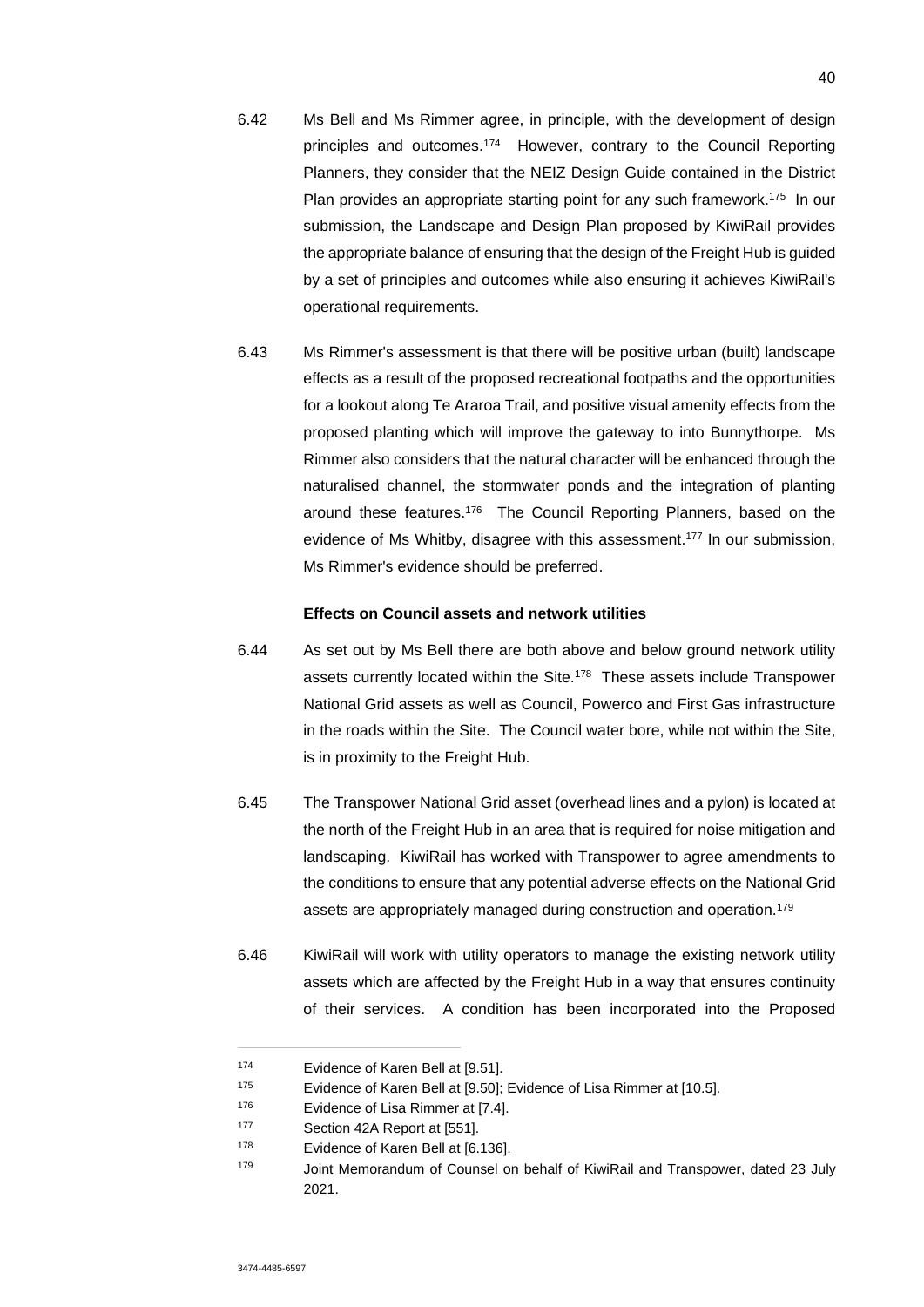Conditions to ensure that access is granted to assets located in roads within the Designation Extent until such time as the relevant existing roads are stopped.<sup>180</sup> KiwiRail is also working with Council to develop a project agreement that ensures that Council's assets are managed in a coordinated way.

#### **Effects on productive land supply**

6.47 While there will be a loss in land currently available as productive land and zoned for that purpose, given the other benefits that arise from the Freight Hub, the effects on productive land supply are assessed By Ms Bell to be minor.<sup>181</sup> The Council Reporting Planners acknowledge that Palmerston North is located on an alluvial plain with quality soils around it, making it difficult to avoid urban development on versatile soils. They consider that locating the Freight Hub within the NEIZ (and adjacent to it) means that the take up of that productive land would not be ad hoc.<sup>182</sup>

## **7. SPECIFIC LEGAL MATTERS RAISED**

7.1 In the remainder of these submissions, we focus on specific legal issues that are relevant to the Panel's consideration of the effects of the NoR that have been raised in the Section 42A Report and the submissions received.

## **Assessment of cultural effects**

7.2 Under section 171(1) the Panel must, subject to Part 2, consider the effects on the environment of allowing the requirement. This includes cultural effects, or effects on mana whenua values and relationships. These effects can be tangible or intangible.

#### *Engagement with mana whenua to date*

- 7.3 KiwiRail acknowledges iwi have an important interest in the Project. KiwiRail has been, and remains, firmly committed to meaningful engagement with mana whenua regarding the cultural effects of the Freight Hub and how those effects can be appropriately addressed.
- 7.4 KiwiRail acknowledges the Freight Hub should be informed by a comprehensive understanding of cultural values and that mana whenua are best placed to describe their cultural values and the effects the Freight Hub

<sup>180</sup> Evidence of Karen Bell at [6.141].

<sup>181</sup> Evidence of Karen Bell at [6.149].

<sup>182</sup> Section 42A Report at [829].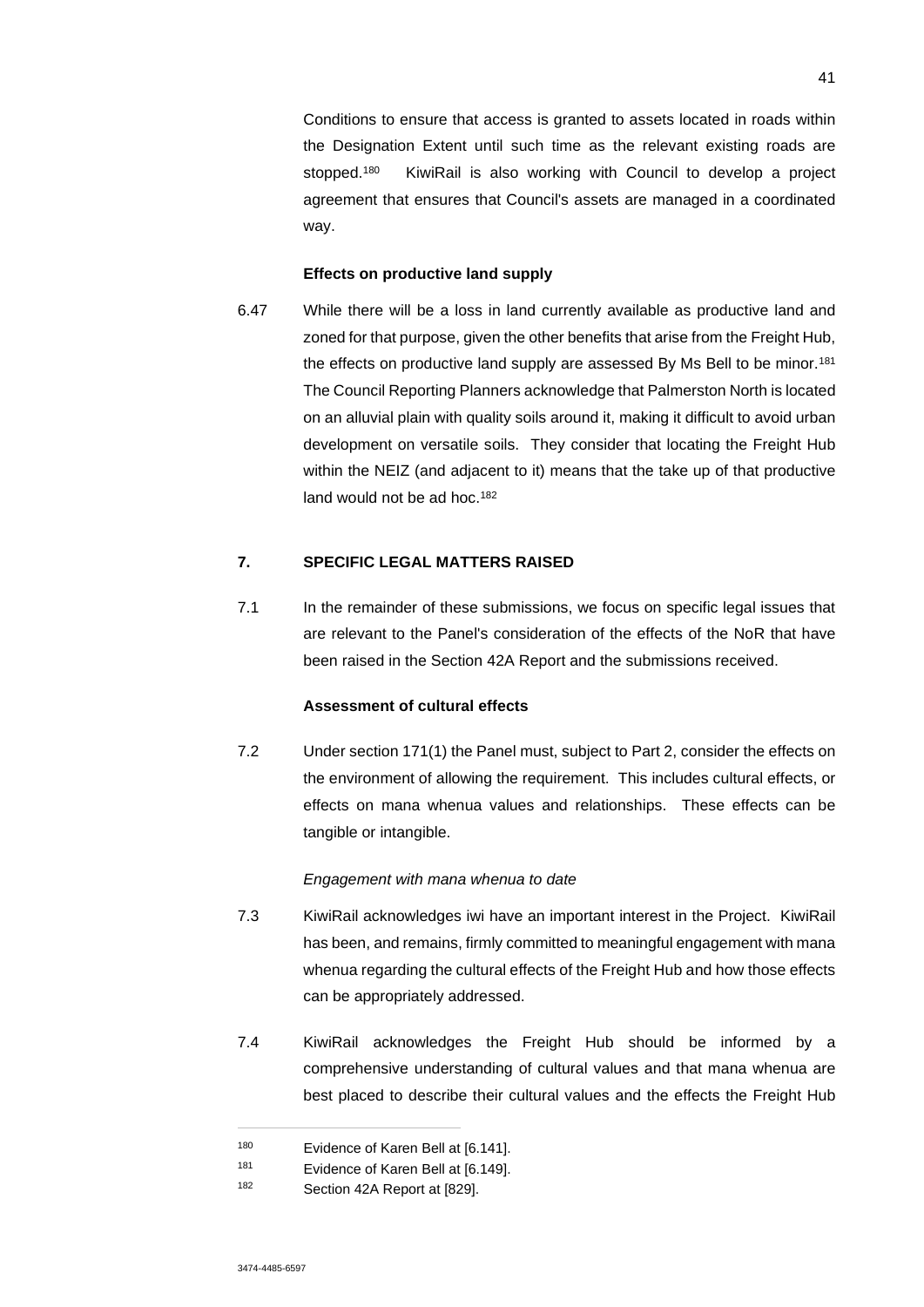may have on those matters. It remains KiwiRail's view that it is not appropriate for KiwiRail to step into the shoes of mana whenua to assess the cultural values of the Site and wider area.<sup>183</sup> As such, KiwiRail has been exploring ways to formalise the relationships with iwi to foster a positive and effective working relationship going forward.<sup>184</sup>

- 7.5 The Council Reporting Planners and some submitters have raised the need for Cultural Values Assessments ("**CVA**").<sup>185</sup> KiwiRail is continuing to work collaboratively with iwi to understand the cultural values of the Site and wider area. As set out by Ms Poulsen, KiwiRail will continue to work with iwi to ensure that they are appropriately resourced to provide input into the Freight Hub, including in preparing CVA.<sup>186</sup>
- 7.6 In our submission, the lack of CVA does not mean that the NoR cannot be confirmed. That said, we accept the Panel requires an evidential basis to make findings regarding the conditions (if the Panel is mindful to recommend that the NoR be confirmed) that are required to mitigate those effects, which we address below.

### *Legal framework for assessing cultural effects*

- 7.7 The framework for assessing cultural effects is in Sections 6 8 of the RMA. It is expanded upon in the context by the objectives and policies of the Regional Policy Statement and One Plan that are specifically directed towards cultural values.
- 7.8 There is a statutory distinction in the emphasis placed under each section,<sup>187</sup> however, the nature of cultural matters is such that judicial discussion of sections 6(e), 7(a) and 8 often considers all three matters together.
- 7.9 KiwiRail has proposed, through conditions, a mana whenua engagement framework to provide for and incorporate mana whenua values and manage any cultural effects of the Freight Hub. In summary, the proposed mana whenua engagement framework conditions:

<sup>183</sup> Evidence of Olivia Poulsen at [7.11].

<sup>184</sup> Evidence of Olivia Poulsen at [6.7].

<sup>&</sup>lt;sup>185</sup> Submission 51 by Manawatū District Council and Section 42A Report dated 18 June 2021 at [448]; [491].

<sup>186</sup> Evidence of Olivia Poulsen at [7.11].

<sup>&</sup>lt;sup>187</sup> The wording of these sections  $6(e)$ ,  $7(a)$  and 8 reflect their cascading degrees of importance, with the requirement being "to recognise and provide for" (section 6), "to have particular regard to" (section 7), and "to take into account" (section 8) (*Director-General of Conservation v Taranaki Regional Council* [2018] NZEnvC 203 at [231]).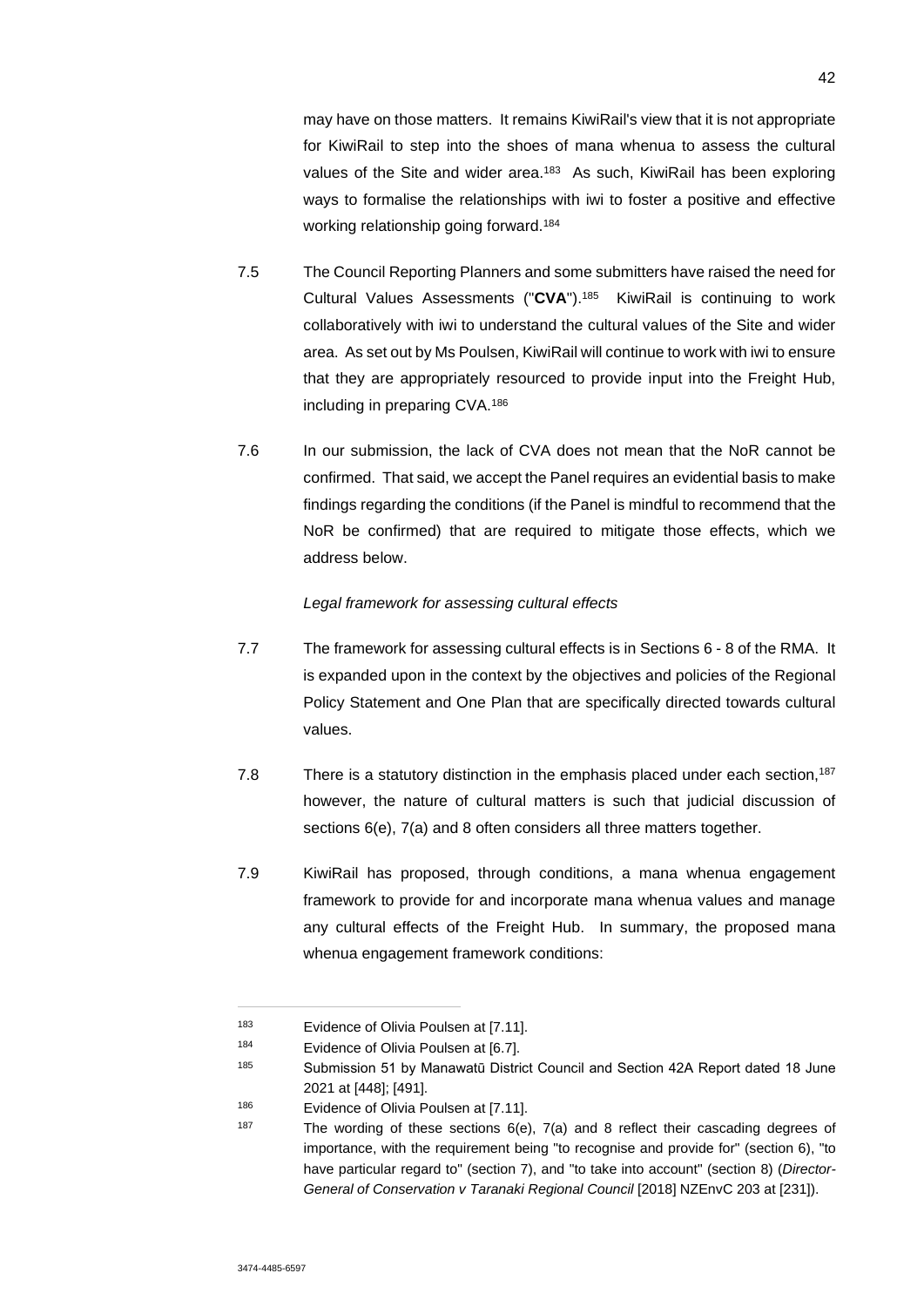- (a) require KiwiRail to engage with mana whenua to prepare an engagement framework; and
- (b) provide that the objective of the framework is to recognise and provide for mana whenua values in the area affected by the Freight Hub, to develop mechanisms to avoid or mitigate effects on mana whenua, and provide opportunities for expression of those values through design.
- 7.10 The Council Reporting Planners have raised concerns about the specificity of the proposed conditions.<sup>188</sup> As Ms Poulsen has explained, KiwiRail has proposed conditions as a mechanism to enable iwi to identify how their values are represented through the project and effects are managed.<sup>189</sup> KiwiRail has been mindful not to pre-empt the outcomes of the ongoing engagement and to ensure that the form and content of the framework reflects how mana whenua wish to be involved.
- 7.11 The submissions received from iwi on the NoR have all sought that conditions be imposed that establish a decision making panel similar to that established for the Te Ahu-o-Turanga Roading Alliance, or an Iwi Working Group.<sup>190</sup> While the appropriate measures to address effects will need to be assessed in each individual case (and it will not necessarily be appropriate to directly adopt an approach taken to another project), the proposed mana whenua engagement framework provides a mechanism for a decision-making panel to be established should KiwiRail and mana whenua determine that this is the most appropriate form for the framework to take going forward.
- 7.12 The mana whenua engagement framework conditions will ensure that the Project is consistent with sections 6(e), 7(a) and 8 of the RMA. In our submission, these conditions will provide ongoing opportunities for iwi groups to develop more contextual mitigation.

### **Interaction with the regional consenting pathway**

7.13 Regional consents will be required to implement the Freight Hub. KiwiRail will apply to Horizons Regional Council ("**Regional Council**") for the required regional consents in due course, and prior to submitting its Outline Plan to Council.

<sup>188</sup> Section 42A Report at [448].

<sup>189</sup> Evidence of Olivia Poulsen at [6.7].

<sup>190</sup> Submission 14; Submission 49; Submission 69; Submission 96.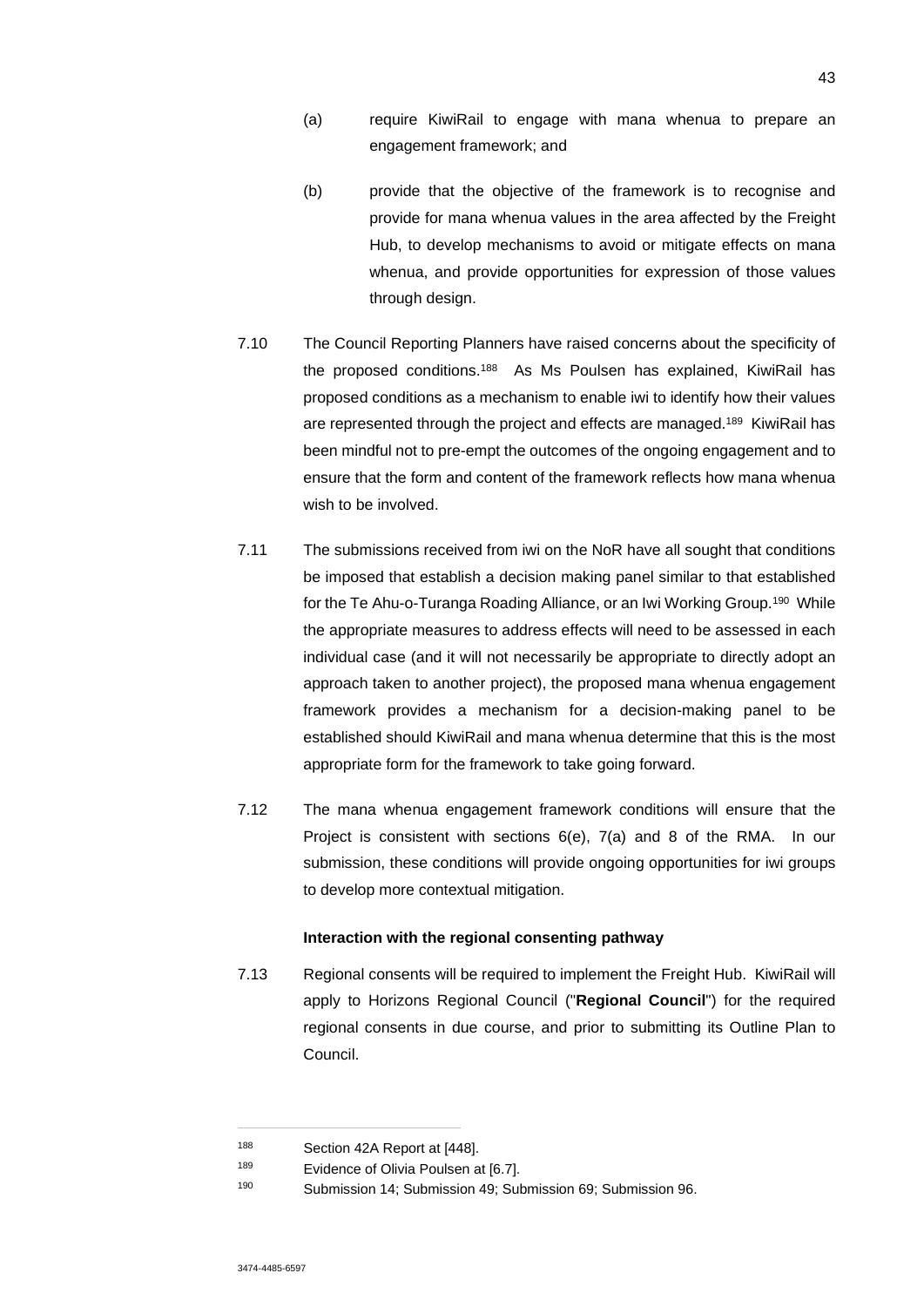7.14 We acknowledge that the effects that will be subject to a separate consent process are relevant here, to the extent that the Panel must be satisfied that if the NoR is confirmed, effects can be avoided, remedied or mitigated. The Environment Court has observed that where regional consents were required, but not sought concurrently with the NoR, there would be a further formal process at a later time and the present enquiry is limited:<sup>191</sup>

> [...] to ensuring that we would be satisfied that issues of effects on the environment could sensibly be addressed and concluded during the subsequent stage of the lodgement of an OPW and the bringing of applications for discharge consents.

- 7.15 However, the Environment Court went on to say that the level of detail required for the NoR enquiry must be such that it does not pre-empt the regional consenting process.<sup>192</sup> That is to say a balance must be struck between providing a level of detail that the Panel can be satisfied in allowing the NoR (if it is minded to do so), that the designation extent is such that the effects of the NoR can be appropriately managed through any future processes.
- 7.16 In our submission, KiwiRail's evidence demonstrates that the effects on the environment can appropriately be addressed through the Outline Plan of Works process and at the time other statutory approvals are sought. In terms of the effects of stormwater and flooding arising from the construction and operation of the NoR, Mr Leahy's evidence is that there is adequate room within the designation extent to manage these potential adverse effects.<sup>193</sup> The Council Reporting Planners agree with this.<sup>194</sup>
- 7.17 While the Council Reporting Planners acknowledge that regional resource consents will be sought separately, they have expressed some concern about the ability for KiwiRail to manage the ecological effects within the designation extent.<sup>195</sup> In terms of managing the ecological effects on freshwater bodies, most notably effects on wetlands and loss of streams, KiwiRail's evidence is that:
	- (a) The site investigations undertaken to date have confirmed that there are no natural inland wetlands on those sites. Mr Garrett-Walker's evidence is that it is unlikely that that any other potential areas that have not been able to be accessed would contain values that would

<sup>191</sup> *Ellis v Minister of Education* [2014] NZEnvC 109 at [42].

<sup>192</sup> *Ellis v Minister of Education* [2014] NZEnvC 109 at [55].

<sup>193</sup> Evidence of Allan Leahy at [7.4].

<sup>194</sup> Section 42A Report at [573].

<sup>195</sup> Section 42A Report at [506] and [507].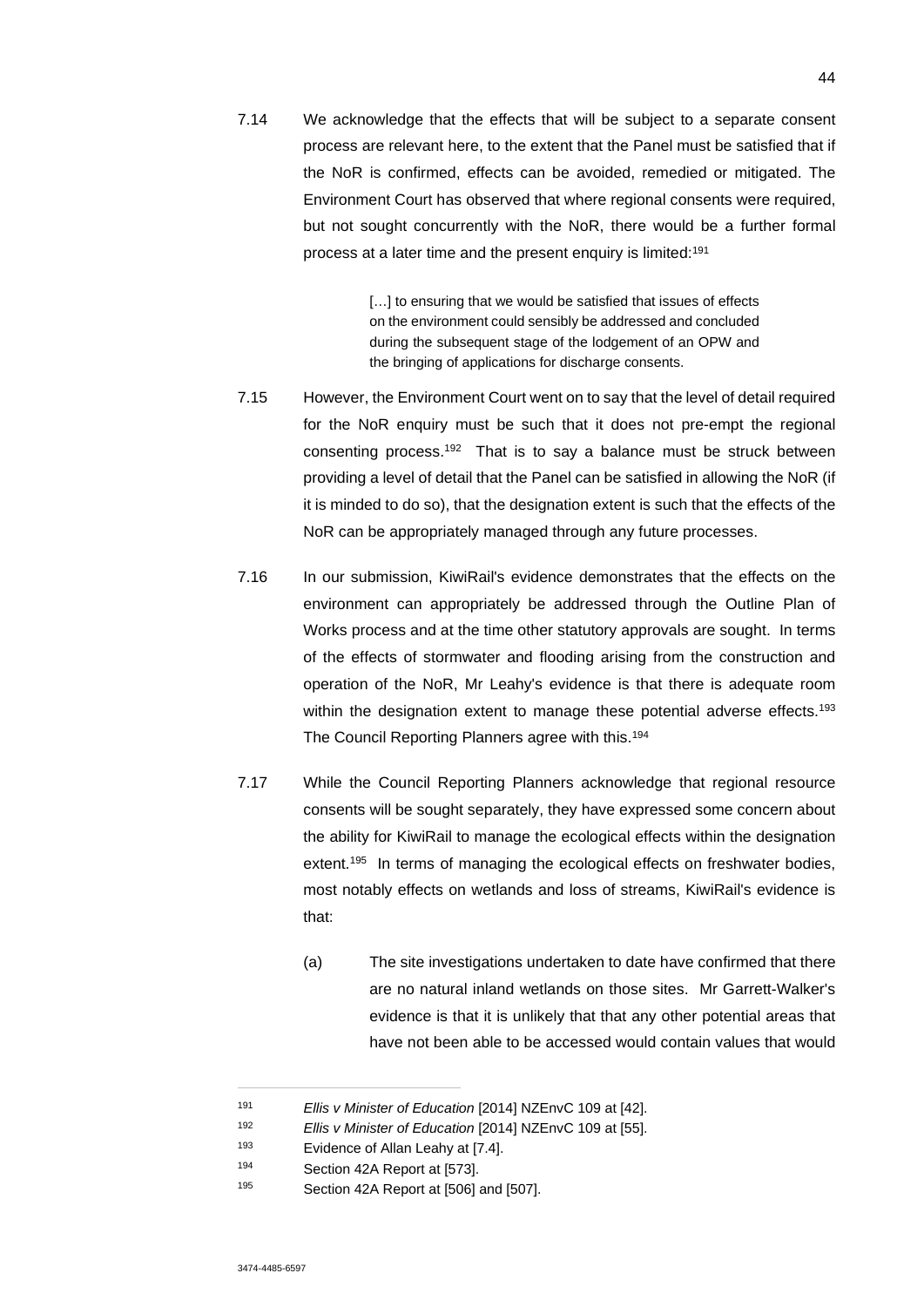require avoidance, and any potential adverse effects would be able to be managed through mitigation within the designation extent or offsetting.<sup>196</sup>

- (b) The loss of stream as a result of the Freight Hub as a very low level of effect.<sup>197</sup> Mr Garrett-Walker evidence is that the detailed design phase will inform the quantum of mitigation or offset that will be required.<sup>198</sup> However, where there is a net reduction in stream length (which is likely), there are opportunities for any residual loss in stream extent to be sought within the Site (including, for example, within the naturalised stream channel within the northern part of the Site) and that these will opportunities within the Site will be considered first. Mr Garrett-Walker acknowledges that there is the potential for the offset package to extend outside the Site. However, in his view, it was not appropriate for additional land to be included in the NoR solely for this purpose given that there is a further detailed design phase and regional consenting process to be completed.<sup>199</sup>
- 7.18 KiwiRail's evidence has demonstrated that the effects of the NoR can be appropriately managed to the extent required as part of this process. It is unnecessary, in our submission, to provide the degree of certainty the Council Reporting Planners are seeking at this stage. In terms of the mitigation and offset package that may be required to manage ecological effects, KiwiRail's evidence is that the designation has been designed to provide for these opportunities within the Site but the precise nature of the methods and the quantum of land that will be required for this purpose will be confirmed following detailed design, further site investigations, and the regional consenting phase.
- 7.19 In the absence of the extent of mitigation required or the quantum of any offset having been determined (which in our submission is appropriately considered at the regional consenting phase) it would be premature for additional land to have been included in the designation extent for this purpose as it cannot yet be demonstrated that such land is reasonably necessary, particularly when offsetting can also occur outside the Site.

<sup>196</sup> Evidence of Jeremy Garrett-Walker at [5.8].

<sup>197</sup> Evidence of Jeremy Garrett-Walker at [8.5], [8.6], and [8.9].

<sup>198</sup> Evidence of Jeremy Garrett-Walker at [5.8].

<sup>199</sup> Evidence of Jeremy Garrett-Walker at [11.8].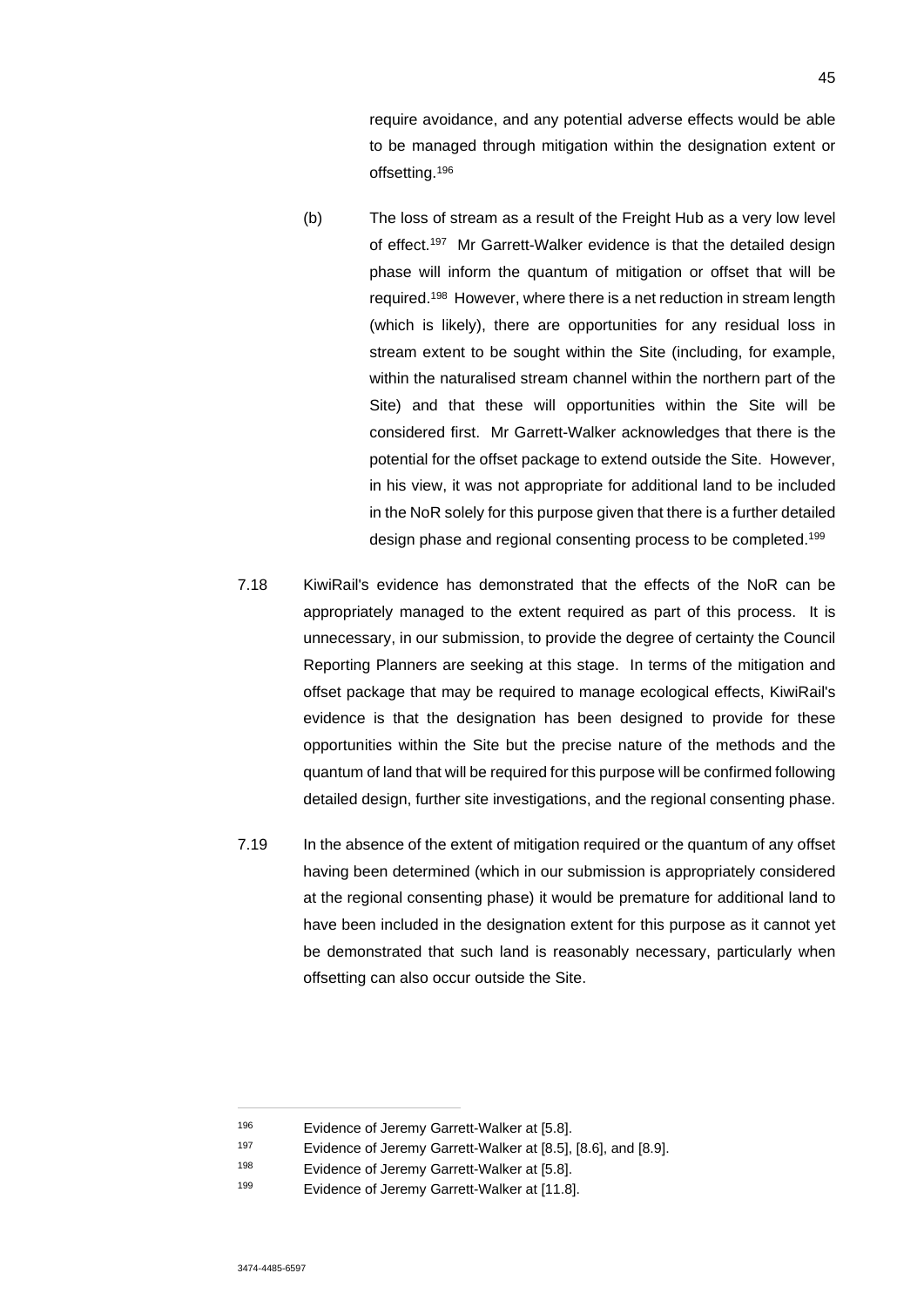# **Relevance of the National Policy Statement on Freshwater Management 2020**

7.20 The NPS-FM has been the subject of some degree of focus for submitters<sup>200</sup> and the Council Reporting Planners. The key issues relate to the effects of the Freight Hub on Te Mana o Te Wai and the extent to which it needs to be demonstrated at this stage that effects management hierarchy can be achieved.

## *Te Mana o Te Wai*

7.21 The NPS-FM includes a suite of objectives and policies to reflect the fundamental concept of Te Mana o Te Wai, which refers to:<sup>201</sup>

> the fundamental importance of water and recognises that protecting health of freshwater protects the health and wellbeing of the wider environment.

- 7.22 In this regard, the NPS-FM provides a "hierarchy of obligations" in Te Mana o Te Wai that prioritises:<sup>202</sup>
	- (a) first, the health and well-being of water bodies and freshwater ecosystems
	- (b) second, the health needs of people (such as drinking water)
	- (c) third, the ability of people and communities to provide for their social, economic, and cultural well-being, now and in the future.
- 7.23 The Council Reporting Planners consider that Te Mana o Te Wai should be considered when assessing the NoR and that the Freight Hub's implications for this concept have not been adequately considered by KiwiRail.<sup>203</sup>
- 7.24 Consideration of Te Mana o Te Wai must be understood in the context of the requirements of the NPS-FM. Part 3 of the NPS-FM (relating to implementation) sets out the matters that local authorities must do in order to give effect to the objectives and policies in the NPS-FM. In particular, the regional councils are required to engage with tangata whenua and the community in order to determine how Te Mana o Te Wai applies to water

<sup>200</sup> Submission 49; Submission 96; Submission 69.

<sup>201</sup> NPS-FM, at 1.3(1).

<sup>202</sup> NPS-FM, at 1.3(5).

<sup>203</sup> Section 42A Report at [514].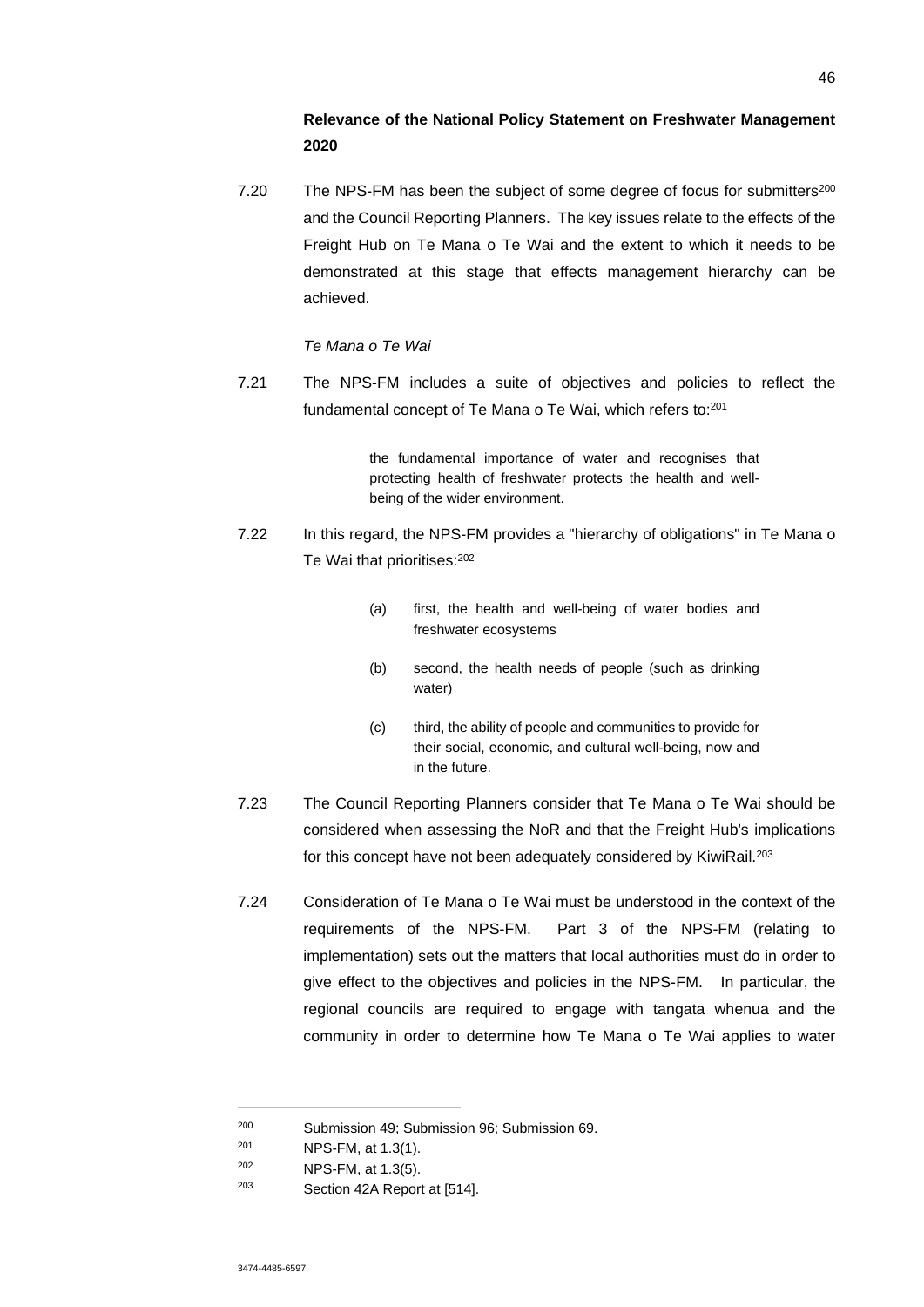bodies in each region.<sup>204</sup> Regional councils are also required to include an objective in its regional policy statement that describes how the management of freshwater in the region will give effect to Te Mana o Te Wai.<sup>205</sup> The Environment Court has confirmed that this is a specific, future obligation that must be undertaken through a new Schedule 1 plan change process.<sup>206</sup>

- 7.25 The meaning and application of Te Mana o Te Wai as it relates to the Manawatū-Whanganui region can therefore only be decided through that process. The One Plan has not yet been through that Schedule 1 process. In this context, KiwiRail has not applied for regional resource consents concurrently with the NoR and that the effects on freshwater bodies and relevant objectives and policies will need to be considered by the Regional Council, by which time the Regional Council may have undertaken the Schedule 1 process may have been completed.
- 7.26 In light of the above, it is our submission that it is not open to the Panel to find that the Freight Hub is inconsistent with Te Mana o Te Wai without the people of the Manawatū-Whanganui region having determined what that concept means to them. Notwithstanding this, and to the extent that the Panel considers Te Mana o Te Wai does need to be applied before the conclusion of process under the NPS-FM, Ms Bell has considered the hierarchy of obligations from a planning perspective for completeness.<sup>207</sup>

### *Effects management hierarchy*

- 7.27 The NPS-FM provides for an "effects management hierarchy", being an approach to managing the adverse effects of an activity on the extent or values of a wetland or river (including cumulative effects and loss of potential value), starting with avoidance of adverse effects where practicable, through to minimising effects where they cannot be avoided and providing offsetting or compensation.<sup>208</sup>
- 7.28 The Council Reporting Planners consider that an analysis of the effects management hierarchy as set out in the NPS-FM is relevant when considering the NoR.<sup>209</sup> In our submission, the relevance of the effects management hierarchy must be considered in light of the context of the NPS-FM which requires regional councils to amend their regional plans to:

<sup>204</sup> NPS-FM, clause 3.2.

<sup>205</sup> NPS-FM, clause 3.2(3).

<sup>206</sup> *Minister of Conservation v Northland Regional Council* [2021] NZEnvC 77 at [37].

 $207$  Evidence of Karen Bell, at  $[9.17] - [9.21]$ .

<sup>208</sup> NPS-FM at [3.21].

<sup>209</sup> Section 42A Report at [516].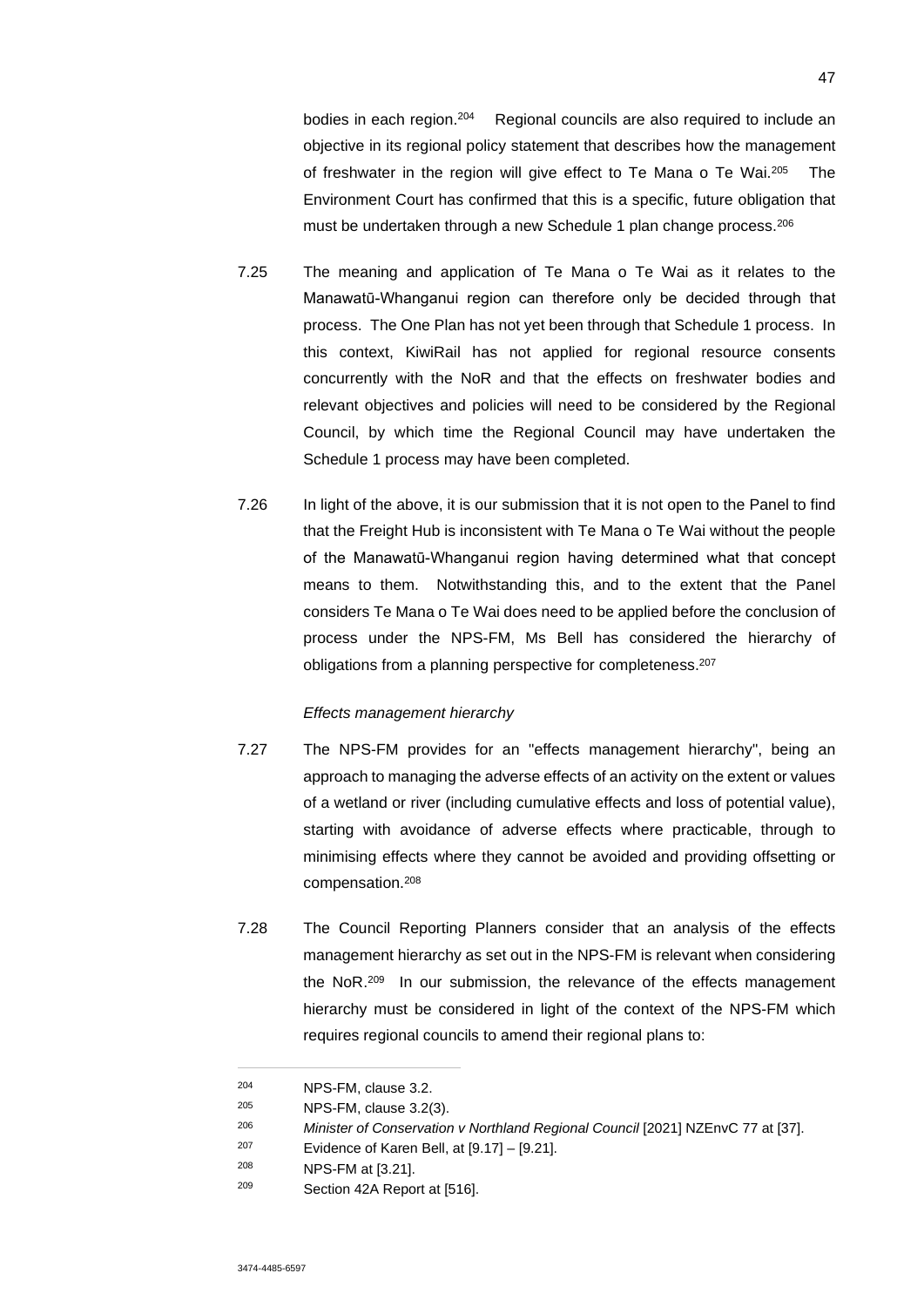- (a) include policies requiring:
	- (i) the loss of extent of natural inland wetlands is avoided, except where the activity is for specified infrastructure and the effects of the activity are managed through the effects management hierarchy:<sup>210</sup> and
	- (ii) the loss of river extent is avoided, unless there is a functional need for the activity in that location and the effects of the activity are managed through the effects management hierarchy.<sup>211</sup>
- (b) ensure that application for consent for an activity within the specified exceptions is not granted unless the council is satisfied that the application has demonstrated how the effects management hierarchy will be applied and that any consent is granted subject to conditions that apply the effects management hierarchy.
- 7.29 These provisions have not yet been incorporated into the One Plan which means that these clauses in the NPS-FM have the same status as other national policy statements. While the NPS-FM is a relevant matter for the Panel to consider under section 171(1)(a)(i) of the RMA, the NPS-FM primarily directs that the effects management hierarchy is to be applied by the regional council through its regional plan in relation to applications for regional resource consents.
- 7.30 In any case, and to the extent that the Panel considers it necessary to consider these provisions of the NPS-FM in this context

 there is a clear pathway within the NPS-FM for activities that are specified infrastructure which includes the Freight Hub, or where there is a functional need for an activity, which we submit there clearly is.<sup>212</sup>

7.31 In any case, Ms Bell has provided an assessment of the effects management hierarchy in her evidence, noting that while adverse effects have been avoided where practicable, avoidance of stream loss is not practicable in the circumstances and they have been minimised and remedied.<sup>213</sup>

<sup>210</sup> NPS-FM, clause 3.22.

<sup>211</sup> NPS-FM, clause 3.24.

<sup>212</sup> The Council Reporting Planners accept that the Freight Hub is specified infrastructure. Section 42A Report at [514].

<sup>213</sup> Evidence of Karen Bell at [9.22].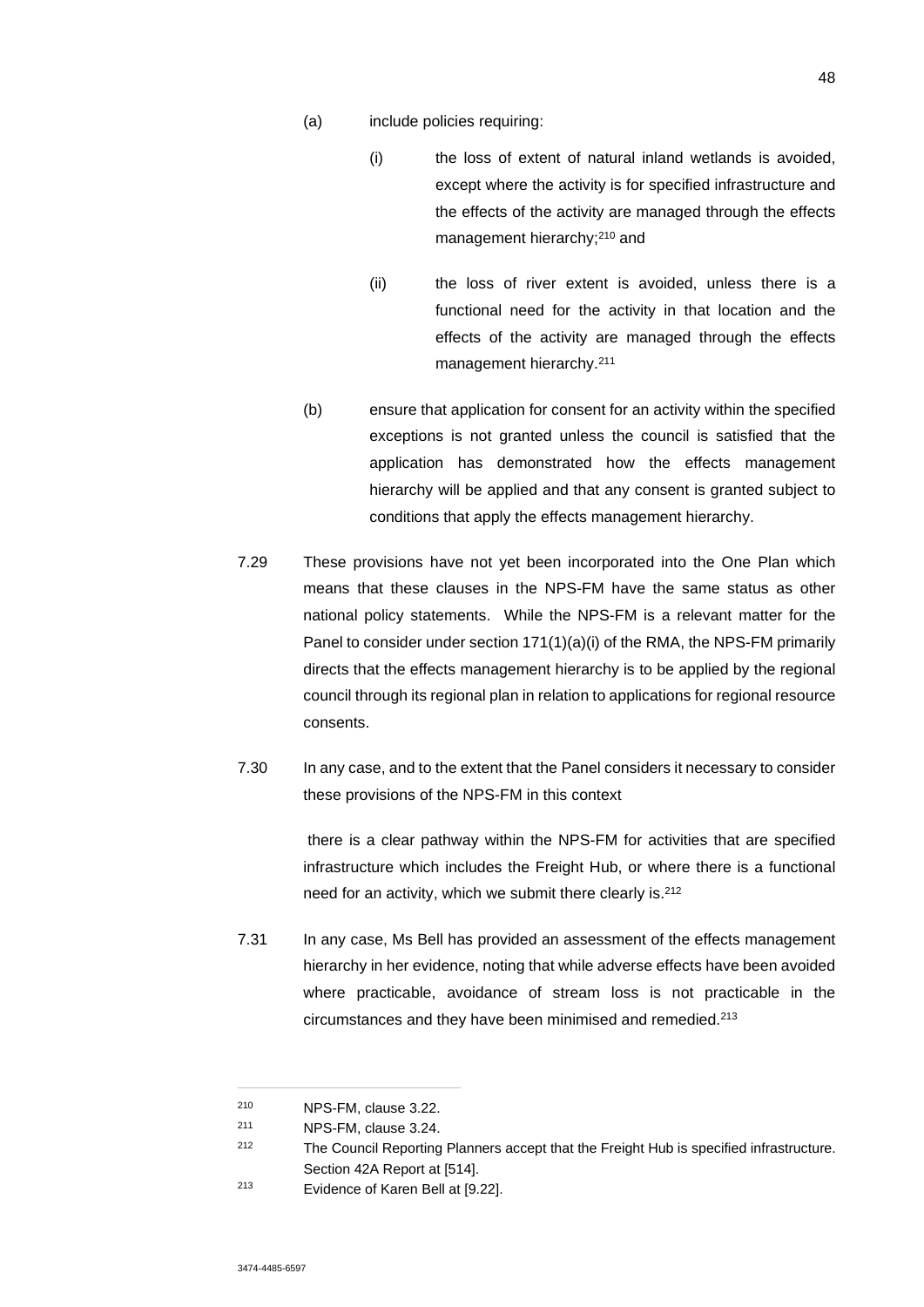7.32 The application of the effects management hierarchy is primarily a matter to be considered at the regional consenting phase. However, to the extent that the Panel considers it necessary to apply it in this context, this is only one relevant matter that the Panel is required to have regard to (it is not required to give effect to the NPS-FM) and in that regard, it cannot be determinative of the NoR.

### **Interaction with Palmerston North Integrated Transport Initiative**

- 7.33 One of the benefits of the Freight Hub in its proposed location is its ability to integrate with the wider strategic transport network, including the programme of works that is proposed as part of the Palmerston North Integrated Transport Initiative ("**PNITI**"). This programme of works is a broader package of works to be delivered by other road controlling authorities.
- 7.34 The PNITI programme of works includes southern and western bypasses of Bunnythorpe ("**Bunnythorpe Bypasses**") as well as a regional freight ring road ("**Ring Road**"). KiwiRail is committed to working collaboratively with relevant road controlling authorities on the delivery of the works proposed as part of PNITI and their alignment with the delivery of the Freight Hub.
- 7.35 A range of matters have been raised in submissions and by the Council Reporting Planners in relation to the delivery of these works, including that it is premature to determine the NoR without the details of the PNITI programme being available and that the effects of the NoR and the Ring Road should be assessed as part of this process. We address these matters in turn below.

### *Deferring the NoR*

- 7.36 It is neither necessary, nor reasonable, to defer the NoR until such time as further detail on the PNITI programme is available. As the Panel will be aware, it is required to assess the project that has been applied for and is before it for consideration as a standalone project.<sup>214</sup> These works are not the responsibility of KiwiRail and are being delivered by other road controlling authorities. Further, and as discussed below, KiwiRail has proposed conditions on the designation to ensure that the Freight Hub can appropriately integration with the wider transport network in a safe and efficient manner.
- 7.37 One submitter also contends that the NoR should be delayed until such time as the new Natural and Built Environment Act is in force.<sup>215</sup> As the Panel will

<sup>214</sup> *New Zealand Transport Agency v Architectural Centre Inc* [2015] NZHC 1991 at [248]. <sup>215</sup> Submission 10.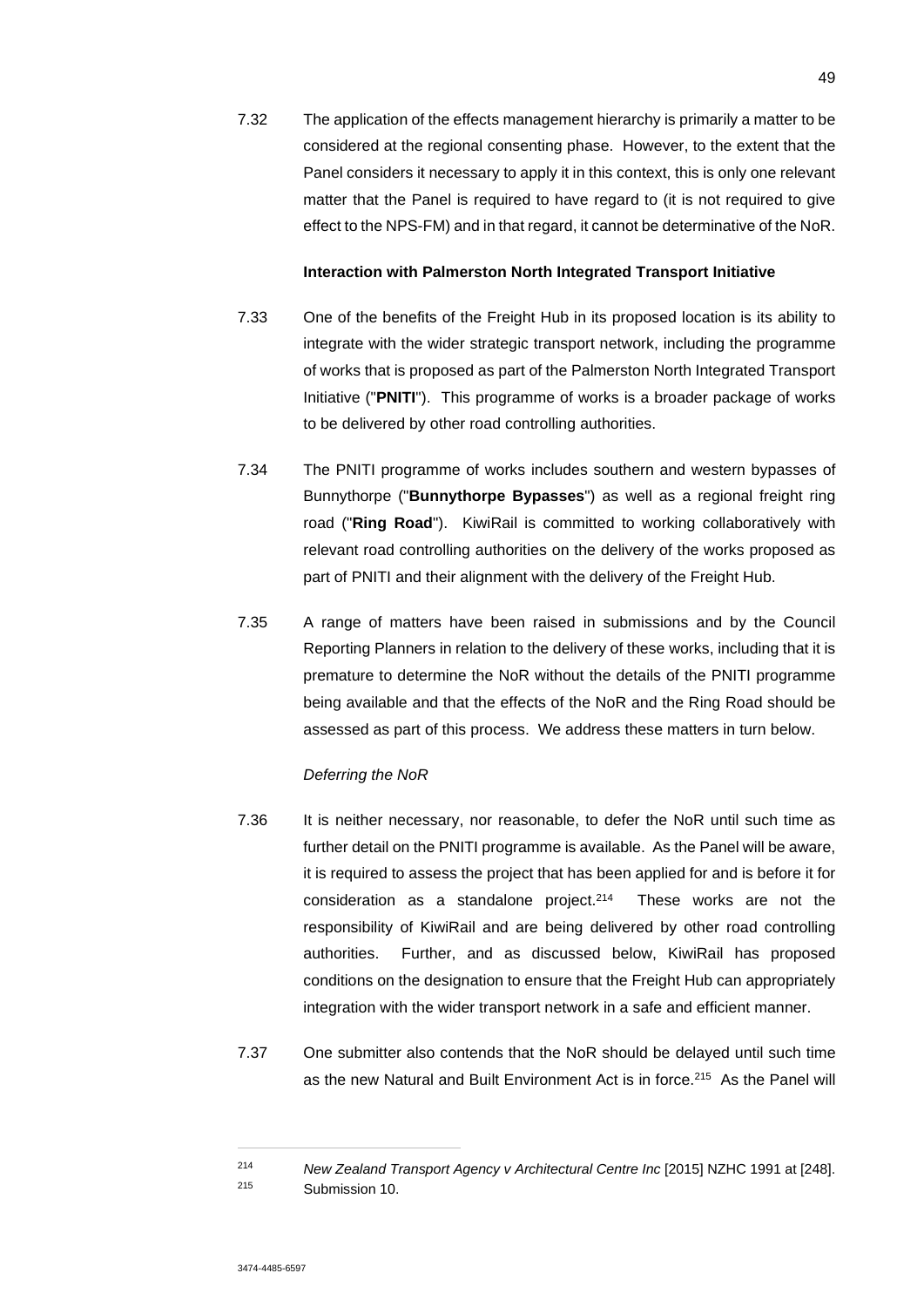be well aware, KiwiRail is within its rights to lodge the NoR and this is required to be considered under the current legislative framework of the RMA.

### *Effects of the NoR and wider transport upgrades*

- 7.38 The Ring Road will use existing roads as well as new roads to connect key industrial areas of the city.<sup>216</sup> Delivering the Bunnythorpe Bypasses will also require the construction of new roads.
- 7.39 The evidence of Ms Downs on behalf of Waka Kotahi confirms that the PNITI business case was endorsed by the Waka Kotahi Board in February 2021, 217 however, this has not yet been publicly released. From a planning perspective, a notice of requirement has not yet been lodged (let alone a designation granted) for the new roads required to deliver the Ring Road and the Bunnythorpe Bypasses. At this point in time, there is no certainty that these activities will proceed nor any indication as to the timing for their implementation. As Mr Georgeson has explained, for this reason, these activities have not been modelled as part of the NoR.<sup>218</sup> While KiwiRail is committed to working with Waka Kotahi and Council to integrate with the wider transport network, it is not KiwiRail's responsibility to model or deliver these works on behalf of other parties simply because its NoR has progressed ahead of other projects.
- 7.40 The Panel is required to assess the effects of allowing the NoR on the environment. As set out above, the "environment" against which the effects must be assessed includes the reasonably foreseeable future environment. This embraces the future state of the environment as it might be modified by the implementation of resource consents (and designations) which have been granted at the time a particular application is considered, where it appears those approvals will be implemented.<sup>219</sup>
- 7.41 In the absence of planning approvals being obtained for the Ring Road and the Bunnythorpe bypasses, it is our submission that these activities cannot be considered as forming part of the reasonably foreseeable future environment against which the NoR should be assessed.

<sup>216</sup> Section 42A Report, Appendix A, at page 19 which shows two potential options for these connections.

<sup>217</sup> Evidence of Sarah Downs, dated 23 July 2021, at [4.1].

<sup>218</sup> Evidence of Mark Georgeson at [5.31].

<sup>219</sup> *Queenstown Lakes District Council v Hawthorn Estate Ltd* [2006] NZRMA 424 (CA) at [84].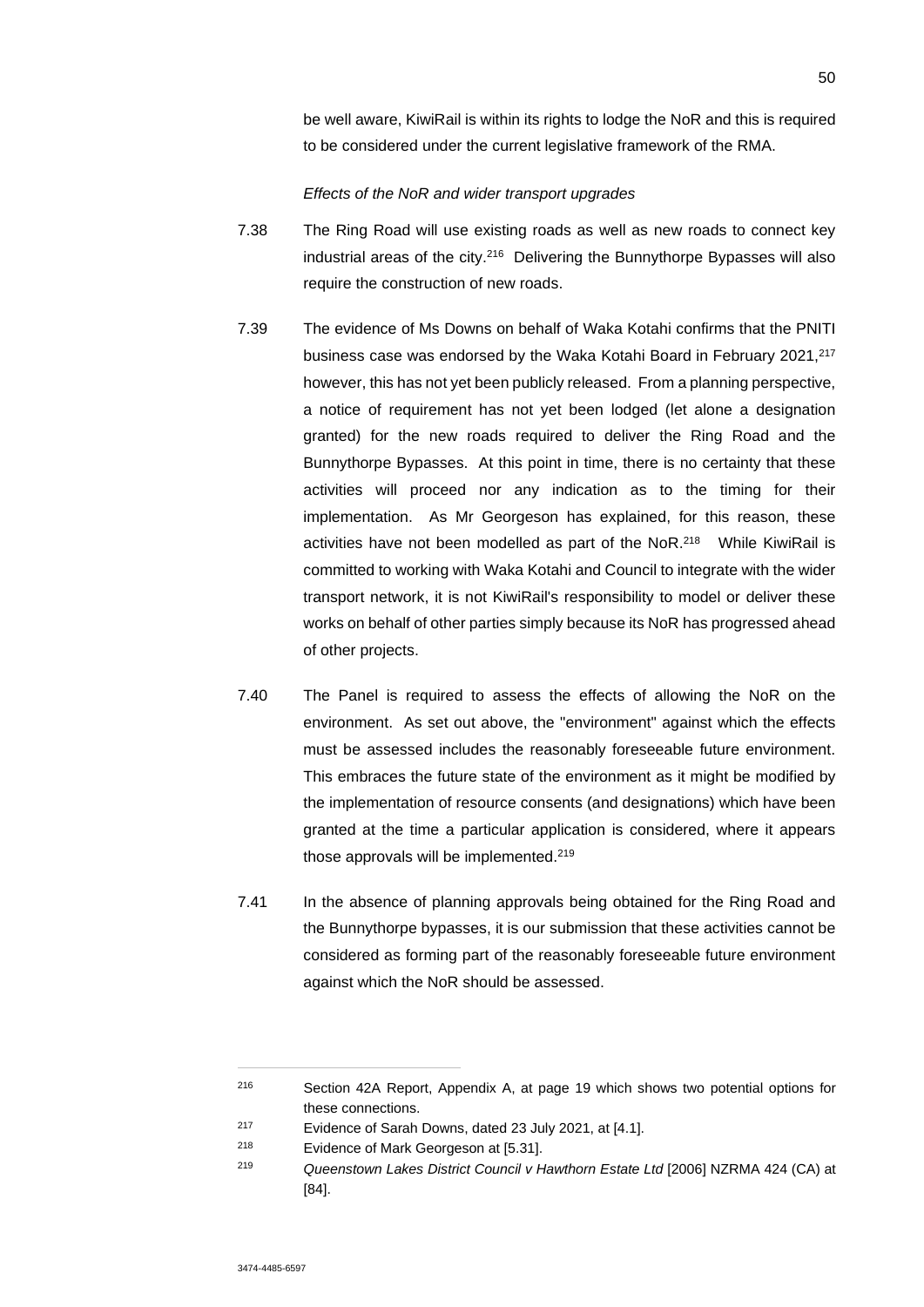7.42 Some submitters have also raised concerns about the "combined" effects of the NoR and Ring Road.<sup>220</sup> As the Panel will be aware, the definition of "effect" includes "any cumulative effect which arises over time or in combination with other effects".<sup>221</sup> The Court of Appeal has provided guidance on the meaning of such effects, stating that:<sup>222</sup>

> The first thing which should be noted is that a cumulative effect is not the same as a potential effect. This is self evident from the inclusion of potential effect separately within the definition. A cumulative effect is concerned with things that will occur rather than with something which may occur, that being the connotation of a potential effect. This meaning is reinforced by the use of qualifying words "which arises over time or in combination with other effects". The concept of cumulative effect arising over time is one of a gradual build up of consequences.

- 7.43 There is no information or evidence as to the effects of the Ring Road and Bunnythorpe Bypasses let alone whether those effects will occur. In our submission, it is therefore not possible to consider the combined effects of the NoR and these other activities at this point in time. The Council Reporting Planners agree with this approach.<sup>223</sup>
- 7.44 Notwithstanding this, KiwiRail acknowledges the importance of integration between the Freight Hub and these wider improvements to the strategic transport network. In light of this, KiwiRail has proposed a condition requiring a Road Network Integration Plan to be prepared, the objective of which is to ensure that the roading network is appropriately managed and safely and efficiently integrated with the wider transport network. In our submission, this is an entirely appropriate mechanism to achieve an efficiently integrated roading network.
- 7.45 In response to the Section 42A Report, further amendments have been proposed to the Road Network Integration Plan condition as set out in the evidence of Mr Georgeson and Ms Bell.<sup>224</sup> Waka Kotahi endorses the amended conditions and has confirmed that they address the matters raised in its submission.<sup>225</sup>

<sup>220</sup> Submission 61.

<sup>221</sup> RMA, section 3.

<sup>222</sup> *Dye v Auckland Regional Council* [2002] 1 NZLR 337 (CA) at [348]–[349].

<sup>223</sup> Section 42A Report, at [238] and [383].

<sup>&</sup>lt;sup>224</sup> Evidence of Mark Georgeson at section 11: Evidence of Karen Bell at Appendix 1.

<sup>225</sup> Evidence of Sarah Downs at [2.3].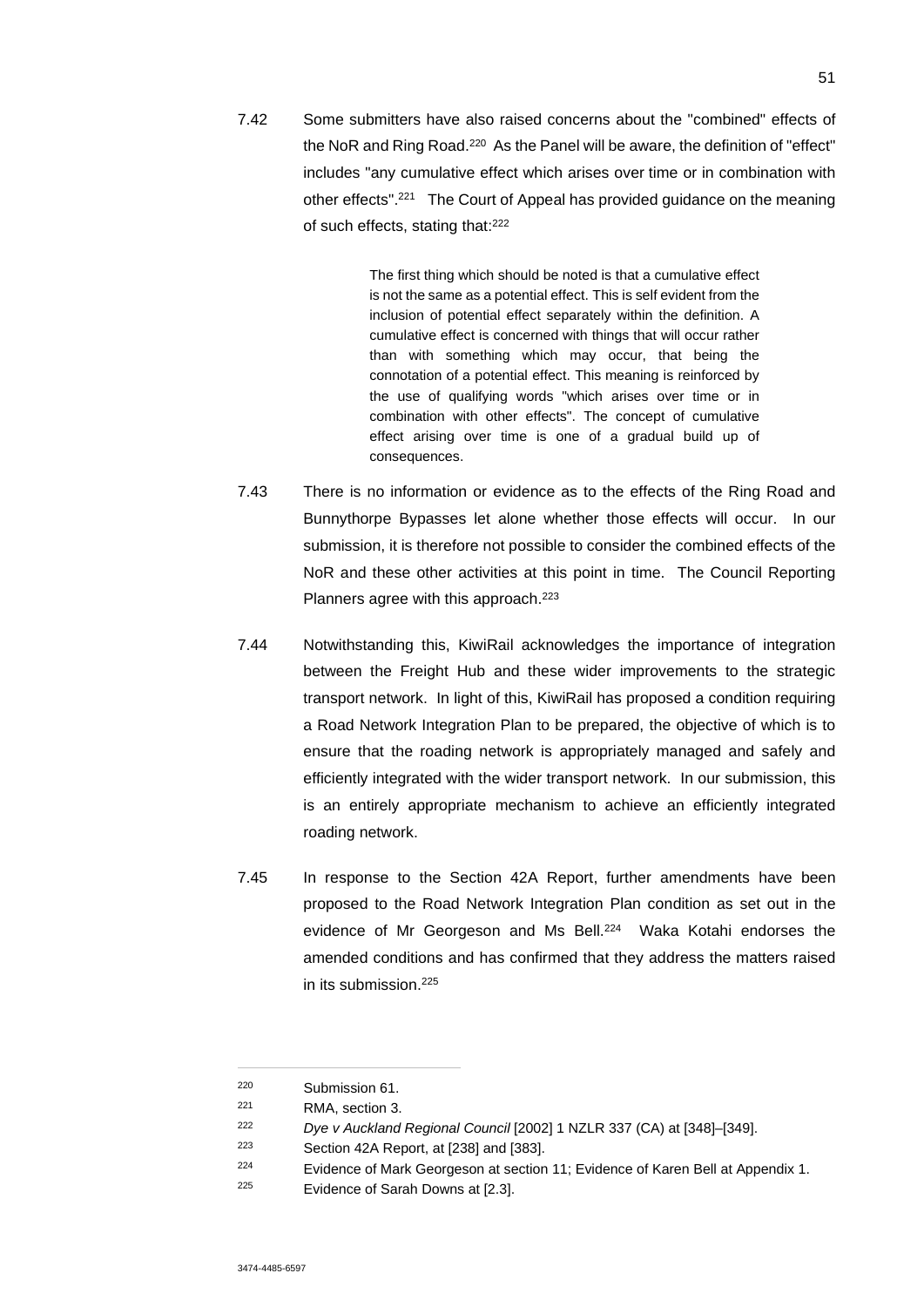7.46 Without any certainty as to when these roading connections would be delivered, KiwiRail determined that it was necessary to provide for the Perimeter Road to enable access to the Freight Hub and manage the effects on the roading network. The delivery of this road would not, however, preclude integration with the wider roading network when those upgrades are delivered. This is reflected in the proposed conditions which require the Perimeter Road to be constructed unless alternative access (such as the Bunnythorpe Bypasses) are delivered.<sup>226</sup>

### **Sensitivity of receivers**

- 7.47 Dr Chiles has assessed the effects of the Freight Hub, in terms of sensitivity to noise, based on normal responses.<sup>227</sup> Some submitters have raised personal health conditions that may cause or contribute to increased noise sensitivity of some residents.<sup>228</sup>
- 7.48 In assessing the effects of a proposal, the Environment Court has previously considered how hypersensitive individuals, including those with autism should be considered under the RMA. The Court observed:<sup>229</sup>

In public health terms, a population of individuals will have individual noise sensitivity that falls on a normal distribution (Gaussian bell curve). It would be a reasonable expectation that the population that falls within the curve defined by plus or minus 2 standard deviations of the mean would be protected. This represents 95% of the population, but 5% of the population remains that these people *may* be particularly sensitive to an environmental stressor.

In *Motorimu Wind Farm Ltd v Palmerston North City Council* the Court accepted, in dealing with annoyance that might give rise to sleep deprivation, anxiety and possible consequential health effects, which "*ultimately, consideration of noise effects must be based on normal physiological responses, and cannot seek to protect those whose sensitivities might be at the higher end of the scale".* We agree with this approach because the RMA is not a "*no effects"* statute. The 5% of the population who are either hyper or hyposensitive to noise may attract an individual assessment and arrangements to avoid a potential health effect, but any arrangements reached will need to be by agreement outside the requirements of the RMA.

- <sup>227</sup> Evidence of Stephen Chiles at [8.9].
- <sup>228</sup> Submission 6; Submission 22; Submission 50; Submission 80.
- <sup>229</sup> *Re Meridian Energy Ltd* [2013] NZEnvC 59 at [298] and [299].

 $226$  Evidence of Mark Georgeson at [11.1(c)].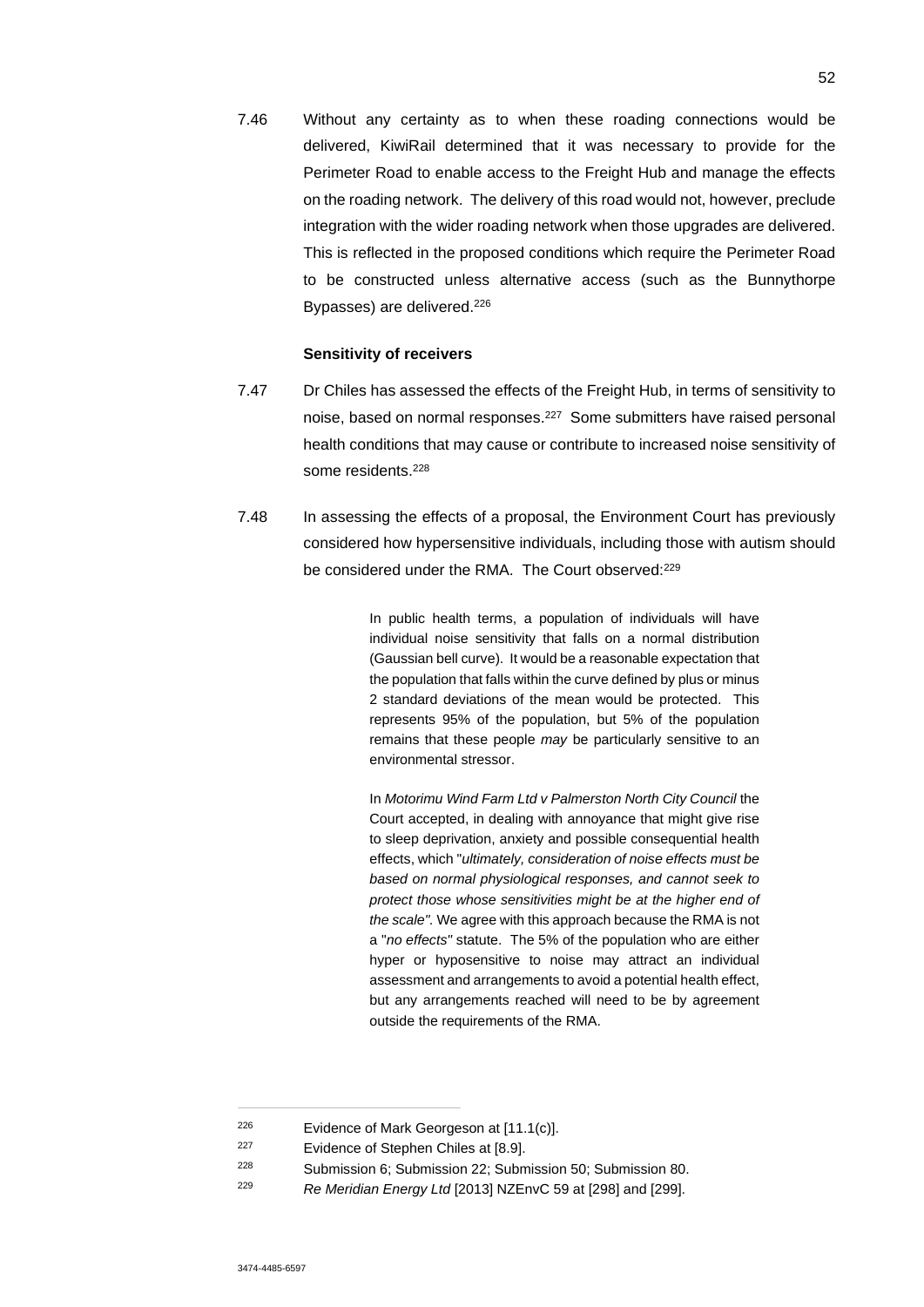7.49 This approach is consistent with KiwiRail's approach to the assessment of noise effects. In line with the Environment Court's approach, it is appropriate for the Panel to consider the effects of the NoR, based on a population's normal physiological responses.

### **Effects on property values**

- 7.50 Effects on property values as a result of the NoR have been raised in a number of submissions from landowners in the vicinity of the Site.<sup>230</sup> Each of those submitters have also raised a range of other concerns with regard to effects including noise effects and social disruption and KiwiRail acknowledges the concerns expressed by submitters.
- 7.51 The relevance of effects on property values in the context of the RMA has been considered in numerous cases. The starting point, from a legal perspective, is that generally potential effects on property values are not a relevant matter for consideration under the RMA.<sup>231</sup> In the context of resource consent applications, the Environment Court has observed that there are inherent difficulties in assessing property values as a separate effect under the RMA.<sup>232</sup>
- 7.52 In the context of an alteration to a designation, the Environment Court has held:<sup>233</sup>

[...] Adverse effects on land and property values are not in themselves a relevant consideration, but if they occur, they are simply a measure of adverse effects on amenity values.

If property values are reduced as a result of activities on adjoining land, the devaluation would reflect the effects of that activity on the environment. The correct approach is to consider those effects directly rather than market responses because the latter can be an imperfect measure of environmental effects. [….]

- 7.53 In our submission, the potential effects on property values is not a separate effect to be considered by the Panel in considering the effects on the environment under section 171(1) of the RMA.
- 7.54 In her evidence, Ms Austin has acknowledged that some residents in the local impact area have expressed concern about the negative effect of the Freight

<sup>230</sup> Submission 1, Submission 21, Submission 35 and Submission 53. Section 42A Report at [685].

<sup>231</sup> *Tram Lease v Auckland Transport* [2015] NZEnvC 137 at [57].

<sup>232</sup> *Re Meridian Energy Ltd* 2013 NZEnvC 59 at [484] and [485].

<sup>233</sup> *City Rail Link Ltd v Auckland Council* [2017] NZEnvC 204 at [62] and [63].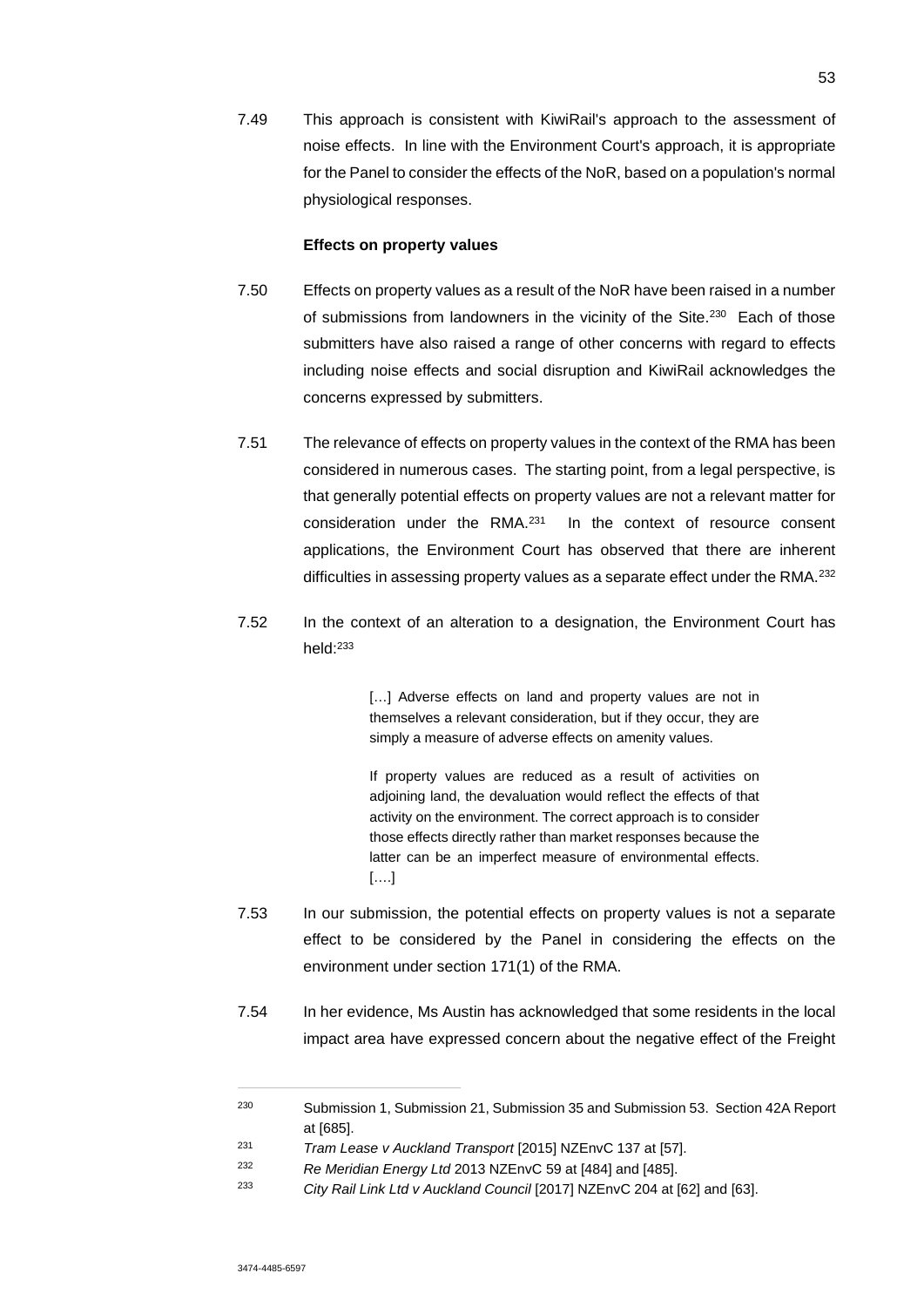Hub on property values, she goes on to identify that no property value projections are available to determine whether this a real or perceived fear.<sup>234</sup> While Ms Austin acknowledges that fear and uncertainty can be an adverse social impact perspective,<sup>235</sup> the Environment Court has also been clear that decisions "should not be made based on people's fears that might never be realised"<sup>236</sup> and that "such fears can only be given weight if they are reasonably based on real risk".<sup>237</sup>

7.55 Some of the submitters surrounding the Freight Hub have also raised concerns that no compensation has been offered.<sup>238</sup> This is not a matter that is relevant for the Panel to consider in the context of the NoR. There is a specific legislative regime under the Public Works Act 1981 and section 185 of the RMA in which matters of compensation for land acquisition or other forms of compensation are appropriately addressed.

### **Lapse period**

- 7.56 KiwiRail seeks a lapse period of 15 years for the designation for the Freight Hub. As explained by Ms Bell, this lapse period is sought due to the scale and complexity of the works required to enable the construction of the Freight Hub.<sup>239</sup> In our submission, a 15-year lapse period is appropriate and reasonable in the circumstances.
- 7.57 Submitters and the Council Reporting Planners have questioned the length of lapse period and consider that a shorter lapse period should be imposed.<sup>240</sup> The Council Reporting Planners have recommended a lapse period of 10 years.<sup>241</sup>
- 7.58 The RMA provides that the default lapse date for designations is five years from the date the designation is included in the plan, unless the designation specifies a different period.<sup>242</sup> The RMA does not provide any guidance as to when it is appropriate to extend a lapse period, however, there is clear discretion to extend lapse periods beyond the default period when confirming a designation.<sup>243</sup>

<sup>234</sup> Evidence of Kirsty Austin at [6.18(b)].

<sup>&</sup>lt;sup>235</sup> Evidence of Kirsty Austin at  $[6.18(b)]$ .

<sup>236</sup> *City Rail Link Ltd v Auckland Council* [2017] NZEnvC 204 at [64].

<sup>237</sup> *Shirley Primary School v Christchurch City Council* [1999] NZRMA 66 at [193].

<sup>238</sup> Submission 18; Submission 97; Submission 57; Submission 6.

<sup>239</sup> Evidence of Karen Bell at [4.7].

<sup>240</sup> Submission 77; Submission 61; Submission 59; Section 42A Report at [741] – [745].

<sup>241</sup> Section 42A Report at [745].

<sup>242</sup> RMA section 184(1)(c).

<sup>243</sup> RMA, section 184(1)(c).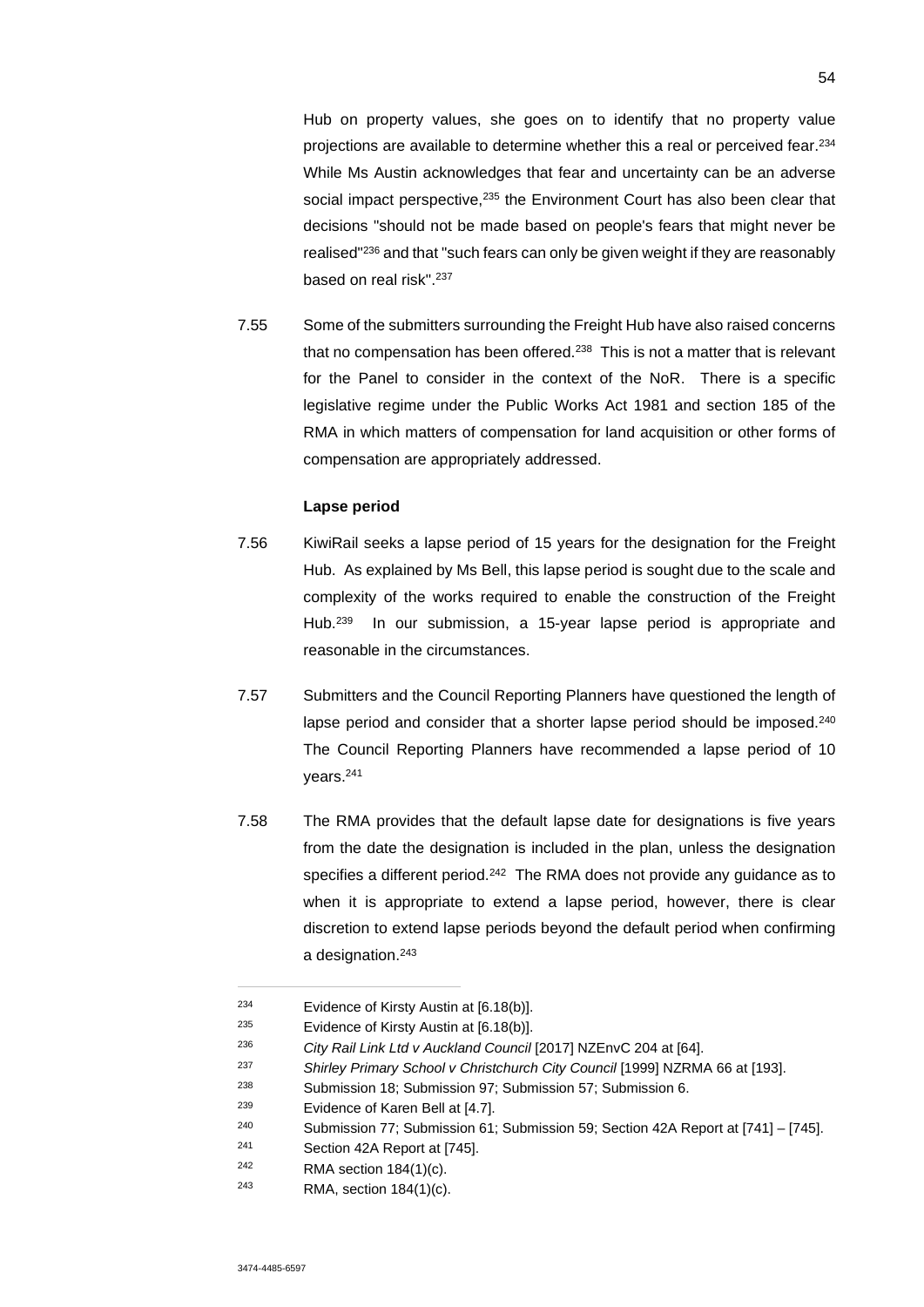7.59 The Environment Court has provided useful guidance as to when it is appropriate for lapse periods to be extended:<sup>244</sup>

> The discretion has to be exercised in a principled manner, after considering all of the circumstances of a particular case. There may be circumstances where a longer period than the statutory 5 years is required to secure the route for a major roading project. Such circumstances need to be balanced against the prejudicial effects to directly affected property owners who are required to endure the blighting effects on their properties for an indeterminate period. The exercise of the discretion needs to be underlain by fairness.

- 7.60 The appropriateness of an extended lapse period will depend on the circumstances of each case. It is a factual assessment that needs to be undertaken by balancing all of the relevant factors of a particular case. In the context of the Freight Hub, we submit that the following matters are relevant to the consideration of the lapse period:
	- (a) it is a complex project that requires sufficient lead time for a range of actions to be undertaken before construction of the Freight Hub commences;<sup>245</sup>
	- (b) designating the land is appropriate in order to safeguard the Site from inappropriate use and development;<sup>246</sup> and
	- (c) the designation will provide certainty for the local community and key stakeholders as KiwiRail's plans for this land.
- 7.61 The Council Reporting Planners consider that a shorter lapse period is necessary to mitigate adverse effects associated with economic uncertainty.<sup>247</sup> In our submission, the NoR has the opposite effect and provides the community and key stakeholders with greater certainty as to its location. The Environment Court has previously said in relation to designations for major projects:<sup>248</sup>

We consider that if the proposed route is identified now in the plan then this assists in planning for the sustained and integrated management of the natural and physical resources along the route for the foreseeable future. If such tools are not

<sup>244</sup> *Beda Family Trust and Ors v Transit New Zealand* Decision No. A139/2004 at [113].

<sup>245</sup> Evidence of Karen Bell at [4.8]; Evidence of Todd Moyle at [7.7]; Evidence of Michael Skelton at Section 6.

<sup>246</sup> Evidence of Karen Bell at [7.23].

<sup>247</sup> Section 42A Report at [744] and [745].

<sup>248</sup> *Quay Property Management Ltd v Transit New Zealand* 29/5/2000, W028/00 at [123].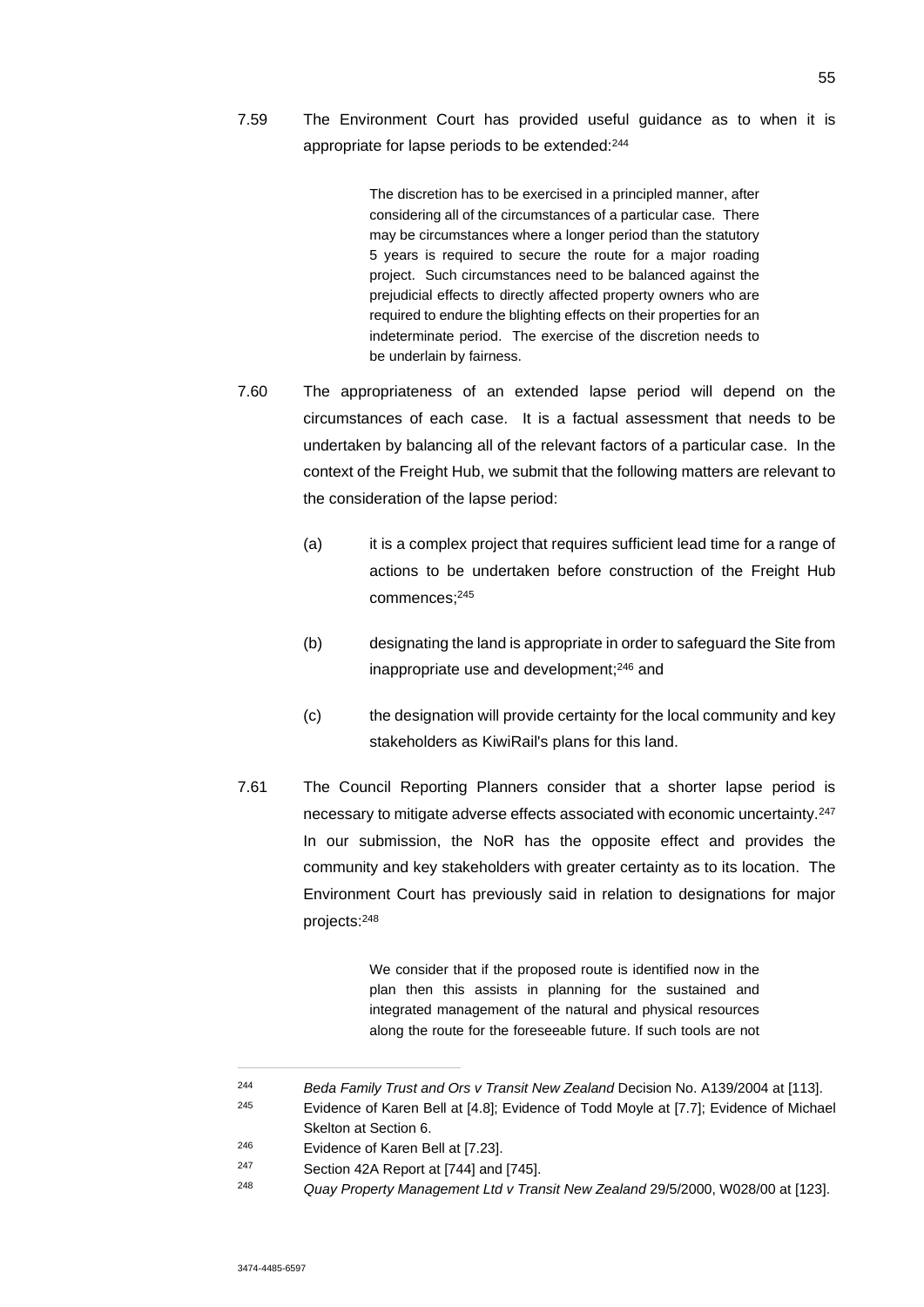available for major projects such as state highways and motorways, then industry would not know for commercial reasons when and where a major transport route might be available for planning and freighting purposes.

- 7.62 From an economic perspective, Mr Colegrave's evidence is that the market has already started acquiring land in anticipation of a Freight Hub in this location some time ago.<sup>249</sup> Lodgement of the NoR (and its subsequent confirmation) will only, in our submission, provide greater investment certainty for businesses looking to locate in this area.
- 7.63 KiwiRail is actively working with landowners to acquire land by agreement. As Ms Poulsen has explained, KiwiRail has received funding for the acquisition of the land for the Freight Hub and has commenced the acquisition process, with approximately 41% of the Site having been acquired to date.<sup>250</sup>
- 7.64 15 year lapse period strikes the appropriate balance for a project of this scale and significance. An extended lapse period is not uncommon and has been granted for other major infrastructure projects including by the Board of Inquiry for the Transmission Gully Proposal and the East West Link Proposal. In both instances, 15-year lapse periods were granted.

### **Management plans**

- 7.65 The Proposed Conditions employ the use of management plans to ensure that effects are appropriately managed throughout the Project. The Council Reporting Planners have questioned the use of management plans.<sup>251</sup> While the Council Reporting Planners appear to accept the use of management plans, they consider that if they are to be used, they should clearly scoped with the outcomes that the plan is intended to achieve.<sup>252</sup>
- 7.66 In the context of a recent decision an Expert Consenting Panel, the Panel identified that the key tenets of a "fit for purpose" management plan condition are:<sup>253</sup>
	- (a) a requirement for it to be prepared by suitably qualified personnel;

<sup>249</sup> Evidence of Fraser Colegrave at [4.26].

<sup>250</sup> Evidence of Olivia Poulsen at [6.14].

<sup>251</sup> Section 42A Report at [27].

Section 42A Report at [923].

<sup>253</sup> Decision of the Expert Consenting Panel concerning the Te Ara Tupua - Ngā Ūranga Ki Pito–One - Shared Path, issued 5 February 2021 at [265].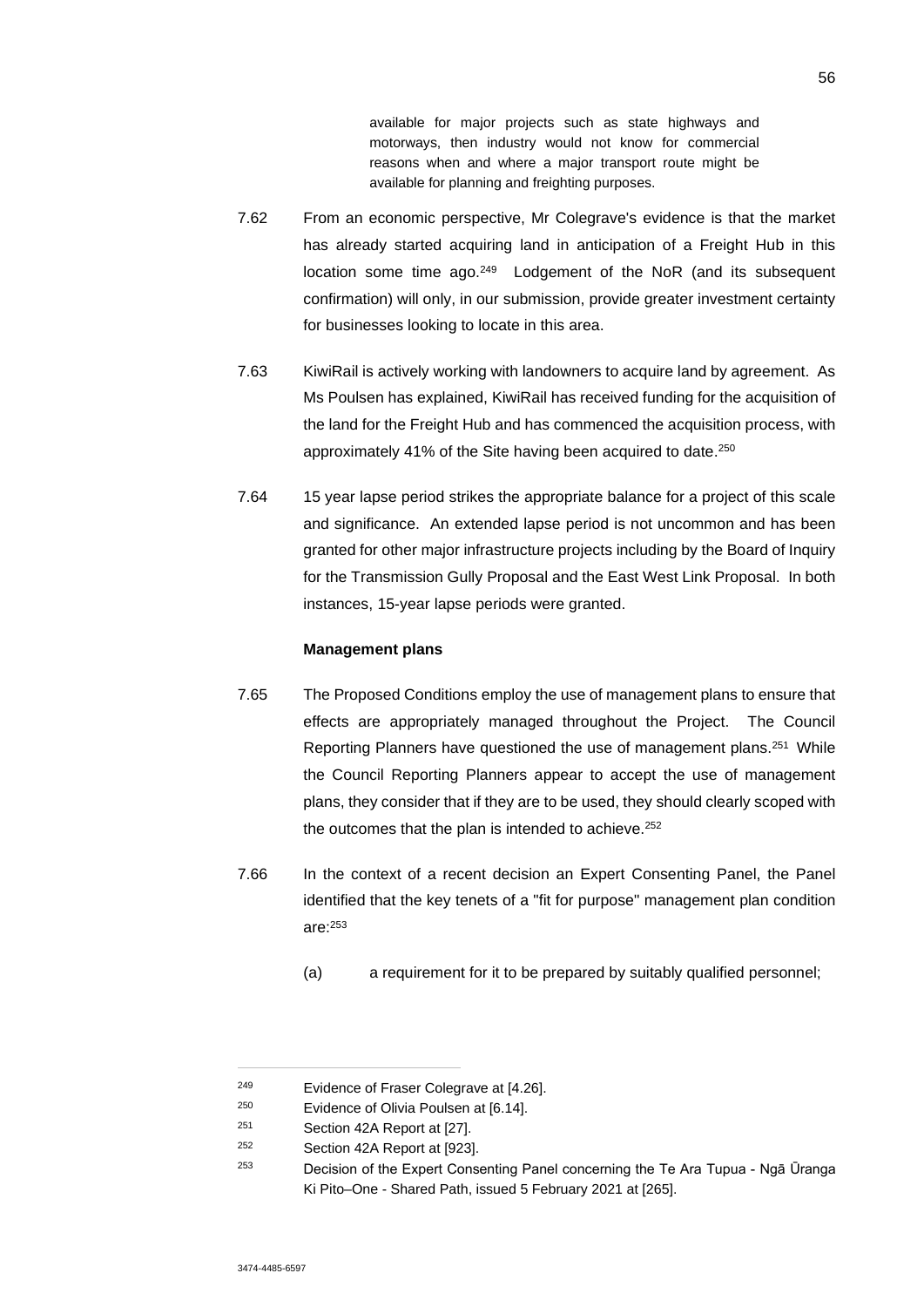- (b) a clear objective, a stated scope and performance management requirements;
- (c) specification of a process for council certification;
- (d) specification of process for amending a certified plan; and
- (e) a requirement to comply with the management plan once certified.
- 7.67 The Proposed Conditions achieve these tenets. The conditions include a certification process for management plans including their amendment.<sup>254</sup> The management plans are required to be prepared by a suitably qualified and experienced person.<sup>255</sup> Each individual management plan condition is linked to the relevant condition(s) and include clear objectives and performance management requirements.
- 7.68 For example, condition 58 set out the objective of the Construction Management Plan.<sup>256</sup> Condition 59 sets out measures the Construction Management Plan is required to contain, including links to performance management standards such as measures to ensure that enabling or construction works and structures are designed and undertaken to comply with the New Zealand Code of Practice for Electrical Safe Distances (NZECP 34:2001).<sup>257</sup> The Proposed Conditions require that all works shall be carried out in accordance with the applicable management plan(s) and other plans required by the conditions.<sup>258</sup>

## **8. PROPOSED CONDITIONS**

8.1 KiwiRail has proposed a suite of conditions on the NoR. These conditions have been refined through further engagement with submitters and in response to matters raised in the Section 42A report. A marked-up version of these conditions is attached to the evidence of Ms Bell (as **Appendix 1**) and the reasons for the amendments proposed by KiwiRail are discussed by Ms Bell and addressed by various KiwiRail experts. In our submission, the

<sup>254</sup> Evidence of Karen Bell at Appendix 1, Condition 5 and Condition 10.

<sup>255</sup> For example, Condition 43 (Stormwater Management and Monitoring Plan), Condition 63 (Construction Traffic Management Plan), and Condition 70 (Construction Noise and Vibration Management Plan). Evidence of Karen Bell at Appendix 1.

<sup>256</sup> Evidence of Karen Bell at Appendix 1.

<sup>&</sup>lt;sup>257</sup> Evidence of Karen Bell at Appendix 1, Condition 59(e).

<sup>258</sup> Evidence of Karen Bell at Appendix 1, Condition 6.